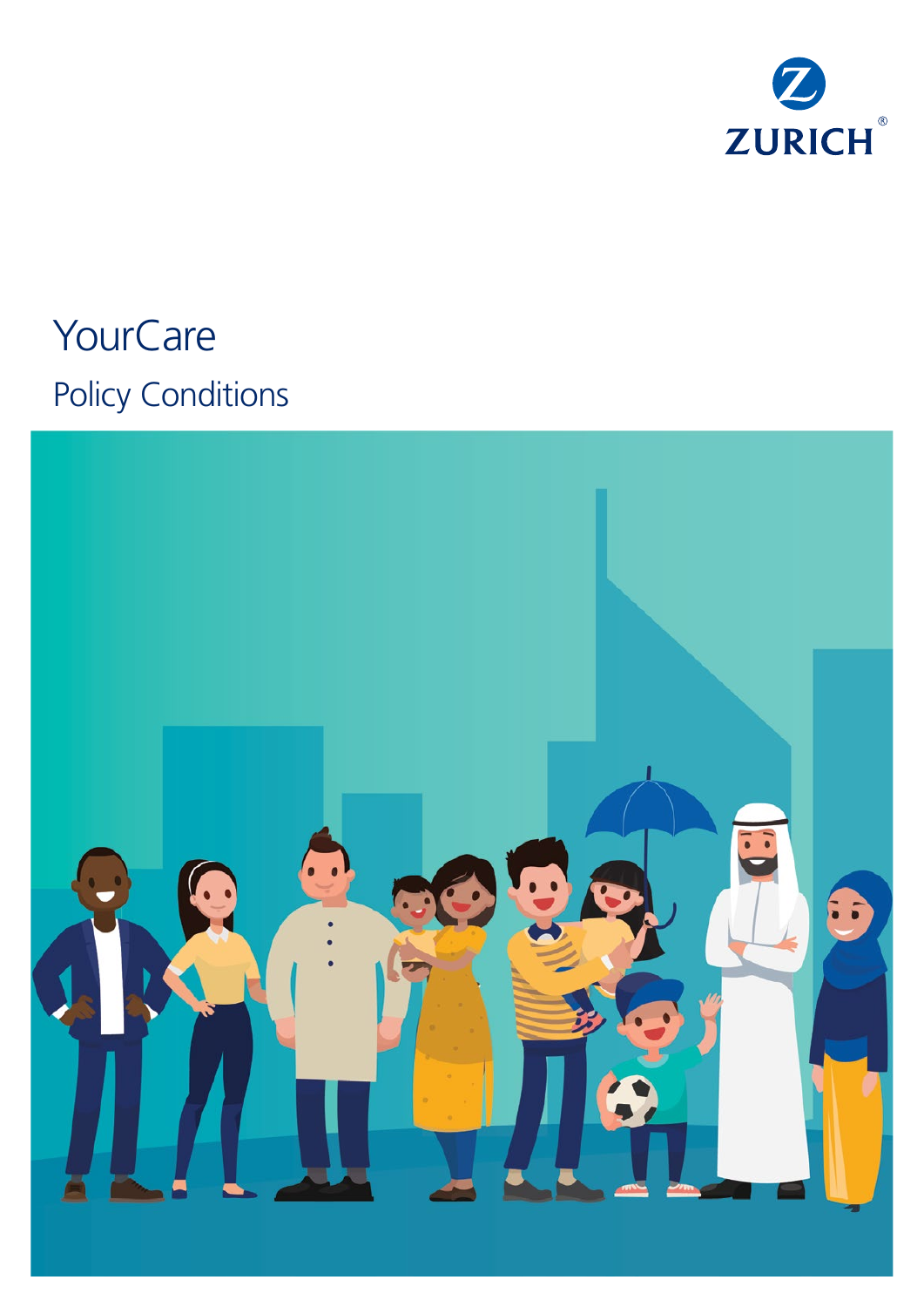#### <span id="page-1-0"></span>Introduction

YourCare is a Critical Illness term insurance Policy for United Arab Emirates residents. YourCare pays you the Benefit amount if you are diagnosed with the condition/one of the conditions covered under the Policy during the Term. The Policy has no cash value and at the end of the Policy Term all Policy Benefits will cease and no amount will be payable.

Each Policy issued by Zurich International Life Limited ('the Company', 'Zurich',' we', 'our' or 'us') is based on an application by the Policy owner named in the Policy Schedule ('you' or 'your').

The application form, Policy Conditions, the Policy Schedule and any endorsements issued by us shall be deemed to be incorporated into the Policy.

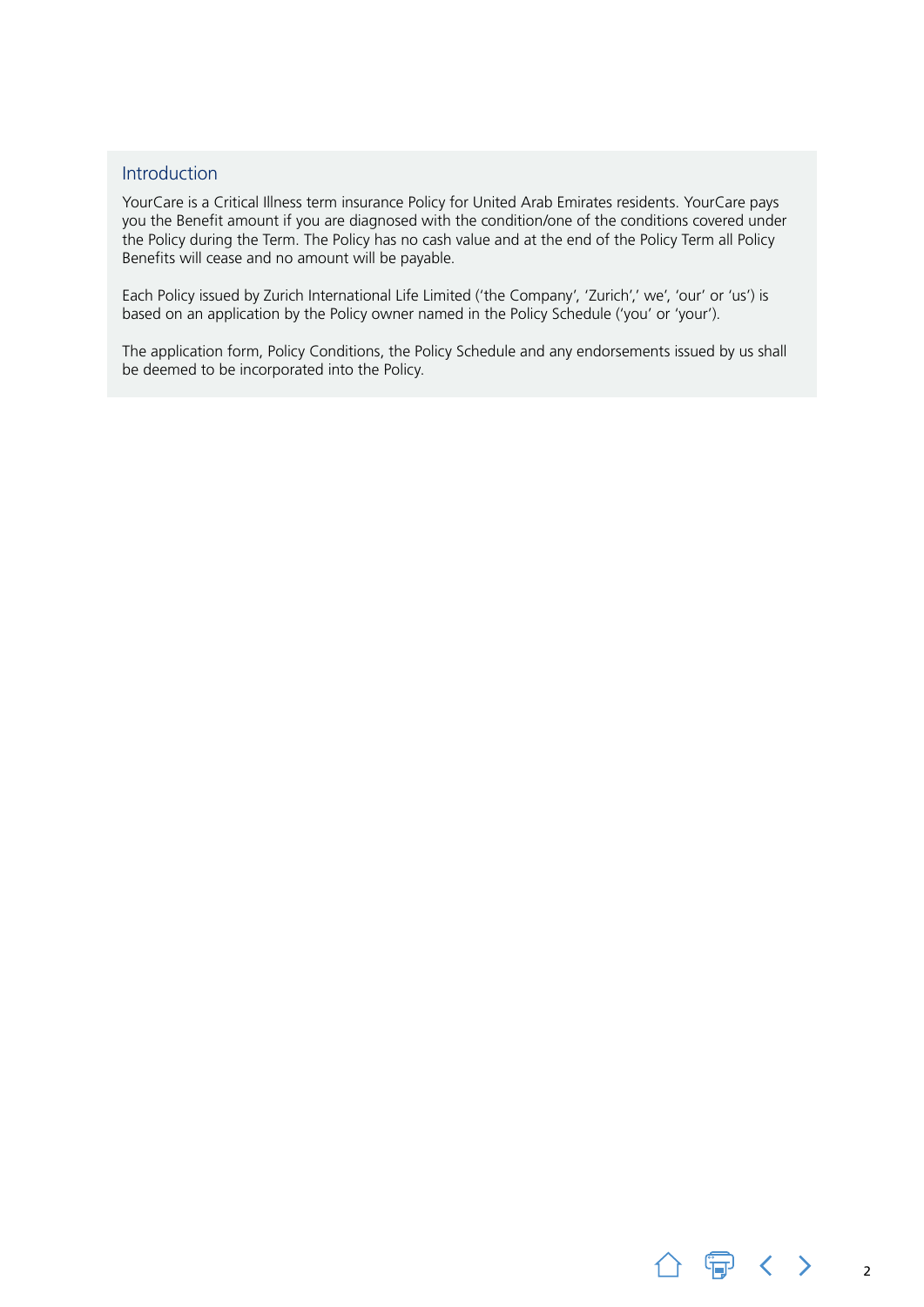# **Contents**

|    | Introduction<br>2                                            |    |  |
|----|--------------------------------------------------------------|----|--|
| 1. | Glossary of terms used in this document                      | 4  |  |
| 2. | Policy owner                                                 | 5  |  |
| 3. | Life insured                                                 | 5  |  |
| 4. | Policy owner/Life insured changes of name or address         | 5  |  |
| 5. | Incorrect date of birth of the life insured                  | 5  |  |
| 6. | Policy Term                                                  | 5  |  |
| 7. | Policy currency                                              | 5  |  |
| 8. | Discretion                                                   | 5  |  |
| 9. | Critical Illness Benefit                                     | 5  |  |
|    | 10. Cancer Cover                                             | 6  |  |
|    | 11. Hospitalisation Benefit                                  | 6  |  |
|    | 12. Funeral Coverage                                         | 6  |  |
|    | 13. Termination of the Policy                                | 6  |  |
|    | 14. Premiums                                                 | 6  |  |
|    | 15. Claims Exclusions - reasons why a claim will not be paid | 7  |  |
|    | 16. Claims                                                   | 8  |  |
|    | 17. Beneficiary nomination                                   | 8  |  |
|    | 18. Right to cancel                                          | 9  |  |
|    | 19. Assigning your Policy                                    | 9  |  |
|    | 20. Addition of a new Policy owner                           | 9  |  |
|    | 21. Anti-Money Laundering Regulations                        | 9  |  |
|    | 22. Notices to us                                            | 9  |  |
|    | 23. Force Majeure                                            | 9  |  |
|    | 24. Context                                                  | 9  |  |
|    | 25. General right to make changes                            | 9  |  |
|    | 26. Changes to the Policy Conditions                         | 10 |  |
|    | 27. Law and interpretation                                   | 10 |  |
|    | 28. Compliance with laws and regulations                     | 10 |  |
|    | 29. Termination right due to regulatory exposure             | 11 |  |
|    | 30. Changing tax residency                                   | 11 |  |
|    | 31. Taxation                                                 | 12 |  |
|    | 32. Payment restrictions                                     | 12 |  |
|    | 33. Sanctions                                                | 12 |  |
|    | 34. Rights of third parties                                  | 12 |  |
|    | 35. Disclaimer                                               | 12 |  |
|    | 36. No advice statement                                      | 12 |  |
|    | 37. Data protection and disclosure information               | 12 |  |
|    | 38. Isle of Man Policyholders' Compensation                  | 13 |  |
|    | 39. Complaints                                               | 14 |  |
|    | 40. How to contact us                                        | 14 |  |
|    | 41. Covered Illness definitions                              | 15 |  |
|    | 42. Specified country list                                   | 17 |  |

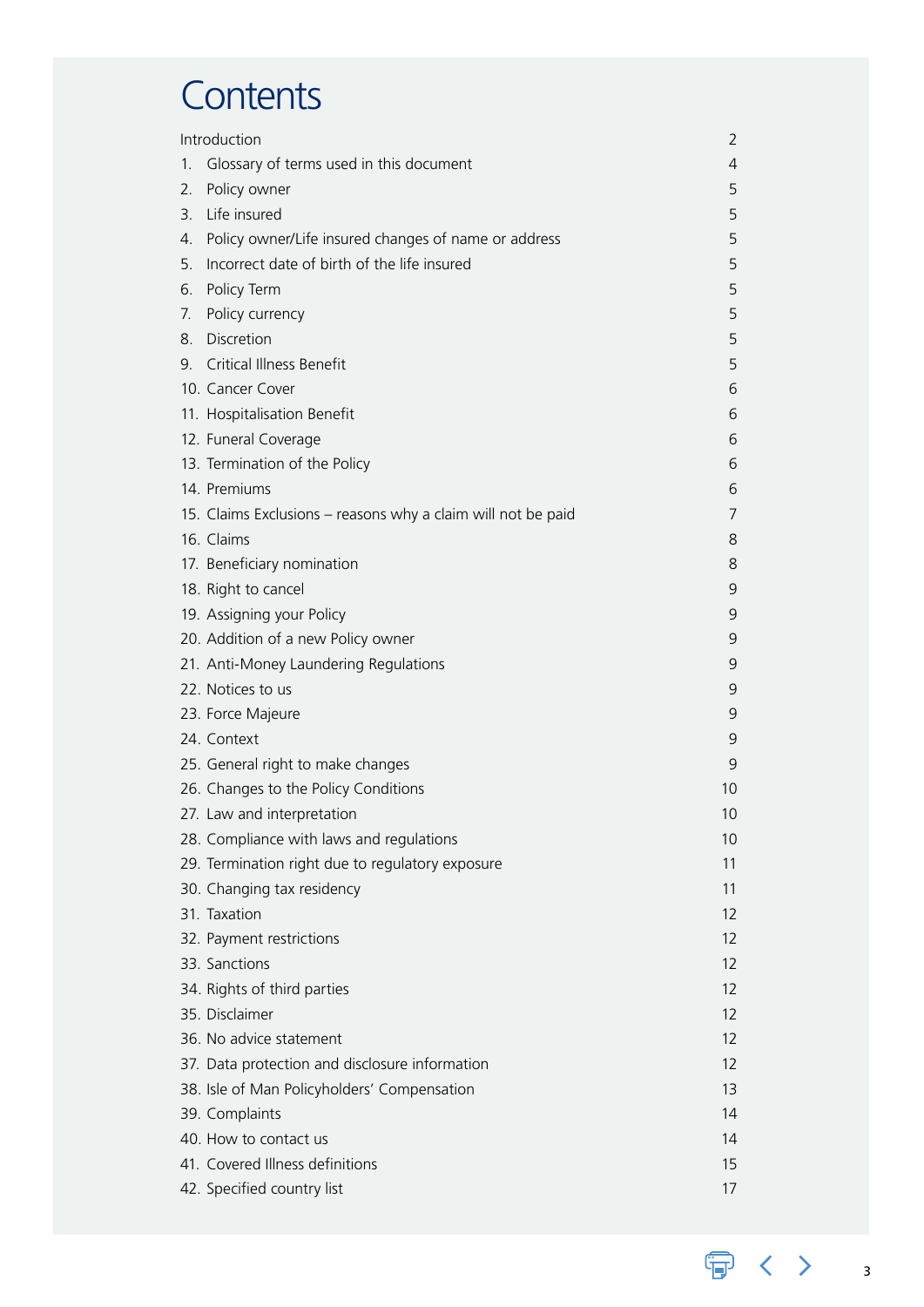#### <span id="page-3-0"></span>1. Glossary of terms used in this document

#### **Anti-Money Laundering Regulations**

– A set of procedures, laws or regulations designed to stop the process by which criminals attempt to conceal the true origin and ownership of the proceeds of criminal activities.

**Beneficiary** – A person that receives an amount from the Policy in the event of a claim.

**Benefit** – A risk covered by us within the Policy as detailed in your Policy Schedule. This is the Critical Illness Benefit, Cancer Cover, Hospitalisation Benefit, Child's Cancer Cover and funeral coverage.

**Cancer Cover** – The Benefit payable by the Company if a Life Insured is diagnosed with cancer which is covered under the Policy and defined in Condition 41a 'Cancer definition' whilst the Policy is in force.

**Child** – In respect of Child's Cancer Cover, a Child means the natural or legally adopted Child aged between one (1) and eighteen (18) years of age at the time of a claim, of any Life Insured. The Child must be financially dependent on the Life Insured at the time of the claim.

**Claim Event** – Any event that occurs to the Life Insured that meets the appropriate definition contained in these Policy Conditions, and which triggers the payment of a claim.

**Critical Illness Benefit** – The Benefit payable by the Company if a Life Insured is diagnosed by any illness covered under the Policy and defined in Condition 41b 'Critical Illness definitions' whilst the Policy is in force and if this Cover has been chosen.

**Claims Exclusions** – These are circumstances that will result in a claim not being paid, including exclusion clauses. Any exclusion clause removes the Company's commitment to pay any claim caused by the circumstances described in the clause.

**Doctor** – means a legally qualified and duly licensed medical physician or surgeon acting within the scope of that licence who is not the Life Insured or a close relative of either the Life Insured or their spouse.

#### **Gulf Cooperation Council ('GCC') Country**

– Gulf Cooperation Council Countries are currently: The United Arab Emirates, Qatar, Bahrain, Oman, Kuwait and Saudi Arabia.

**Hospital** – Only an institution licensed as a Hospital (if licensing is required) which is supervised by a Doctor and operated for the care and treatment of sick or injured persons, which institution provides room and board services and nursing care 24 hours a day and has facilities for both diagnosis and, except in the case of a Hospital primarily concerned with the treatment of chronic disease, major surgery. The term "Hospital" shall not be construed to include a hotel, rest home, nursing home, convalescent home, place for custodial care, home for the aged, or a place used mainly for long term nursing care or for the confinement or treatment of mental and nervous disorders or drug addiction or alcoholism.

**Hospitalised/Hospitalisation** – This is where a Life Insured is either:

- admitted to Hospital for a surgical procedure on the recommendation and approval of a Doctor; or
- confined to Hospital for treatment other than for a surgical procedure.

**Lapse** – This occurs when the expected premium remains unpaid for 30 days, or as a result of a request from the Policy owner/life insured to cancel the Policy before the end of the Policy Term, or as a result of us cancelling the Policy in accordance with these Policy Conditions. When a Policy Lapses, it comes to an end and all Benefits stop.

**Policy** – Your Policy is made up of these Policy Conditions together with the application, your Policy Schedule and any subsequent endorsements to your Policy Schedule issued by us.

**Policy Conditions** – This document, which explains how your Policy works.

**Policy Schedule** – A document that provides a summary of your Policy, including (but not limited to) your Policy number, name of Policy owner and life insured, premium amount, chosen Benefits and cover amount.

**Policy Term** – The period of time during which we assume the risk for the insured events.

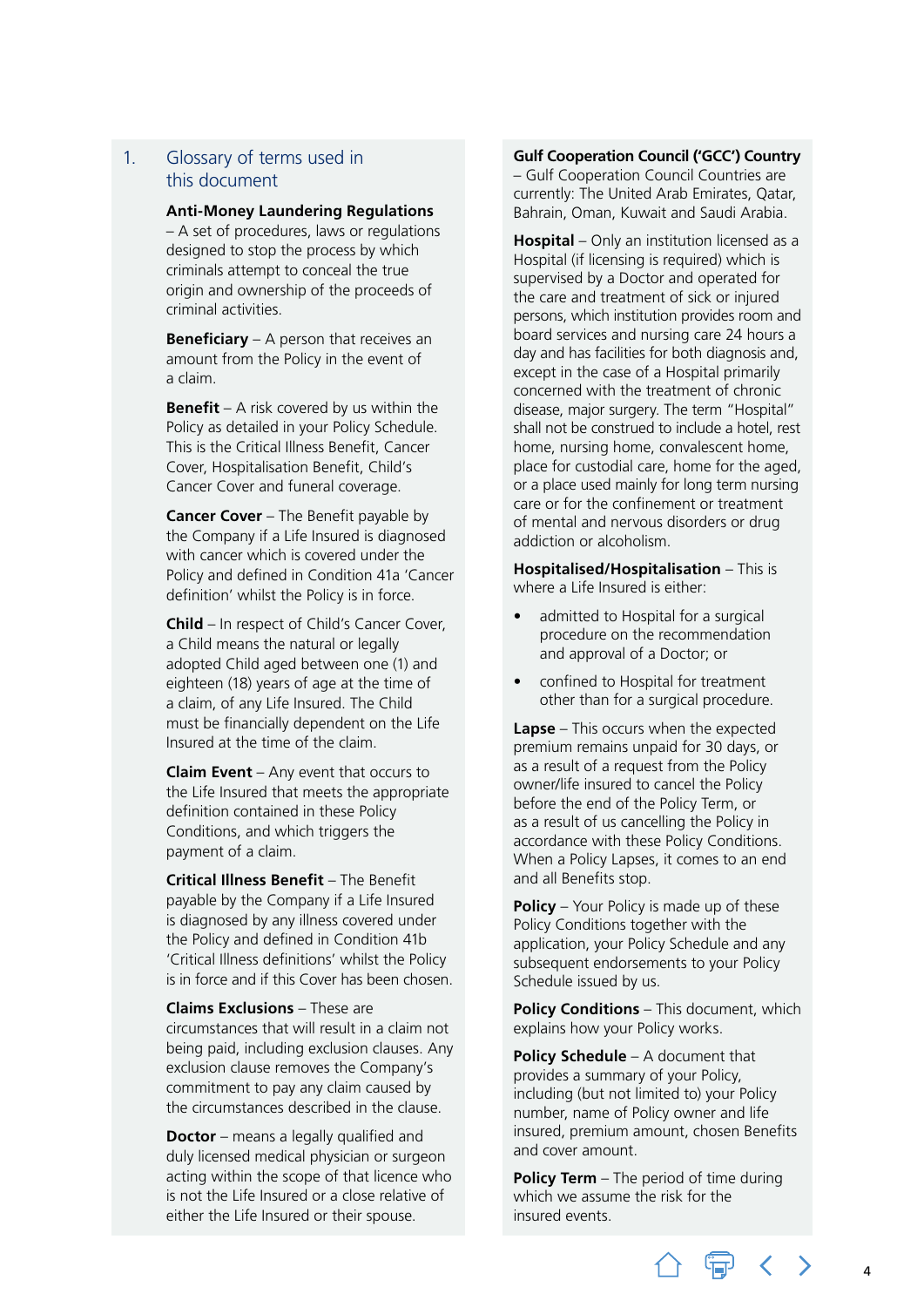<span id="page-4-0"></span>**Qualifying Period** – The period of time specified in these conditions before a claim can be paid. This is a total of 90 days on all the chosen Benefits from the Risk Commencement Date.

**Risk Commencement Date** – The date on which your Policy starts and the Qualifying Period for the Benefits selected under your Policy begins.

**Specified Country** – Payment by the Policy under some conditions identified within 'Critical Illness definitions' 41b (v) Coronary artery bypass grafts, is limited by the country in which the Claim Event takes place, or the country in which the Life Insured is being treated. The countries referred to in Condition 42 'Specified Countries' where a partial payment is made for life insured who is included on an official waiting list solely for coronary artery bypass surgery.

Claims for all other Critical Illness conditions and all other Benefits are not explicitly limited by the country in which the Claim Event takes place, with the exception that the claim originates in one of the excluded countries listed under Condition 15 xiii) of these Policy Conditions.

**Survival Period** – There is a 30 day Survival Period from the date of diagnosis for a Critical Illness Benefit or Cancer Cover claim. The life insured must survive the first 30 days from the Critical Illness/Cancer diagnosis for the claim to be paid.

#### 2. Policy owner

There can only be one Policy owner who must be aged between 18 years and 49 years at the Policy commencement date. The Policy Owner can have only one YourCare Policy at any time.

#### 3. Life insured

There can only be one life insured who must be aged between 18 and 49 years at the Policy commencement date. The Policy owner and life insured must be the same person.

#### 4. Policy owner/Life insured changes of name or address

We will use the address shown in the application form for all correspondence until it is notified otherwise. The Policy owner must inform us of any change in name or contact details.

#### 5. Incorrect date of birth of the life insured

If the date of birth of the life insured as stated in the Policy Schedule is not correct due to information provided in the application, an adjustment may be made by us to all the Benefit cover amounts, or we may terminate the Policy and refund part or all of the premiums paid.

#### 6. Policy Term

The Policy Term is shown in the Policy Schedule and cannot be changed. At the end of the Policy Term all Policy Benefits stop and the Policy ends without value.

#### 7. Policy currency

All premiums and claim payments will be expressed in the Policy currency when you apply for your Policy.

#### 8. Discretion

In these Policy Conditions, where we can use our discretion to make a decision, require information or evidence, use judgement and reserve the right or make changes, this will be done reasonably, proportionately, fairly and in accordance with laws and regulations.

#### 9. Critical Illness Benefit

Subject to Condition 16 'Claims', and the 90 day Qualifying Period, we will pay the Benefit amount as specified in the Policy Schedule in respect of the Critical Illness Benefit if the Life Insured is diagnosed with a Critical Illness, or undergoes a medical procedure as set out in the 'Covered Illness definitions' in Condition 41 of these Policy Conditions.

Subject to these Policy Conditions, a Critical Illness Benefit claim could be paid in conjunction with a separate claim for the Hospitalisation Benefit for the same Claim Event, depending on whether this Benefit applies to the Life Insured at the time of the Critical Illness Benefit claim.



 $\rightarrow$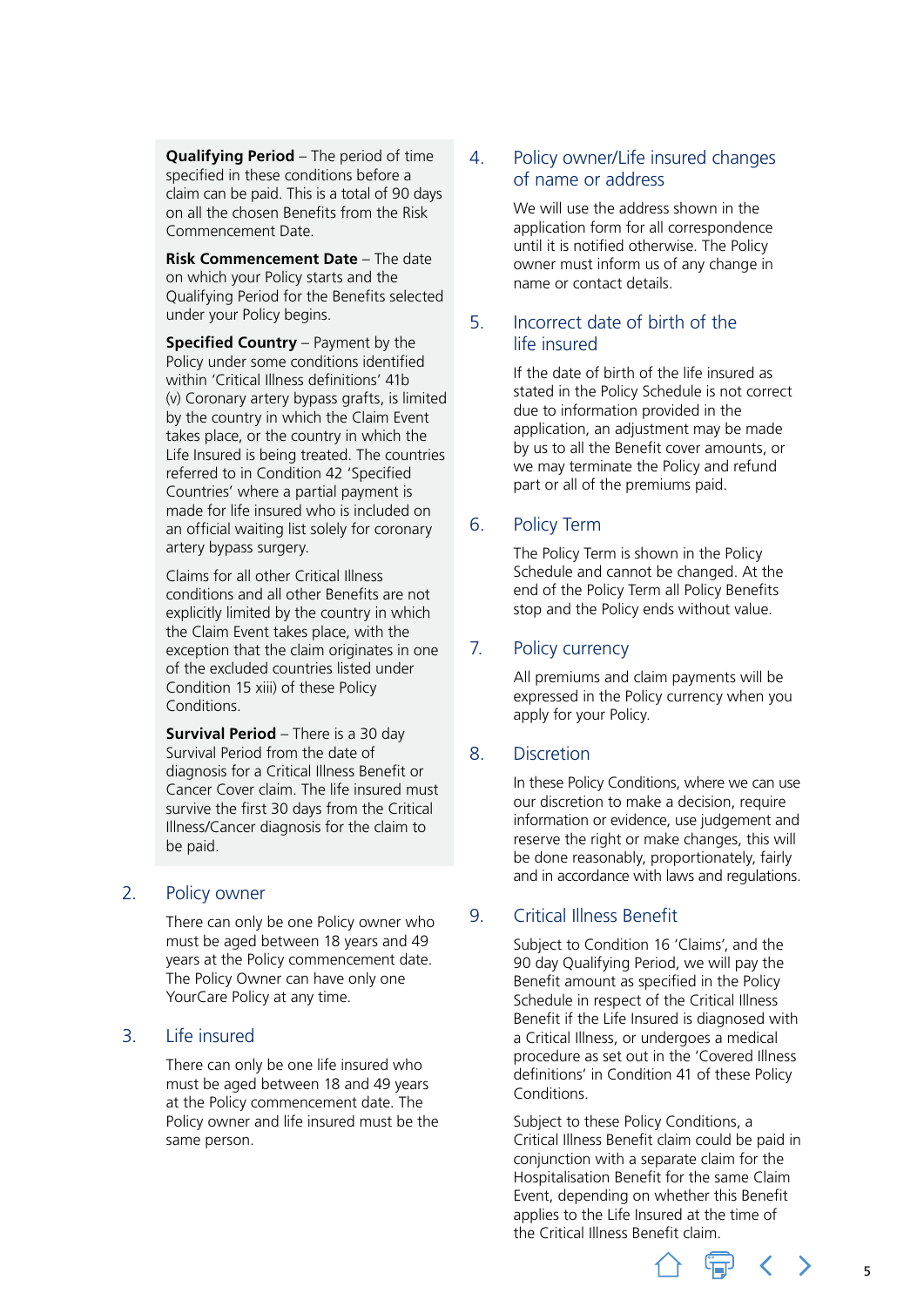#### <span id="page-5-0"></span>10. Cancer Cover

Subject to Condition 16 'Claims', and the 90 day Qualifying Period, we will pay the Benefit amount as specified in the Policy Schedule in respect of Cancer Cover if the Life Insured or Child is diagnosed with an illness as set out in the 'Cancer definition' in Condition 41a of these Policy Conditions.

#### 11. Hospitalisation Benefit

Subject to Condition 16 'Claims', and the 90 day Qualifying Period, we will pay the Hospitalisation Benefit Sum Insured if the Life Insured is Hospitalised before their 60th birthday for a minimum of 4 consecutive days and a maximum of no more than 365 days.

Claims are paid as a single lump sum payment for the entire Hospitalisation period. The claim payment is calculated as the Hospitalisation Benefit sum insured divided by seven, multiplied by the total number of days of Hospitalisation after the third day.

If a period of Hospitalisation occurs within 30 days of the end of a previous period of Hospitalisation, this will be treated as a continuation of the previous period of Hospitalisation.

Subject to these Policy Conditions, a Hospitalisation Benefit claim could be paid in conjunction with a claim for Critical Illness for the same Claim Event.

Hospitalisation Benefit and the accompanying Charge will stop at the earlier of:

- the Life Insured reaching age 60, or
- when a payment for 365 days is made, or
- the Policy becoming Lapsed.

Where there is an ongoing Hospitalisation Benefit claim and the Life Insured reaches age 60, the ongoing claim will continue even though the Benefit stops at age 60.

#### 12. Funeral Coverage

In the event of the Life Insured's death, we pay an amount of AED 20,000 towards immediate funeral costs. This payment is made at our absolute discretion and will only be made where we have received sufficient evidence of death and we can verify the identity of the Beneficiary.

#### 13. Termination of the Policy

The Policy will terminate on the occurrence of the earliest of one of the following events:

- i) at the end of the Policy Term;
- ii) the life insured becomes a permanent resident of a non Gulf Cooperation Council Country;
- iii) payment of a Critical Illness or Cancer Cover claim except for the partial payment of Coronary Artery Bypass Graft;
- iv) the Policy owner fails to pay their next premium and the Policy Lapses;
- v) the Policy owner requests in writing for us to Lapse the Policy;
- vi) we terminate the Policy in compliance with these Policy Conditions.

#### 14. Premiums

The regular premiums must be paid throughout the Policy Term. The amount of each premium and the frequency of payment are shown in the Policy Schedule.

The premiums will remain unchanged for five years from the Policy commencement date. At the fifth Policy anniversary date the premium amount may be reviewed.

The Company reserves the right to review the premium payment amount for the Critical Illness Benefit at each five year review date. In the event that premiums are not increased, the amount of Critical Illness Benefit may be reduced at the Company's discretion.

We reserve the right to refuse to accept premiums or changes to premiums to avoid breaching any Anti-Money Laundering Regulations, or other applicable laws and regulations in the United Arab Emirates, the Isle of Man or any other relevant jurisdiction.

All premiums must be paid when they are due for payment. If a premium payment is not made when due, the Policy will Lapse and all the Benefits covered under the Policy will cease and the policy cannot be reinstated.

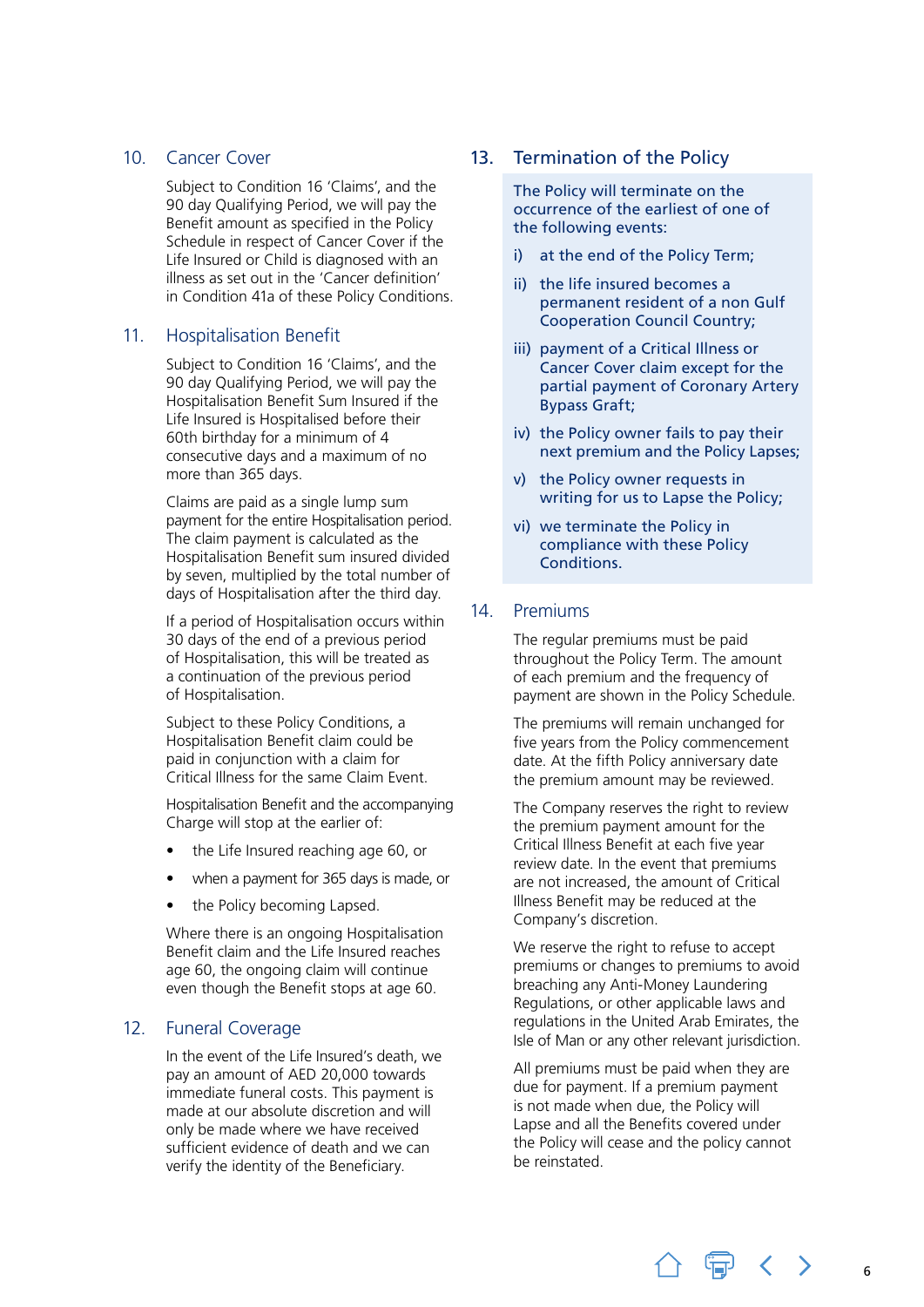<span id="page-6-0"></span>If we accept a claim during a period when premiums are unpaid, we reserve the right to deduct any unpaid premiums from the amount of the claim.

#### 15. Claims Exclusions – reasons why a claim will not be paid

- i) if the Policy has Lapsed, terminated, or otherwise come to an end before the Claim Event took place;
- ii) if, in response to any question we ask in the application form, the life insured has fraudulently, knowingly or recklessly failed to disclose or deliberately misrepresented facts or information which we would regard as likely to influence our decision to grant insurance cover under this Policy or which would affect the level of premium payable. This includes but is not limited to information in relation to the life insured's health, smoker status, gender, age, country of residence and identity;
- iii) if a claim is directly or indirectly attributable to the death of the life insured through active involvement caused by or in any way related to war or warlike operation, including invasion, act of foreign enemy, hostilities, mutiny, riot, civil commotion, civil war, rebellion, insurrection, conspiracy, military or usurped power, martial law or state of siege, or any of the events or causes which determine the proclamation or maintenance of martial law or state of siege; involvement in acts of terrorism including any related act or activity that is dangerous to human life or property, whether claimed or not;
- iv) if a claim is directly or indirectly attributable to the life insured's exposure to any chemical, biological or radioactive contamination or nuclear fission/fusion;
- v) if a claim is directly or indirectly attributable to the life insured's suicide (whether sane or insane at the time) within 24 months of the Policy commencement date;
- vi) if the life insured is found to be infected by any Human Immunodeficiency Virus (HIV) or to be carrying any antibodies to such a virus;
- vii) if a claim is directly or indirectly attributable to the addiction, misuse of alcohol or prescribed or non‑prescribed drugs;
- viii) if a claim is directly or indirectly attributable to an event which occurs wholly or partially, directly or indirectly, from or in connection with or be aggravated by any act of the life insured or Beneficiary which is a deliberate and material violation of any law;
- ix) if a Claim Event occurs later than the Policy Anniversary preceding the Life Insured's 60th birthday;
- x) if a claim occurs before the completion of a Qualifying Period;
- xi) the Company not receiving written notification of a claim within 90 days of the Claim Event;
- xii) if the life insured at the time of claim is not permanently resident in a Gulf Cooperation Council Country;
- xiii) if the claim originates in any of the excluded countries which can be viewed under the YourCare product information on our website [zurich.ae](http://zurich.ae).

Currently excluded countries are: Afghanistan, Bangladesh, Burkina Faso, Burundi, Central African Republic, Chad, Democratic Republic of the Congo, Iraq, Libya, Mali, Mauritania, Niger, Nigeria, Pakistan, Somalia, South Sudan, Sudan, Syria, Yemen;

xiv) if you, or any person authorised to act for you, carry out an activity which trade or economic sanctions, laws and regulations apply to.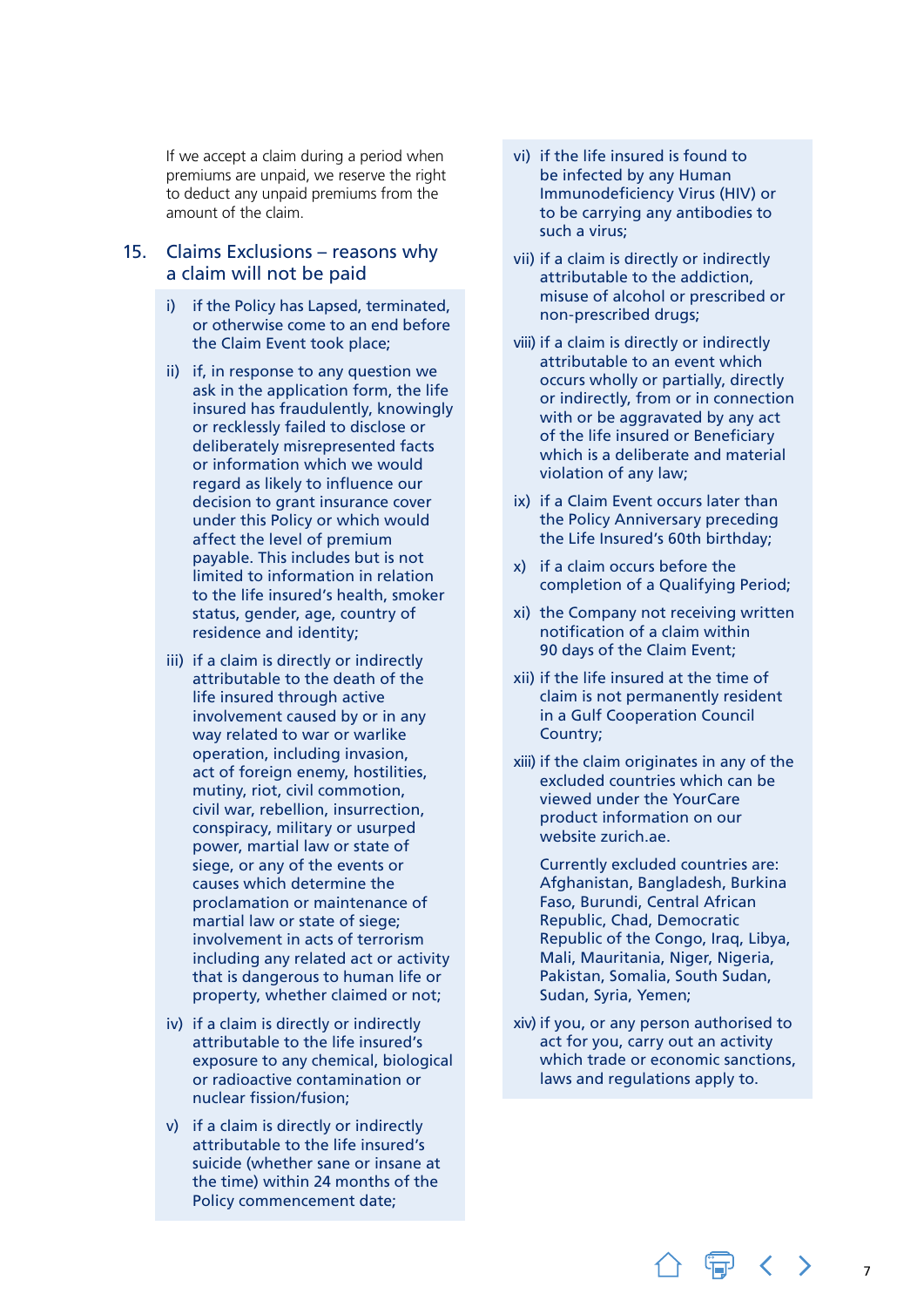- <span id="page-7-0"></span>15.1 Further exclusions applicable to – Critical Illness and Cancer Cover
	- i) if a claim is directly or indirectly attributable to a pre-existing condition. A condition for which the insured received medical treatment, care, advice, or medication within the 12 consecutive month period before the commencement date of coverage;
	- ii) if the life insured dies within the 30 day Survival Period from the diagnosis of the condition.
- 15.2 Further exclusions applicable to Hospitalisation Benefit
	- i) a Claim Event resulting in a Hospital stay of less than four continuous days;
	- ii) treatment not recommended to be undertaken by a physician or surgeon;
	- iii) a Claim Event resulting from homeopathic or ayurvedic treatment;
	- iv) if a claim is directly or indirectly attributable to any injury, accident or incident at the client's place of employment or whilst carrying out his/her occupational duties that is compensated through the employer's liability insurance;
	- v) if a claim is directly or indirectly attributable to cosmetic and reconstructive surgery, supply or fitting of eye glasses, lenses or hearing aids, vision correction and/or LASIK surgeries and complications unless necessitated by an accidental injury occurring on or after the Risk Commencement Date stated in the Policy Schedule;
	- vi) any claim that is attributable to a congenital condition, complication or treatment thereafter;
	- vii) if a claim is directly or indirectly attributable to pregnancy, including childbirth, abortion or miscarriage;
	- viii) if a claim is directly or indirectly attributable to mental, nervous or psychiatric disorders, without demonstrable brain disease;
- ix) routine or other medical examinations, vaccinations or inoculations which are not required for the treatment of an illness, injury, dental examinations, x-rays, extractions, fillings or general dental care;
- x) participation in or training for any dangerous or hazardous sport or competition or riding or diving in any form of race or competition;
- xi) if the claim is arising from a self-inflicted injury;
- xii) if the company has already paid the Hospitalisation Benefit for 365 days.

#### 16. Claims

In the event of a claim under the Policy, the claimant (the Policy owner/life insured or beneficiary) should contact the relevant financial professional or Zurich at the address listed in Condition 40 'How to contact us'.

The longer it takes to notify us, the more difficult it may be for us to sufficiently investigate the claim circumstances.

We will provide the claimant with a claim form and any other requirements which must be completed and returned to us before the claim will be processed.

We reserve the right to require the following before processing a claim:

- i) information relevant to the claim from any Doctor, medical consultant or any other relevant third party;
- ii) proof of identity, address and age of the life insured and/or the claimant;
- iii) the Policy Schedule.

#### 17. Beneficiary nomination

You may nominate a Beneficiary to receive the funeral coverage amount paid on the death of the life insured. This nomination can be revoked at a future date and you may also nominate a replacement Beneficiary at any time.

The nomination of a Beneficiary shall not affect the rights and obligations of you or us, in respect of the Policy or these Policy Conditions.

Any payment to a Beneficiary is subject to our consent.

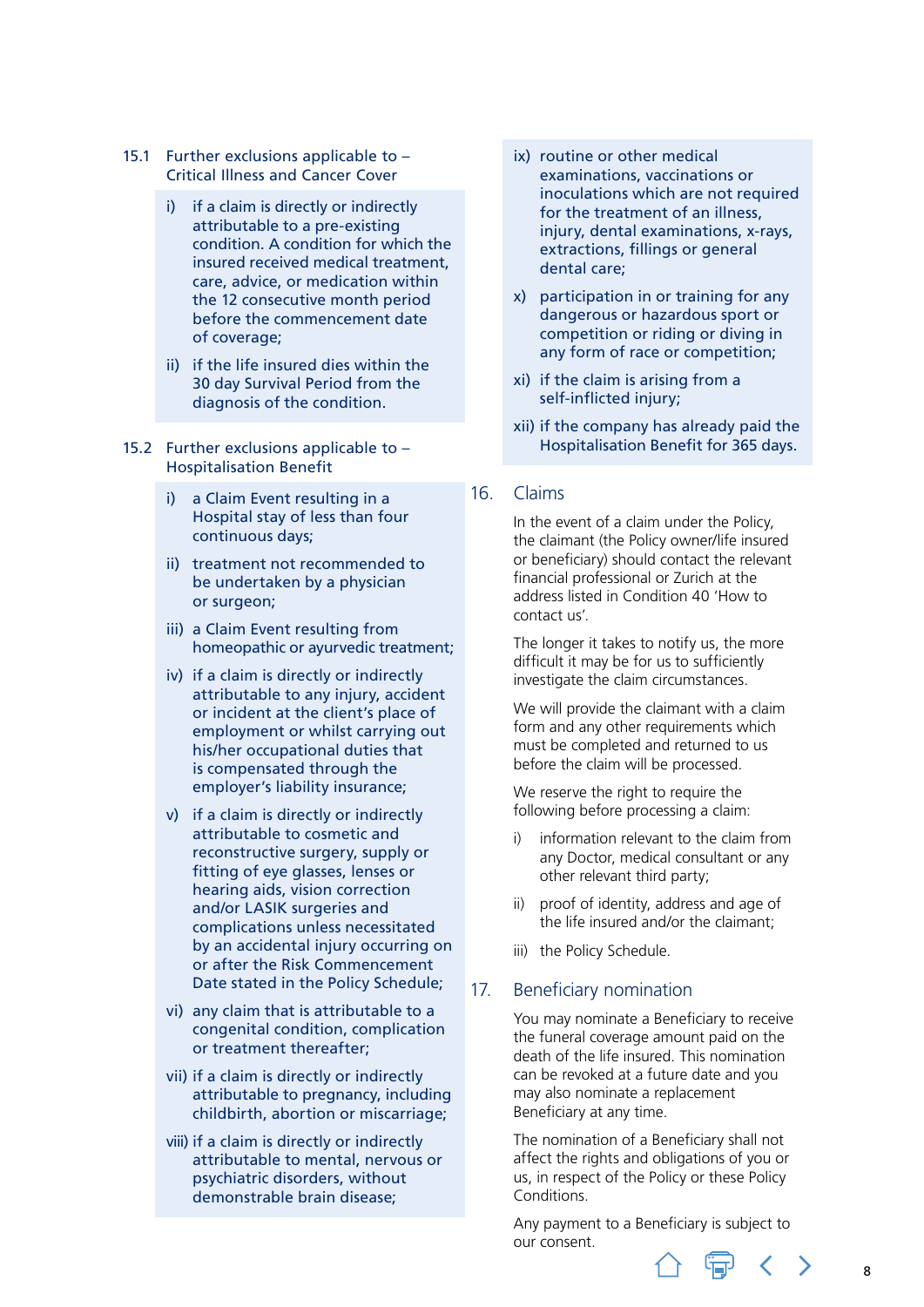#### <span id="page-8-0"></span>18. Right to cancel

You have the right to cancel your Policy and obtain a refund of any premiums paid by giving a written notice to us using the address in Condition 40 'How to contact us'.

The cancellation will be processed as stated below:

The notice to cancel the Policy must be signed by the Policy owner and returned to us within 30 days from the day you received your Policy documents.

You can cancel your Policy before you receive your Policy documents by contacting us or your financial professional.

#### 19. Assigning your Policy

Assignment (the transfer of ownership from one individual to another) is not possible with this Policy.

#### 20. Addition of a new Policy owner

Adding a new Policy owner is not possible with this Policy.

#### 21. Anti-Money Laundering Regulations

You must supply us with any such information or documents that we request in order to comply with the Anti-Money Laundering Regulations in the United Arab Emirates, the Isle of Man or any other relevant jurisdiction.

The Policy will only commence or pay the proceeds of a claim when you or your representative(s) have provided all the information required by us that complies with the regulations. Failure to provide such information will delay or prohibit the allocation of premiums or the payment of a claim.

#### 22. Notices to us

We will not act on any instruction in respect of the Policy unless it is received by us in writing or other acceptable forms of communication from you.

#### 23. Force Majeure

No liability shall arise if we are prevented from fulfilling our obligations under the Policy by reason of any circumstances beyond our reasonable control which could be construed as a force majeure event under applicable laws including without limitation, an act of God, war, national emergency, fire, flood, earthquake, strike or industrial action or other events of a similar or different kind, the 'force majeure event'.

On the occurrence of a force majeure event we shall be excused for a period equal to the delay resulting from the force majeure event and such additional period as may be reasonably necessary to allow us to resume our performance.

#### 24. Context

Throughout the Policy where the context allows, words in the singular shall include the plural, the masculine gender shall include the feminine, and vice versa.

#### 25. General right to make changes

The contract of insurance between you and us is based on the laws and regulations that applied at the time we entered into it. If any relevant law or regulation changes (particularly because your tax residency or the country you live in has changed), and as a result we cannot continue to provide the Policy without there being a substantial negative effect on us, we are entitled to:

- change these Policy Conditions as we consider necessary to meet the changed law or regulation, without your permission; or
- immediately end your Policy.

We will give you advance notice, whenever it is reasonably possible to do so, about the changes in these Policy Conditions. If we need to end your Policy in accordance with these Policy Conditions, we will send you a 'termination notice' and the contract will end in line with that termination notice.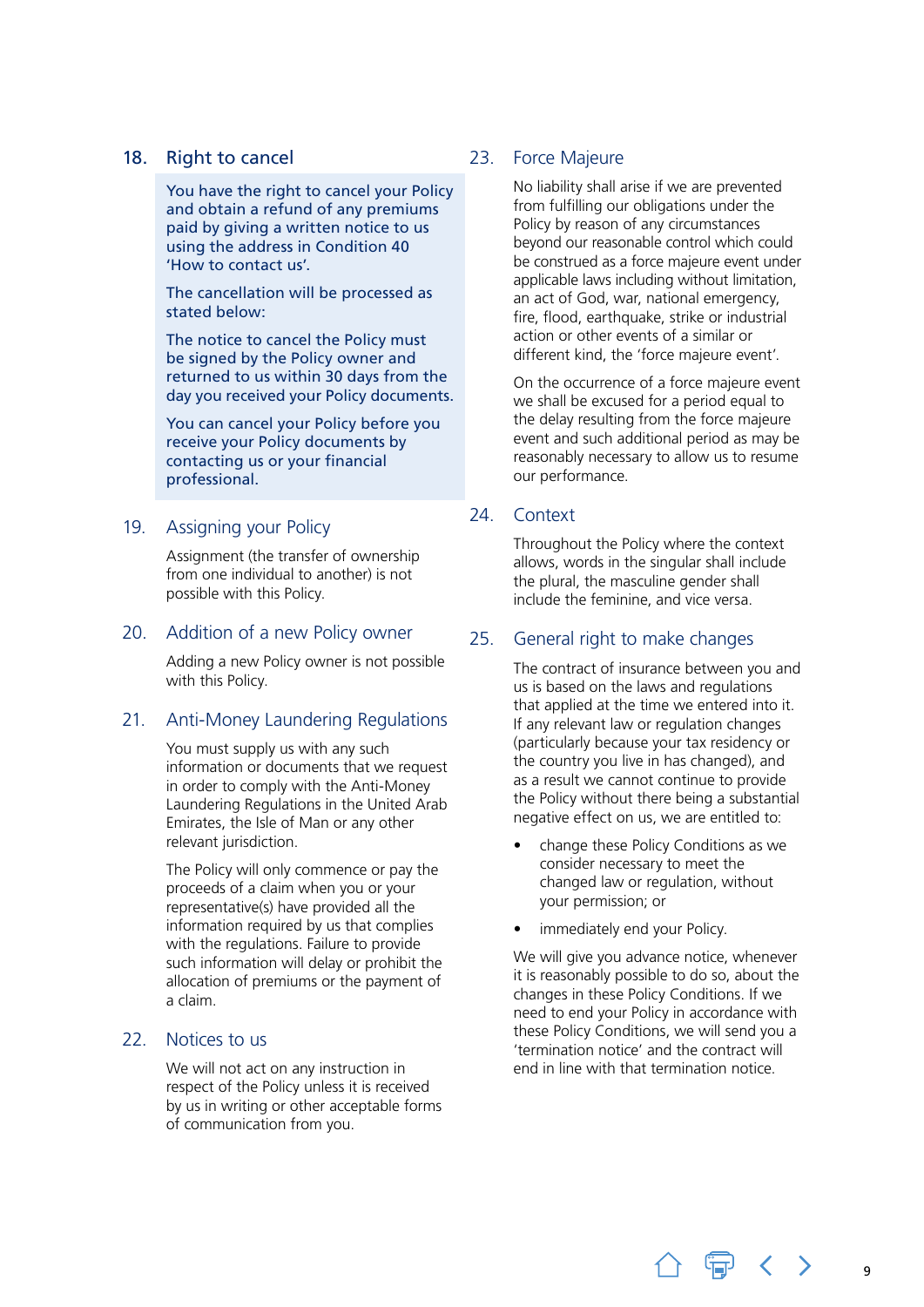#### <span id="page-9-0"></span>26. Changes to the Policy Conditions

To the extent that any change is proportionate and reasonably required, we may alter these Policy Conditions to take into account a decision by a court, governmental body, ombudsman, regulator, industry body or other similar body or to take account of changes to law, taxation, official guidance, or applicable codes of practice.

We will give notice to you of any changes to these Policy Conditions three months before the change takes place where it is possible to do so. Where this is not possible, we will give notice to you as soon as we reasonably can.

#### 27. Law and interpretation

The Policy is governed by, and shall be construed in accordance with, the laws of the United Arab Emirates and we will submit to the non-exclusive jurisdiction of any competent legal authority in the United Arab Emirates in respect of any litigation arising out of the Policy.

In the event of any conflict between the Arabic version or the English version of the Policy Conditions, the Arabic version shall prevail as stipulated in United Arab Emirates laws.

The Policy and these Policy Conditions shall not be enforceable by any person who is not a party to the Policy, except to enable a Beneficiary to make a valid claim.

Your Policy has been designed to meet legal and regulatory requirements of the United Arab Emirates. Should you move to another country during the Term of the Policy, it may no longer be suitable. Laws and regulations in a different country may affect our ability to continue to service the Policy in accordance with these Policy Conditions and we may no longer be able to provide any of the Benefits under the Policy.

In the event of fraud by any person, or persons, the Company may declare the policy null and void.

#### 28. Compliance with laws and regulations

We may have obligations ('legal obligations') now or in the future in relation to this Policy:

- imposed on us by foreign or local law or regulation;
- arising from agreements and registrations we make with foreign or local governmental, regulatory and taxation agencies.

Legal obligations can, directly or indirectly, affect a range of individuals or entities (`affected person`) including an individual or entity who at any time in the past, present or future is or was:

- the life insured:
- the Policy owner;
- a Beneficiary of the Policy;
- entitled to change a Beneficiary of the Policy;
- entitled to receive a claim payment under the Policy, or who at any time had a vested entitlement to a claim payment;
- connected or associated with, or capable of exercising effective control over, any of the above who is not an individual (such as a company, a partnership, an association or a trustee, settlor or Beneficiary of a trust).

Legal obligations relating to this Policy derive from the laws of various countries addressing a range of matters including, but not limited to, taxation, social security, sanctions, anti-money laundering and counter-terrorism measures, and which change over time. To comply with legal obligations, we may need to:

- identify and obtain information about an affected person's status under foreign and local law, e.g. its taxpayer status;
- supply information about affected persons, the Policy and its value to local or foreign governmental, regulatory and taxation agencies;
- obtain a data privacy law waiver from affected persons;
- refuse requests to process transfers of ownership of the Policy;

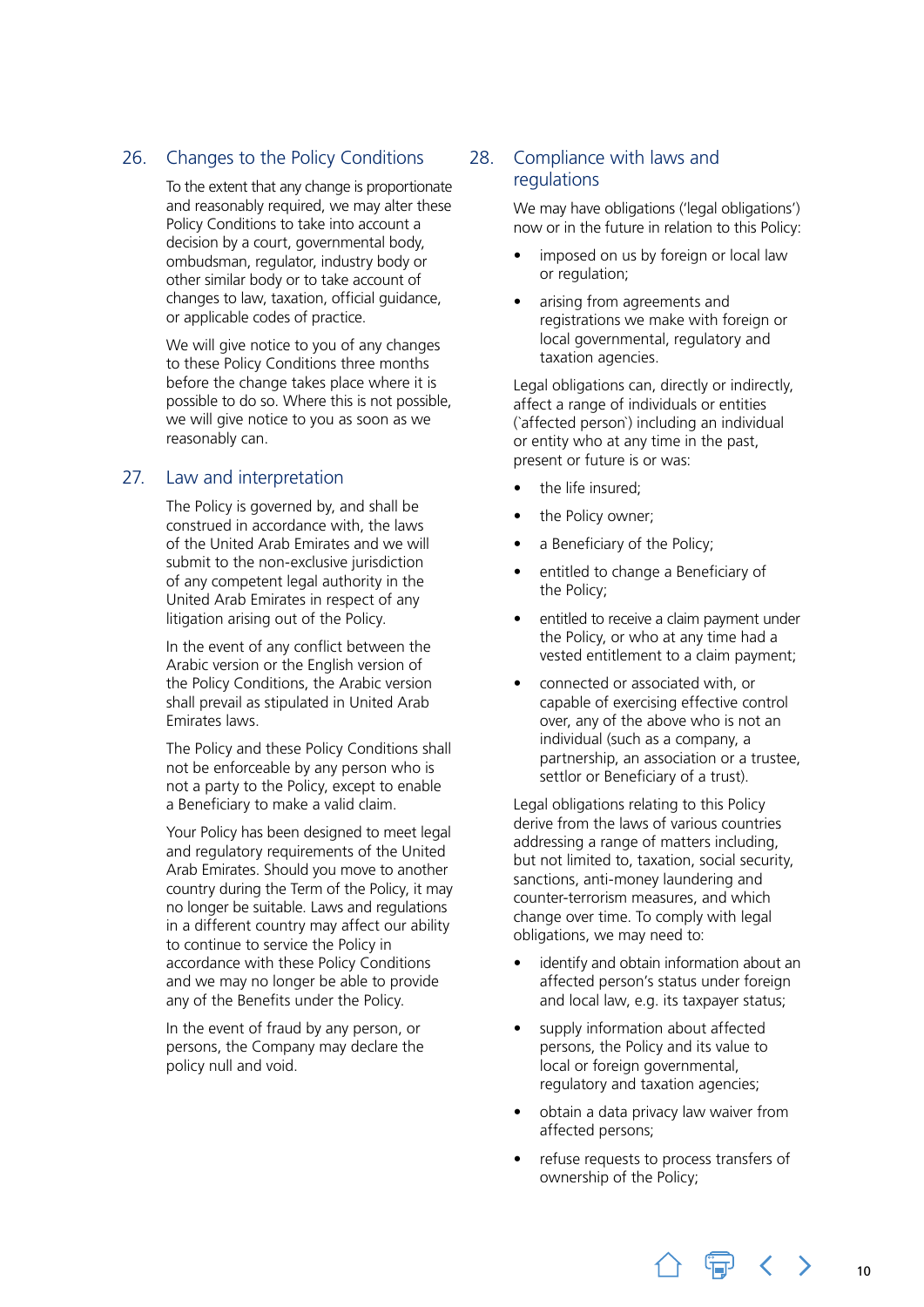- <span id="page-10-0"></span>• refuse to perform some of our obligations specified elsewhere in the Policy contract, including to the point that we may no longer be able to provide some or all of its Benefits;
- modify the Policy Conditions without Policy owner's consent to comply with future legal obligations or future changes to current legal obligations;
- terminate the Policy;
- take (or not take) any other action in relation to the Policy.

As an example, we are required under the U.S. Foreign Account Tax Compliance Act and the U.S. regulations issued thereunder to identify Policy owners and other affected persons that are U.S. citizens, U.S. residents for U.S. tax purposes, certain specified U.S. entities or entities owned by U.S. persons and to periodically report certain information to the U.S. Internal Revenue Service.

Our legal obligations can apply in respect of any affected person who is a past, current or future resident, citizen, or tax payer as defined by the law of the country of residence of the Policy owner or another country. A place of birth outside the country of residence of the Policy owner or an affected person advising us of a new or changed mailing address (including postal or 'in care of`), residential address, telephone or other contact details, standing funds transfer instruction, or the appointment of an attorney or agent are some of the other factors that can cause the legal obligations to apply.

It is a condition of this Policy that:

- 1. the Policy owner must reside at the address provided on the Policy application form at the date the Policy is issued;
- 2. the Policy owner must provide all information we ask for in relation to an affected person completely and correctly and within the timeframes we specify;
- 3. the Policy owner must notify us before an affected person becomes a resident or citizen of another country and upon any alteration to their taxation status;
- 4. we have the right to charge to the Policy owner any amounts withheld as required to comply with any Legal Obligation and any associated costs;

5. we have the right and authority to take (or not take) any action that we consider necessary to comply with all legal obligations (as amended from time to time) that we consider affect this Policy.

We do not provide any tax or legal advice. Please consult with your own tax or legal adviser if you have any questions or wish to receive additional information about how you may be affected by the above.

#### 29. Termination right due to regulatory exposure

If you move to another country and/or if your tax residency changes or differs from the information provided in a self-certification of tax residency or in documentation provided in connection with your Policy, when you provide that self-certification or documentation you must give us written notice prior to such change but no later than within 30 days of such change.

Please note that should you move to another country you may no longer be eligible to make payments into your Policy. The local laws and regulations of the jurisdiction to which you may move may affect our ability to continue to service your Policy in accordance with the Policy Conditions. Therefore, we reserve all rights to take any steps that we deem appropriate, including the right to cancel your Policy with immediate effect.

#### 30. Changing tax residency

If your tax residency changes, you must give us written notice, before the change if reasonably possible, and no later than within the 30 days after the change.

If your tax residency changes, you may no longer be eligible to make payments into your Policy. The local laws and regulations of your new tax residency may affect our ability to continue to provide your Policy in line with these Policy Conditions. If this happens, we can take any steps necessary, including the right to cancel your Policy immediately.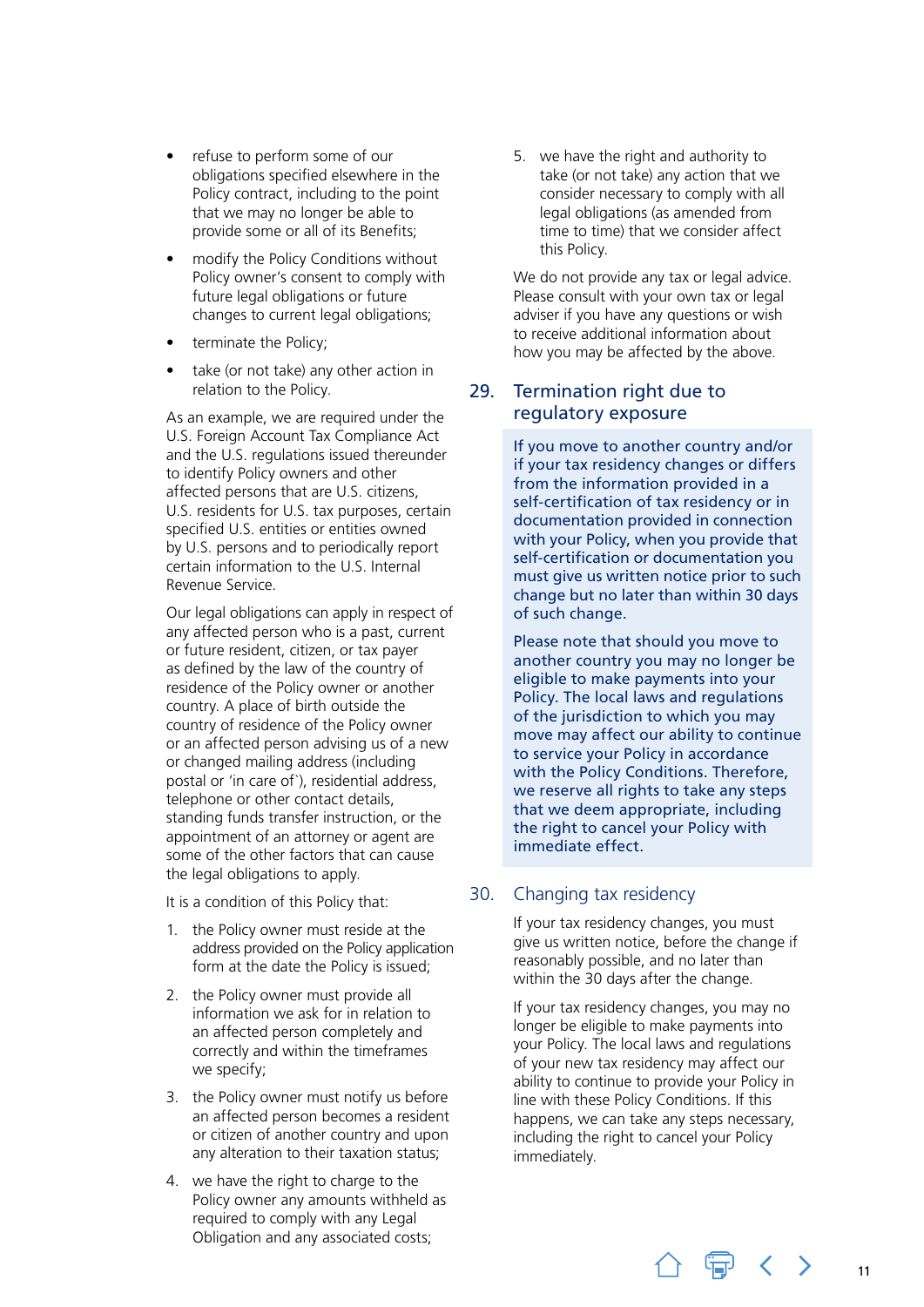#### <span id="page-11-0"></span>31. Taxation

We do not provide any tax advice. Any information relating to applicable tax laws and regulations is of a general nature only. This Policy is designed for Policy owners who are resident in the United Arab Emirates at policy purchase or subsequently become residents in the GCC. If you decide to live outside of the United Arab Emirates after this Policy has been issued, and if you have questions or wish to 35 receive additional information with respect to any of the provisions set forth above we recommend you obtain independent advice.

We reject any responsibility or liability whatsoever for any adverse tax consequences that may arise in respect of your Policy and/or payments made under your Policy as a result of you changing the country of residency.

#### 32. Payment restrictions

We make payments under your Policy, such as Benefit claims, to you or the Beneficiary. We can only make these payments by electronic transfer to a bank account that is held in your name or the Beneficiary's name and is in the same place as your or their tax residency.

We may make an exception to this restriction after we have assessed the facts and circumstances.

Under no circumstances will we make any payments in cash (bank notes) to U.S. residents.

#### 33. Sanctions

Trade or economic sanctions (penalties or restrictions set by governments), laws and regulations apply to all payments to and from the Policy. We will not provide any services or Benefits, including but not limited to accepting premiums, paying claims or making other payments, if this would break any relevant trade or economic sanctions, laws and regulations.

We may end your Policy if you, or any person authorised to act for you, carry out an activity which trade or economic sanctions, laws and regulations apply to.

#### 34. Rights of third parties

Any Beneficiary who becomes entitled to the funeral payment shall have the right to enforce the terms of your Policy as a third party in accordance with the Isle of Man Contracts (Rights of Third Parties) Act 2001. The terms of your Policy may be amended or varied between you and us without the Beneficiary's consent.

#### **Disclaimer**

We reject any responsibility or liability whatsoever from any cost incurred by, or liability imposed on, a Policy owner as a result of our good faith efforts to comply with requirements regarding the identification, due diligence or reporting of information relating to Policy owners for tax purposes.

#### 36. No advice statement

The information contained on the YourCare website and associated Policy documents does not constitute financial or other professional advice and is general in nature. It does not take into account your specific circumstances. In purchasing YourCare, you are responsible for your commitment to a product condition that may not be suitable to your needs, current situation and future goals and objectives.

#### 37. Data protection and disclosure information

#### **Privacy Notice**

This Notice is a summary of our Privacy Policy which describes how we collect and use personal information as data controller.

For the full version please visit online [https://www.zurichinternational.com/en/](https://www.zurichinternational.com/en/zurich-international-life/about-us/privacy) [zurich-international-life/about-us/privacy](https://www.zurichinternational.com/en/zurich-international-life/about-us/privacy)  or contact us for a copy.

#### **Personal information we use**

We use personal information such as name and contact details ("Personal Data") and sensitive personal information such as medical details ("Special Category Data").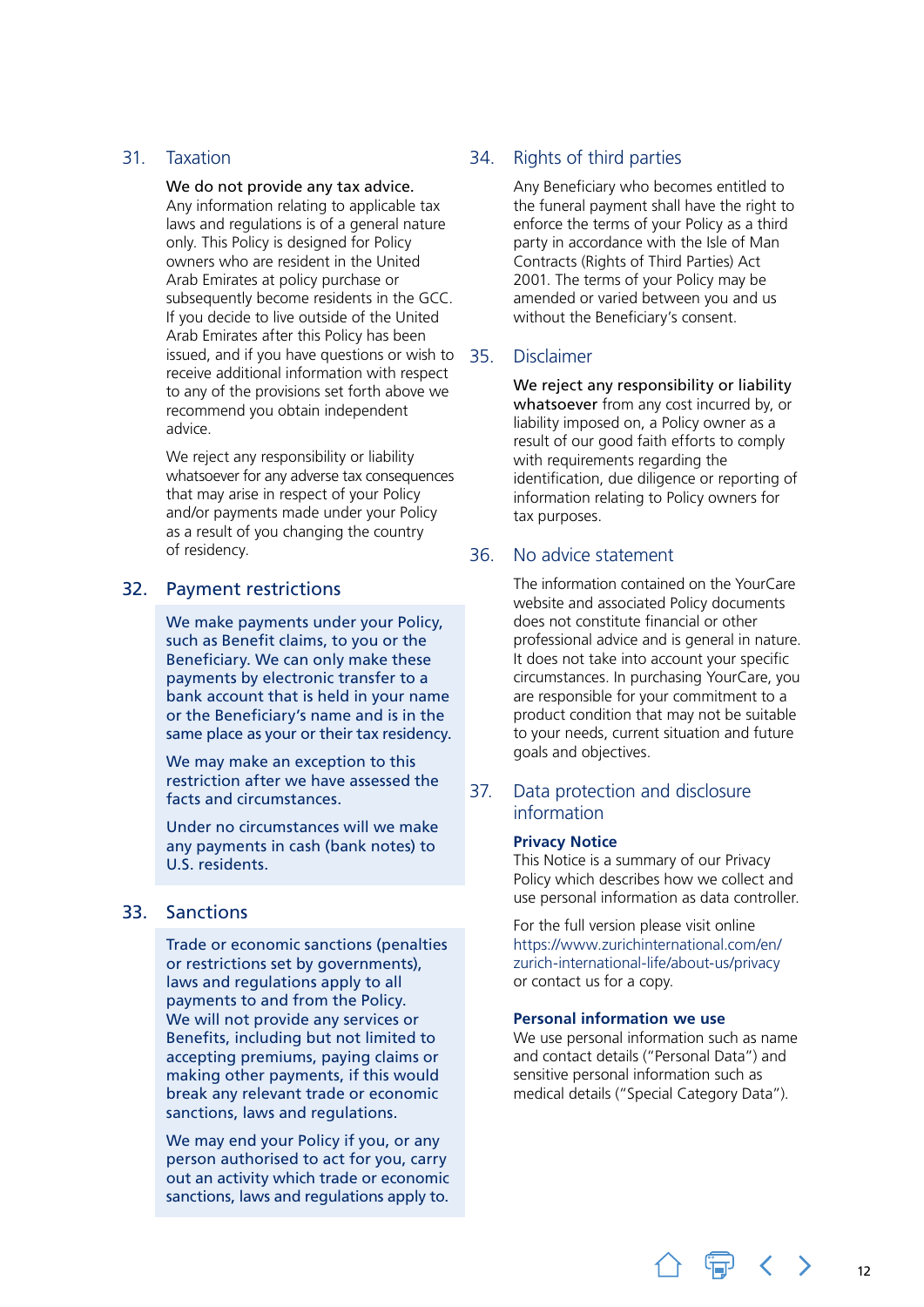#### <span id="page-12-0"></span>**What we do with personal information**

We use personal information to provide financial services, for example processing in connection with:

- setting up and managing a contract of insurance
- providing marketing information with consent
- complying with our legal obligations
- running our business where we have a legitimate interest to do so.

Without accurate and sufficient personal information where required, we cannot offer financial services.

#### **Sharing of personal information**

We obtain personal information from, and share personal information with other organisations such as:

- Zurich Insurance Group Ltd. or any of its affiliated companies
- companies who supply services to us such as administration
- healthcare service providers
- financial advisors and employers where appropriate.

#### **How do you transfer personal information to other countries?**

As a global business we ensure that personal information is protected in all locations by complying with EU and Isle of Man data protection laws.

#### **How long do you hold personal information for?**

We retain personal information for as long as is necessary to meet the purposes for which it was originally collected or to satisfy our legal obligations.

#### **Data Subject rights**

The person who is the subject of the personal information (the "Data Subject") has the following legal rights:

- access to personal information
- data rectification where it is inaccurate or incomplete
- erasure or anonymising of personal information
- to restrict the processing of personal information
- data portability to obtain personal information in a digital format
- to object to the processing of personal information
- to not be subject to automated individual decision making processes
- to withdraw consent at any time where processing is based on consent.

If you have cause for complaint regarding our processing of personal information, you can contact the Isle of Man Information Commissioner.

#### **Data Protection Contact**

Call Zurich International Life Customer Services on +971 4 363 4567

Email our Data Protection Officer at [ZILLPrivacy@Zurich.com](mailto:ZILLPrivacy%40Zurich.com?subject=)

Write to our Data Protection Officer at Zurich International Life Limited, PO Box 50389, Unit 601, Floor 6, Building 6, Emaar Square, Dubai, United Arab Emirates.

#### 38. Isle of Man Policyholders' Compensation

Under the Isle of Man's Life Assurance (Compensation of Policyholders) Regulations 1991, if we cannot meet our obligations to our Policy owners because we have become insolvent, the Isle of Man Financial Services Authority will pay you an amount equal to 90% of our liability under the Policy, from the Policyholders' Compensation Fund. The Policyholders' Compensation Fund provides protection to all Policy owners, no matter where they live.

The amount paid from the Policyholders' Compensation Fund would be paid from a levy (tax charge) on the assets of the Isle of Man Life Assurance Companies who are still solvent.

You can get more information on the Policyholders' Compensation Fund from us or from the Isle of Man Financial Services Authority's website at

[www.iomfsa.im/regulated-sectors/](http://www.iomfsa.im/regulated-sectors/life-insurance/Policyholder-protection/) [life-insurance/Policyholder-protection/](http://www.iomfsa.im/regulated-sectors/life-insurance/Policyholder-protection/)

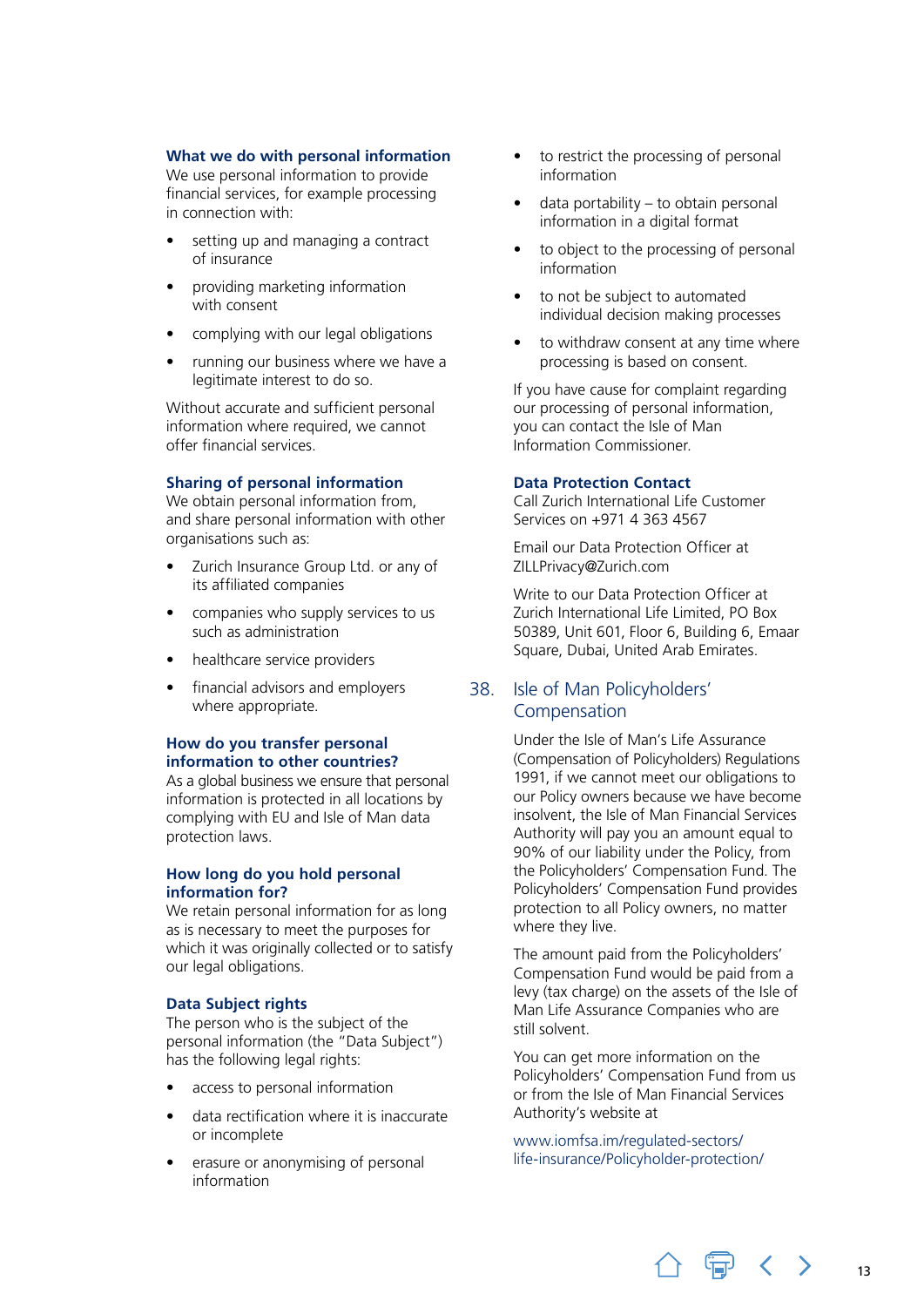#### <span id="page-13-0"></span>39. Complaints

If you need to complain about this product, please contact us by phone, email or write to us using the contact details in Condition 40 'How to contact us'. Details of our complaint handling process are available on our website **[www.zurich.ae/en/contact-us](http://www.zurich.ae/en/contact-us)**. If you are not satisfied with our response, you also have the right to refer your complaint to the regulator below:

Insurance Authority, P.O. Box 113332, Abu Dhabi, United Arab Emirates.

Telephone: + 971 2 499 0111 Website: **[www.ia.gov.ae](http://www.ia.gov.ae)**

Complaints that cannot be resolved can be referred to the Financial Services Ombudsman Scheme ("FSOS") for the Isle of Man. Complaining to the Ombudsman will not affect your legal rights.

You should note that companies and trusts are not eligible to refer a complaint to the Ombudsman, it is specifically aimed at individuals. The Ombudsman's contact details are:

The Financial Services Ombudsman Scheme, Isle of Man Office of Fair Trading, Thie Slieau Whallian, Foxdale Road, St John's, Isle of Man, IM4 3AS.

Telephone: + 44 1624 686500 Email: **[ombudsman@iomoft.gov.im](mailto:ombudsman%40iomoft.gov.im?subject=)** Website: **[www.gov.im/oft](http://www.gov.im/oft)**

#### 40. How to contact us

Either Zurich or your financial professional will normally be your first point of contact for any advice related to your Policy. If you wish to contact us for any queries, you can call us, email or write to us.

#### **Phone:**

+971 4 363 4567 We're available Sunday to Thursday between 8am and 5pm.



#### **Email:**

[helppoint.uae@zurich.com](mailto:helppoint.uae%40zurich.com?subject=) and [benefit.claims@zurich.com](mailto:benefit.claims%40zurich.com?subject=) for Benefit claims



#### **Write to:**

Zurich International Life P.O. Box 50389 Unit 601, Floor 6, Building 6 Emaar Square Dubai United Arab Emirates



**Website:**  [www.zurich.ae](http://www.zurich.ae)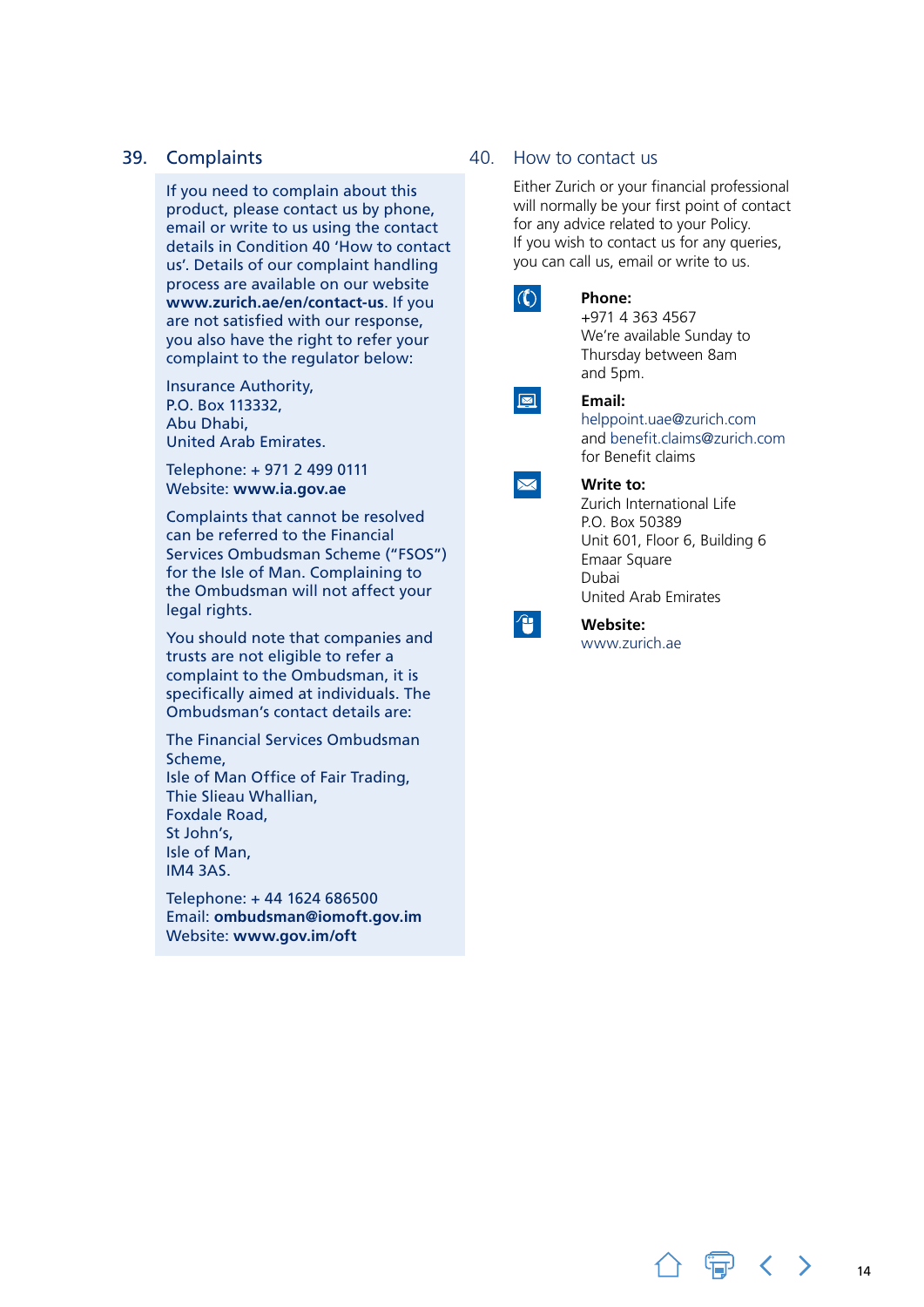#### <span id="page-14-0"></span>41. Covered Illness definitions

#### **41a. Cancer definition**

Any malignant tumour positively diagnosed with histological confirmation and characterised by the uncontrolled growth of malignant cells and invasion of tissue. The term malignant tumour includes:

- Leukaemia
- **Sarcoma**
- Lymphoma (except cutaneous lymphoma – lymphoma confined to the skin)
- Pseudomyxoma peritonei
- Merkel cell cancer

#### For the above definition, the following are not covered:

- All cancers which are histologically classified as any of the following:
	- pre-malignant;
	- non-invasive;
	- cancer in situ;
	- having borderline malignancy; or
	- having low malignant potential.
- All Tumours of the prostate unless histologically classified as having a Gleason score of 7 or above, or having progressed to at least TNM classification T2bN0M0.
- Chronic lymphocytic leukaemia unless histologically classified as having progressed to at least Binet Stage A.
- Malignant melanoma skin cancer that is confined to the epidermis (outer layer of skin).
- Any non-melanoma skin cancer (including cutaneous lymphoma) that has been histologically classified as having caused invasion beyond the epidermis (outer layer of skin).
- All papillary thyroid tumours unless histologically classified as having progressed to at least TNM classification T2N0M0.

#### **41b. Critical Illness definitions**

#### i) Aorta graft surgery – for disease and trauma

The undergoing of surgery for disease or following traumatic injury to the aorta with excision and surgical replacement of a portion of the diseased aorta with a graft. The term aorta includes the thoracic and abdominal aorta but not its branches.

For the above definition, the following are not covered:

- any other surgical procedures, for example Endovascular stent grafting of the Aorta.
- ii) Benign brain tumour resulting in permanent symptoms

A non-malignant tumour or cyst originating from the brain, cranial nerves or meninges within the skull, resulting in any of the following:

- permanent neurological deficit with persisting clinical symptoms; or
- undergoing invasive surgery to remove part or all of the tumour; or
- undergoing either stereotactic radiosurgery or chemotherapy treatment to destroy tumour cells.

For the above definition, the following are not covered:

- tumours in the pituitary gland,
- angiomas and cholesteatoma.
- iii) Cancer excluding less advanced cases

Cancer Cover is included in Critical Illness. Please refer to the definition in Condition 41a.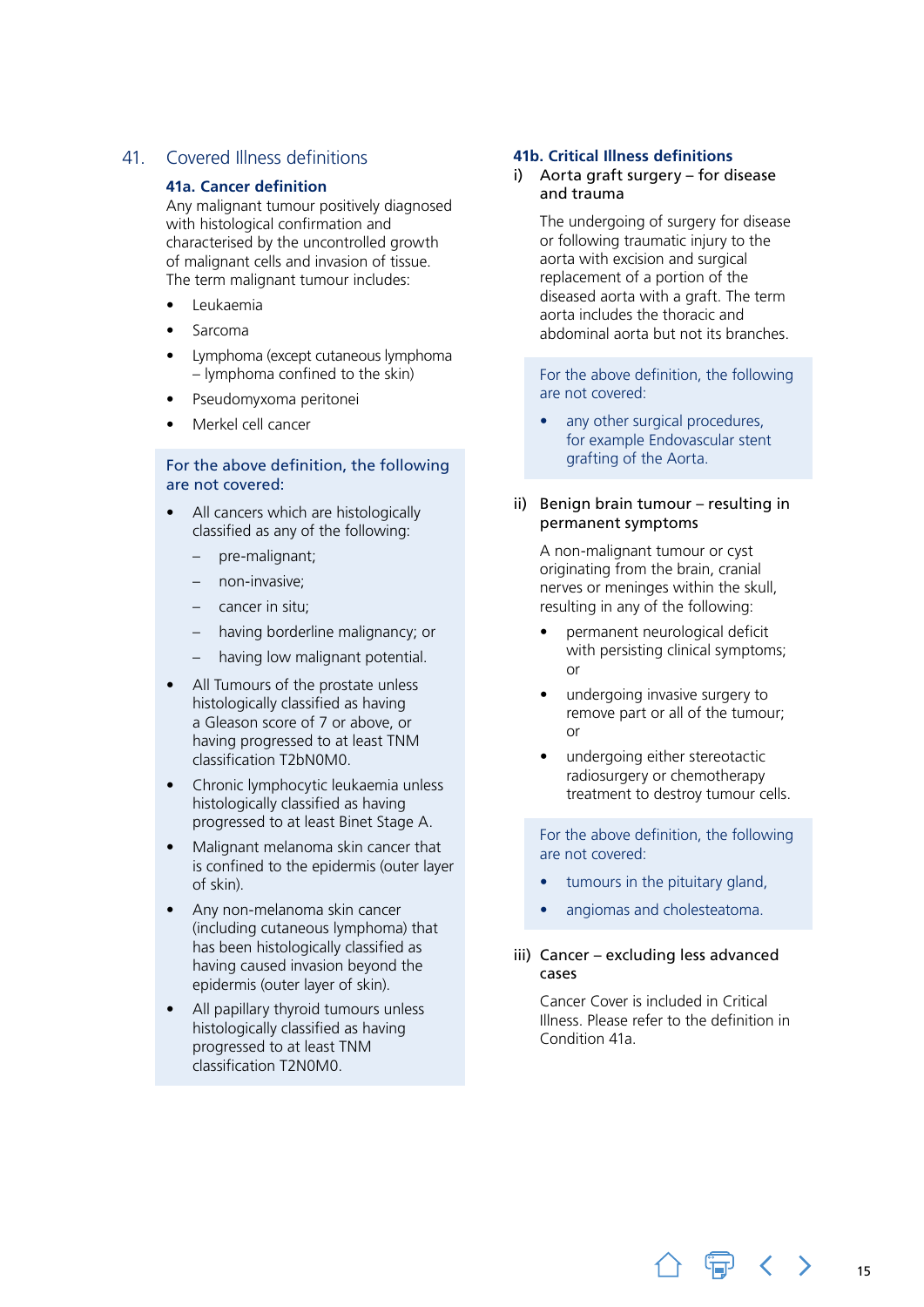#### iv) Cardiomyopathy – of specified severity

A definite diagnosis of cardiomyopathy by a consultant cardiologist. The diagnosis must be supported by echocardiogram. The disease must result in at least one of the following:

- Left ventricular ejection fraction (LVEF) of 35% or less for at least six months when stabilised on therapy advised by the consultant.
- Marked limitation of ability to perform physical activities where less than ordinary activity causes fatigue, palpitation, breathlessness or chest pain, the person covered is only comfortable at rest (Class III of the New York Heart Association functional classification), over a period of at least six months.
- Implantation of a Cardioverter Defibrillator (ICD) on the specific advice of a consultant cardiologist for the prevention of sudden cardiac death.

For the above definition the following are not covered:

all other forms of structural heart disease, heart enlargement and myocarditis.

#### v) Coronary artery bypass grafts – with surgery to divide the breastbone

The undergoing of surgery requiring median sternotomy (surgery to divide the breastbone) on the advice of a consultant cardiologist to correct narrowing or blockage of one or more coronary arteries with bypass grafts.

If you are included on an official waiting list in a Specified Country, solely for coronary artery bypass, up to 20% of the Critical Illness Sum Insured can be advanced to enable the surgery to be performed (for the list of countries please refer to Condition 42 'Specified country list').

#### vi) Heart attack – of specified severity

Death of a portion of the heart muscle as a result of inadequate blood supply to the relevant area. The diagnosis must be supported by diagnostic rise and/or fall of cardiac biomarkers with at least one value above the 99th percentile of the upper reference limit and at least one of the following:

- signs and symptoms of ischaemia consistent with myocardial infarction, or
- ECG changes indicative of new ischaemia (new ST-T changes or new left bundle branch block [LBBB]), or
- development of pathological Q waves in the ECG, or
- imaging evidence of new loss of viable myocardium or new regional wall motion abnormality.

If the above tests are inconclusive or our noted diagnostic techniques are impractical to apply or have been superseded, we will consider other appropriate and medically recognised tests.

For the above definition, the following is not covered:

- a rise in biological markers as a result of an elective percutaneous procedure for coronary artery disease,
- other acute coronary syndromes including but not limited to angina pectoris without myocardial infarction,
- angioplasty procedure.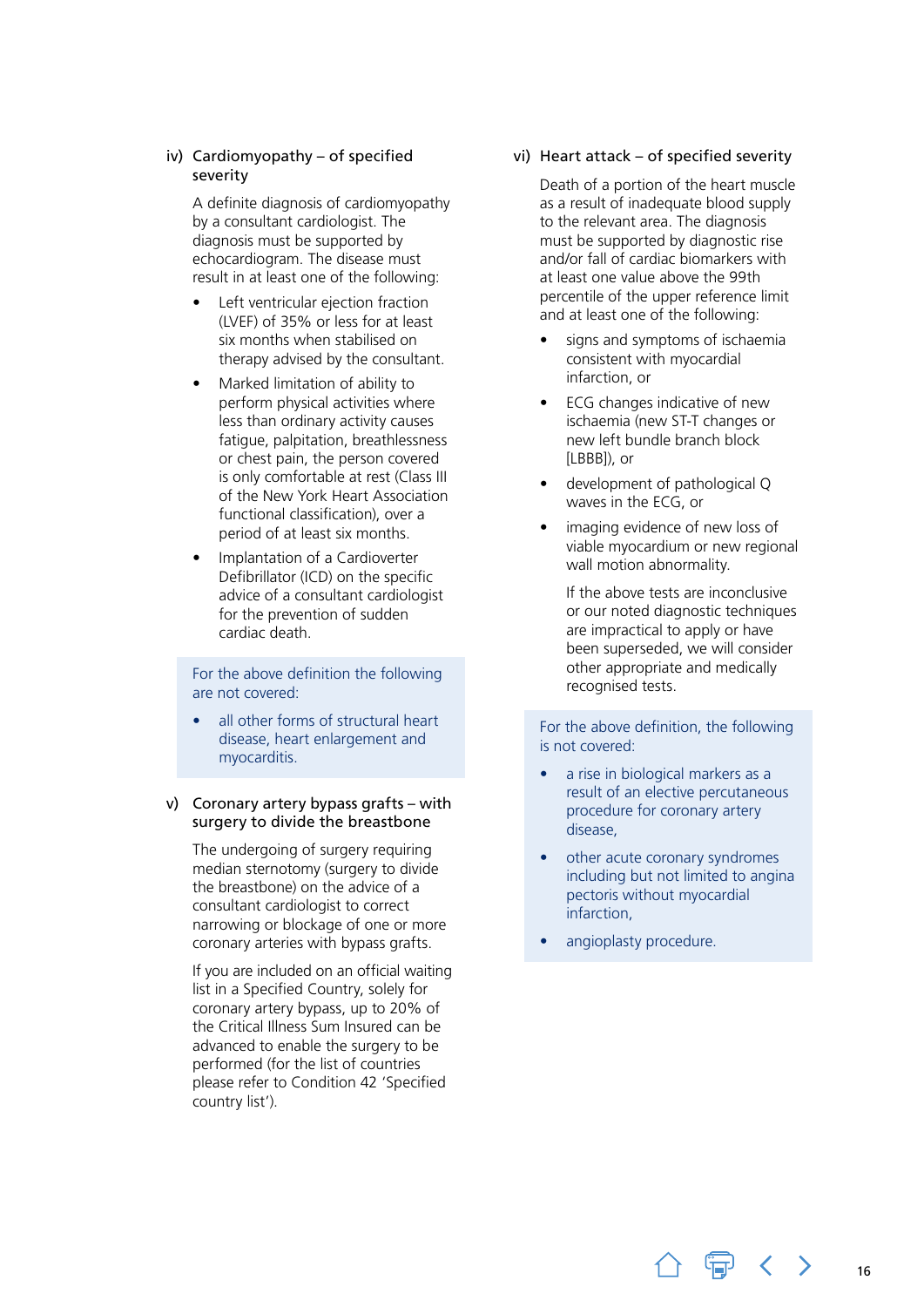#### <span id="page-16-0"></span>vii) Heart failure – of specified severity

A definite diagnosis of congestive heart failure by a consultant cardiologist.

There must be permanent clinical impairment of heart function resulting in all of the following:

- permanent loss of ability to perform physical activities to at least Class III of the New York Heart Association (NYHA) classification of functional capacity (heart disease resulting in marked limitation of physical activities where less than ordinary activity causes fatigue, palpitations, breathlessness or chest pain. The person covered is only comfortable at rest) and;
- irreversible Left ventricular ejection fraction (LVEF) of less than 40%.

#### viii) Heart valve replacement or repair – with surgery to divide the breastbone

The undergoing of surgery requiring median sternotomy (surgery to divide the breastbone) on the advice of a consultant cardiologist to replace or repair one or more heart valves.

#### ix) Kidney failure – requiring permanent dialysis

Chronic and end stage failure of both kidneys to function, as a result of which regular dialysis is permanently required.

#### x) Stroke – resulting in specified symptoms

Death of brain tissue due to inadequate blood supply or haemorrhage within the skull resulting in either:

• permanent neurological deficit with persisting clinical symptoms;

or

- definite evidence of death of tissue or haemorrhage on a brain scan; and
- neurological deficit with persistent clinical symptoms lasting at least 24 hours.

For the above definition, the following are not covered:

- transient ischaemic attack,
- death of tissue of the optic nerve or retina/eye stroke.

#### **41c. Child's Cancer Cover definition**

The natural or legally adopted Child of any Life Insured is covered for the conditions listed in 41a at no extra cost. Child's Cancer Cover applies from the day each Child turns 1 year old and ends on the day before the child's 19th birthday, as long as the Policy is in force. The most we will pay is AED 50,000. We will only pay one claim for one Child and limit Cover to a maximum of one claim under this condition. If you have any other Zurich International Life policies that pay this Benefit, we will deduct the amount paid out on the other policies from the amount we pay out under this Policy.

#### 42. Specified country list

#### Specified country list:

Andorra, Australia, Austria, Bahrain, Belgium, Bulgaria, Canada, Channel Islands, Croatia, Cyprus, Czech Republic, Denmark, Estonia, Finland, France, Germany, Gibraltar, Greece, Hong Kong, Hungary, Isle of Man, Iceland, Italy, Japan, Kuwait, Latvia, Liechtenstein, Lithuania, Luxembourg, Macau, Malaysia, Malta, Monaco, Netherlands, New Zealand, Norway, Oman, Poland, Portugal, Qatar, Republic of Ireland, North Macedonia, Romania, San Marino, Saudi Arabia, Singapore, Slovakia, Slovenia, Spain, South Africa, Sweden, Switzerland, Turkey, United Arab Emirates, United Kingdom, United States of America.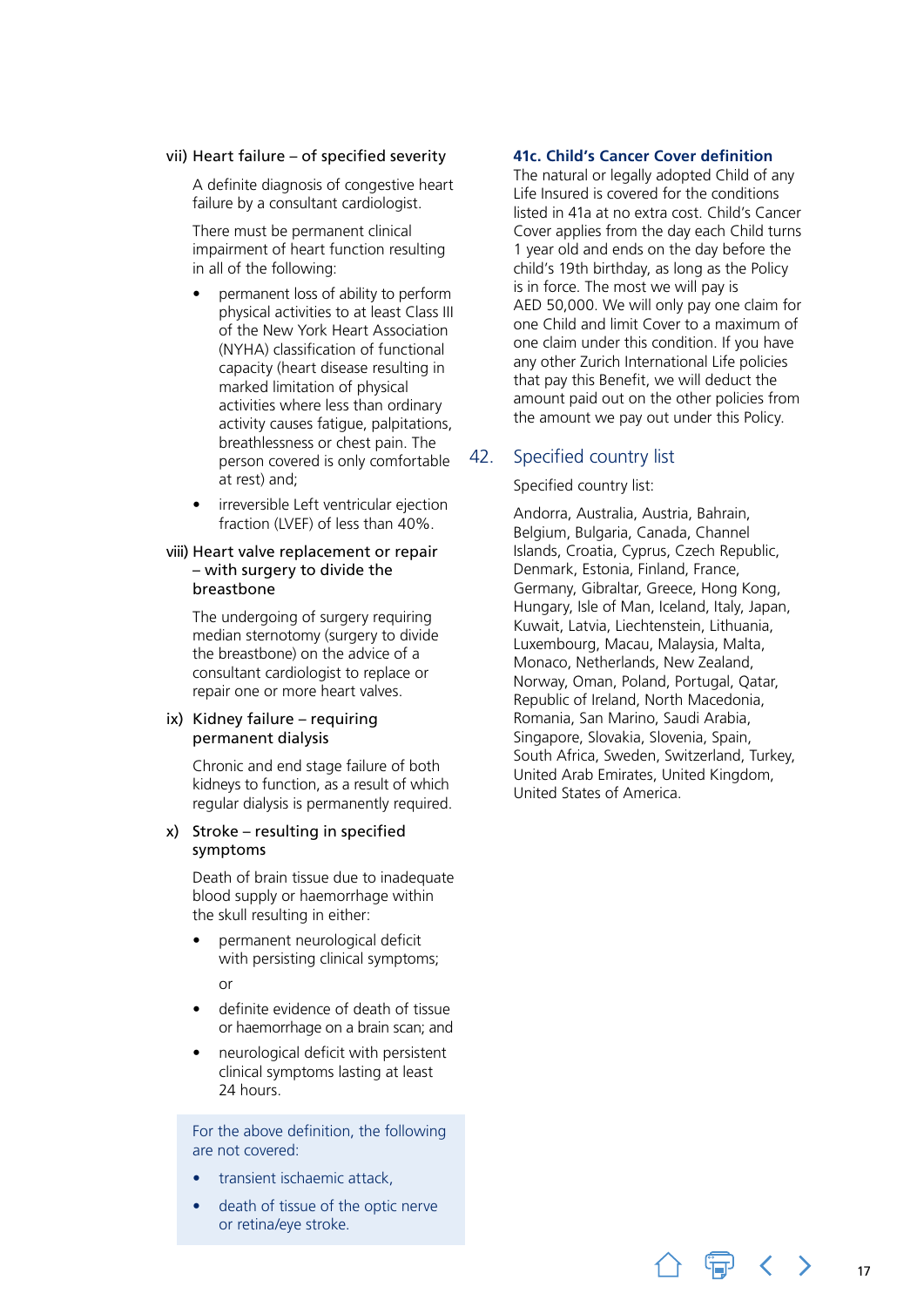Zurich International Life Limited is registered (Registration No. 63) under UAE Federal Law Number 6 of 2007, and its activities in the UAE are governed by such law.

Zurich International Life is a business name of Zurich International Life Limited which provides life assurance, investment and protection products and is authorised by the Isle of Man Financial Services Authority.

Registered in the Isle of Man number 20126C.

Registered office: Zurich House, Isle of Man Business Park, Douglas, Isle of Man, IM2 2QZ, British Isles.

Telephone +44 1624 662266 Telefax +44 1624 662038 [www.zurichinternational.com](http://www.zurichinternational.com)

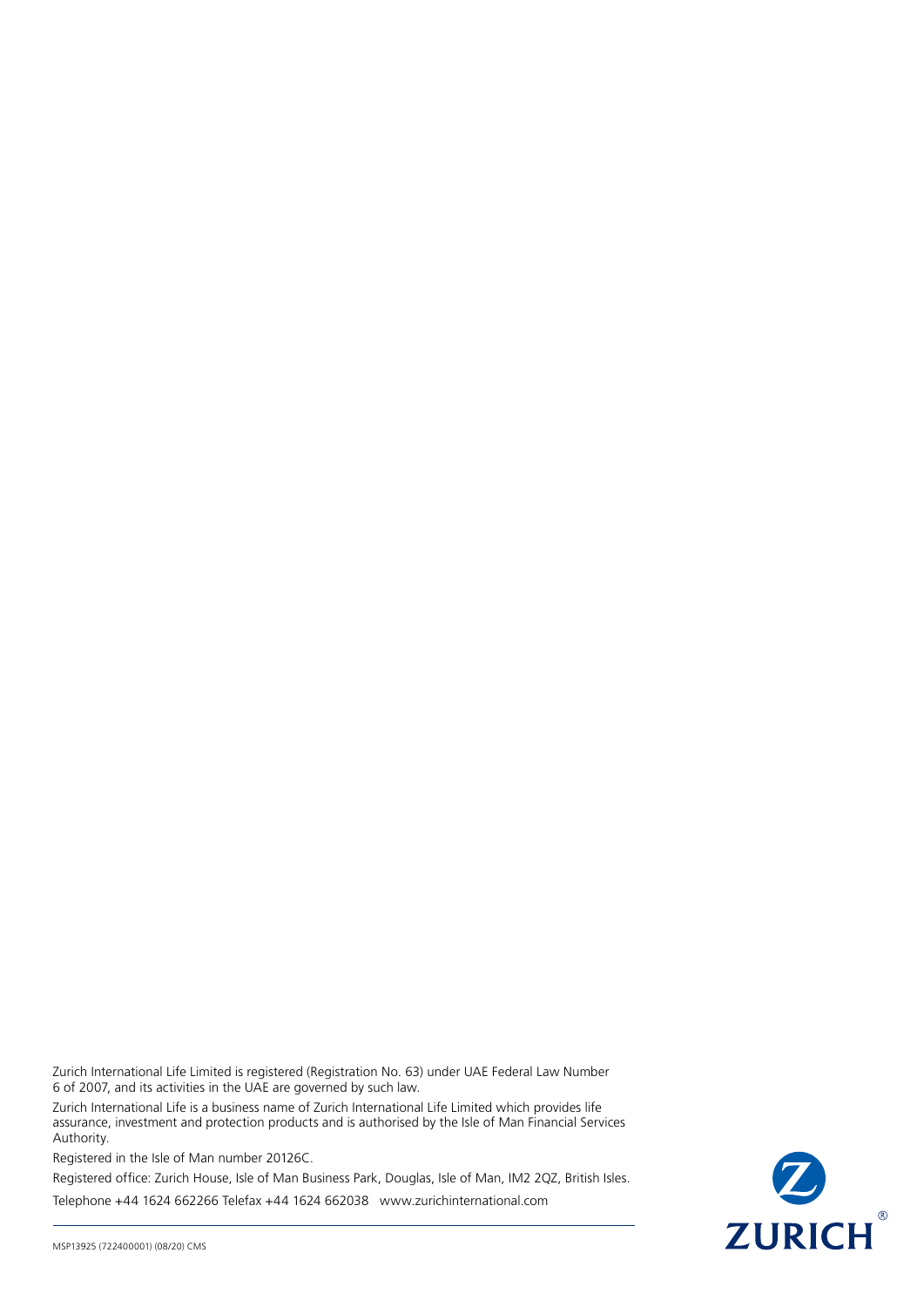زيوريخ انترناشيونال لايف ليمتد مسجلة بموجب القانون الاتحادي لدولة الإمارات العربية المتحدة رقم 6 لسنة 2007 (رقم تسجيل 63)، وتخضع أنشطتها في اإلمارات العربية المتحدة لذلك القانون.

زيوريخ انترناشيونال اليف هو اسم تجاري لزيوريخ انترناشيونال اليف ليمتد والتي تقدم منتجات التأمين على الحياة واالستثمار والحماية، ومرخصة من قبل هيئة الخدمات المالية في آيل أوف مان.

مسجلة في آيل أوف مان بموجب رقم تسجيل 20126 سي.

مكتبها المسجل: زيوريخ هاوس، مجمع آيل أوف مان لألعمال، دوغالس، آيل أوف مان، آي إم 2 2كيو زي، الجزر البريطانية.

[www.zurichinternational.com](http://www.zurichinternational.com) +44 1624 662266 :



MSP13925 (722400001) (08/20) CMS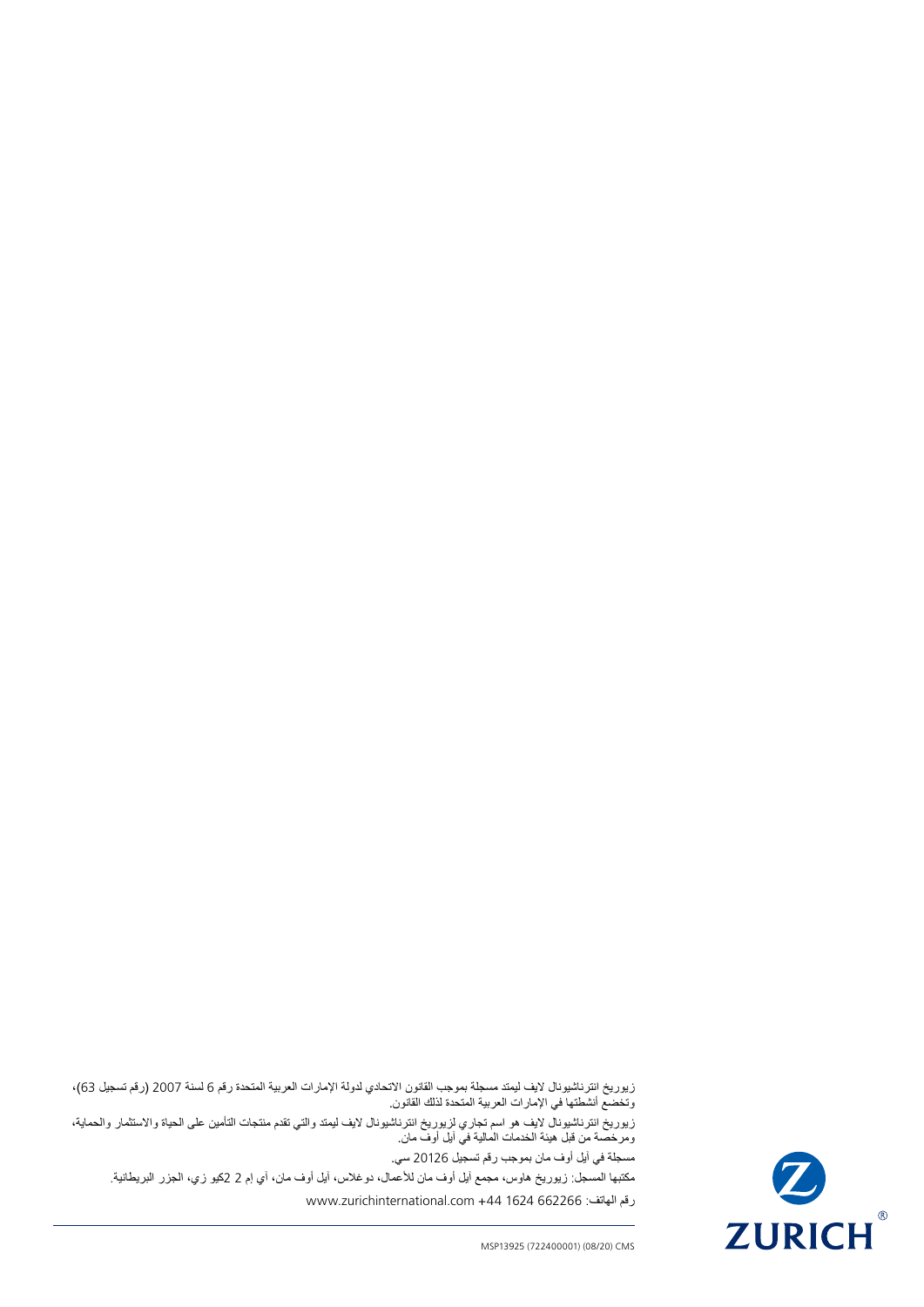#### **.**41**ج التغطية التأمينية على سرطان األطفال**

<span id="page-19-0"></span>الطفل البيولوجي أو الذي تم تبنيه بشكل قانوني من قبل أي مؤمن له على الحياة مشمول بالتغطية التأمينية عن الحاالت المدرجة في البند 41 أ - دون تكلفة إضافية. تنطبق التغطية التأمينية على السرطان من التاريخ الذي يبلغ فيه كل طفل عمر 1 سنة وتنتهي عندما يبلغ سن الـ 19 سنة، طالما كانت الوثيقة سارية. أقصى مبلغ سندفعه هو 50,000 درهم. سوف ندفع عن مطالبة واحدة لطفل واحد ونحدد التغطية التأمينية بمطالبة واحدة كحد أقصى بموجب هذا البند. إذا كانت لديك أي وثائق تأمين أخرى من زيوريخ انترناشيونال اليف تدفع هذه المزية، سوف نقتطع المبلغ المدفوع من الوثائق األخرى من المبلغ الذي سندفعه بموجب هذه الوثيقة.

## .42 قائمة الدول المحددة

قائمة الدول المحددة:

أندورا، أستراليا، النمسا، البحرين، بلجيكا، بلغاريا، كندا، جزر القنال، كرواتيا، قبرص، جمهورية التشيك، الدنمرك، استونيا، فنلندا، فرنسا، ألمانيا، جبل طارق، اليونان، هونج كونج، المجر، أيل أوف مان، أيسلندا، إيطاليا، اليابان، الكويت، التفيا، ليختنشتاين، ليتوانيا، لوكسمبورج، ماكاو، ماليزيا، مالطا، موناكو، هولندا، نيوزيلندا، النرويج، عمان، بولندا، البرتغال، قطر، جمهورية أيرلندا، جمهورية مقدونيا، رومانيا، سان مارينو، المملكة العربية السعودية، سنغافورة، سلوفاكيا، سلوفينيا، اسبانيا، جنوب أفريقيا، السويد، سويسرا، تركيا، اإلمارات العربية المتحدة، المملكة المتحدة، الواليات المتحدة األمريكية.

△ 冐 く 〉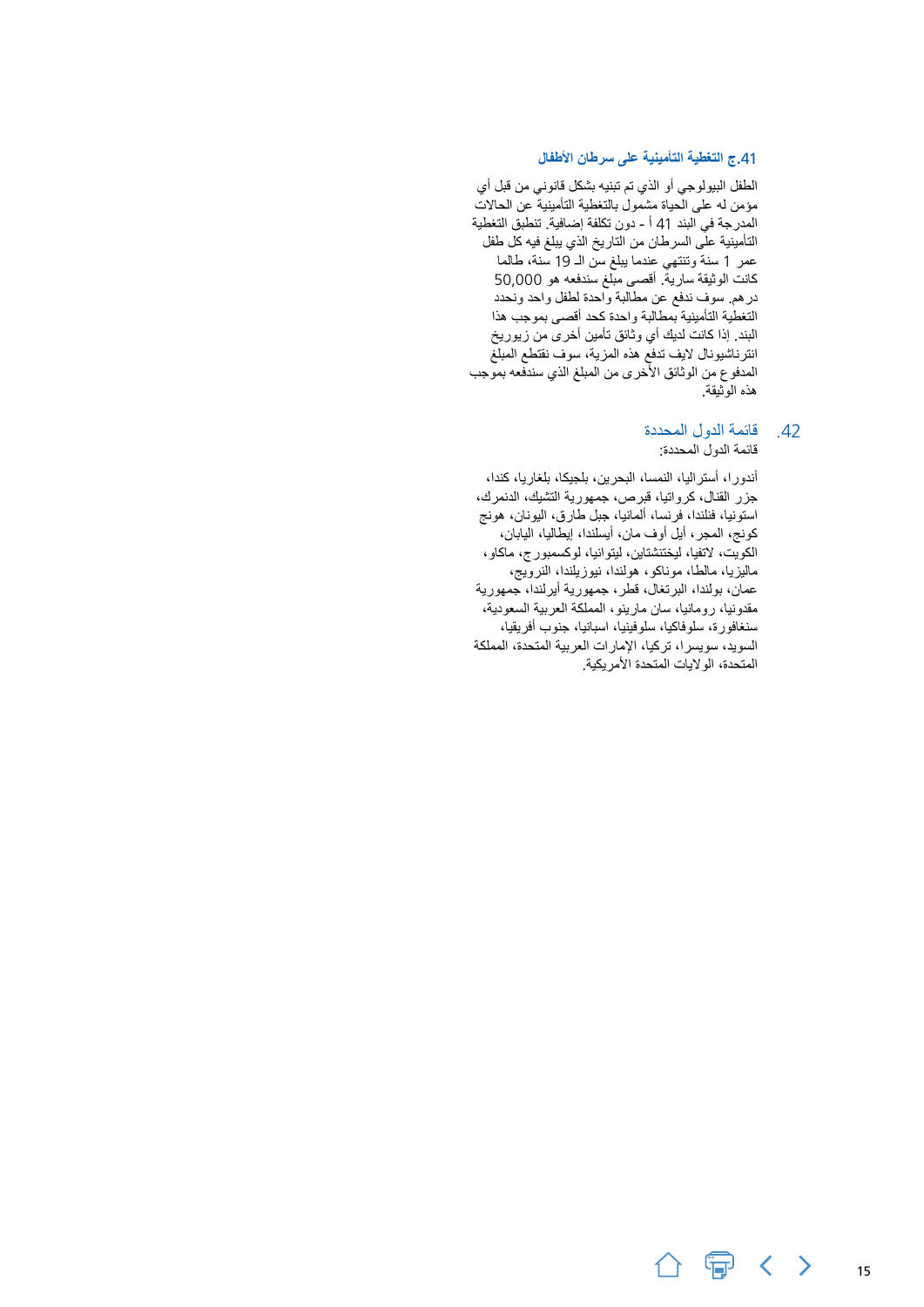- وجود قصور ملحوظ في القيام بالنشاط البدني • حيث يسبب النشاط الأقل من الاعتيادي التعب، والخفقان، أو ضيق في التنفس أو ألم في الصدر. يكون الشخص المشمول بالتغطية التأمينية مرتاحا فقط في وضع الراحة )مصنف على أنه في المرحلة الثالثة بموجب التصنيف الوظيفي لجمعية القلب في نيويورك)، خلال فترة ستة أشهر على الأقل.
	- زرع جهاز صدمات القلب الكهربائية )ICD ) • بموجب استشارة محددة من استشاري أمراض القلب للوقاية من الوفاة بالسكتة القلبية.

**فيما يختص بالتعريف أعاله، فإن ما يلي غير مشمول بالتغطية التأمينية:**

- **كل أشكال أمراض القلب البنيوية األخرى، وتوسع القلب، والتهاب عضلة القلب.**
- **ترقيع الشريان التاجي– مصاحب بجراحة لفصل**  ) v **عظم القص**

الخضوع لجراحة تتطلب شق بطول عظم القص )عملية جراحية لفصل عظم القص( بناء على استشارة استشاري أمراض القلب لتصحيح ضيق أو انسداد شريان تاجي أو أكثر بالترقيع.

ً وبالنسبة لعملية الشريان التاجي فقط، إذا كنت مدرجا بقائمة االنتظار الرسمية في دولة محددة فقط لجراحة ترقيع الشريان التاجي فيمكن دفع ما يصل إلى %20 من مبلغ تأمين المرض الخطير مقدما للتمكين من إجراء العملية الجراحية (لقائمة الدول يرجى الرجوع للبند 42 "قائمة الدول المحددة"(.

قم بإرسال رسالة بريد إلكتروني لمسؤول حماية ZILLPrivacy@Zurich.com على البيانات

- **النوبات القلبية ذات الخطورة المحددة** )vi موت عضلة القلب نتيجة عدم كفاية إمدادات الدم للمنطقة المعنية. يجب أن يكون التشخيص مدعوما بارتفاع و/أو انخفاض المؤشرات الحيوية القلبية بمقدار قيمة واحدة على األقل فوق القيمة المئوية الـ99 من الحد المرجعي العلوي وعلى األقل واحد مما يلي:
- علامات وأعراض مرض نقص الأوكسجين بما • يتوافق مع احتشاء عضلة القلب، أو
- تغيرات تخطيط القلب تشير إلى نقص جديد في األوكسجين )تغيرات جديدة في T-ST أو في حْصــار الحُزَيمَة اليسرى ([LBBB])؛ أو إِ
- المرضية في تخطيط القلب؛ أو تطور موجات Q •
- دليل تصوير فقدان جديد لعضلة قلب صالحة أو • شذوذ حركة الجدار المحلي.

وإذا لم تكن االختبارات المذكورة أعاله حاسمة أو كانت تقنياتنا التشخيصية المذكورة غير عملية للتطبيق أو تم استبدالها، فسوف ننظر في اختبارات أخرى مناسبة ومعترف بها طبيا.

**فيما يختص بالتعريف أعاله، فإن ما يلي غير مشمول بالتغطية التأمينية:**

- **ارتفاع في المؤشرات الحيوية نتيجة إلجراء القسطرة االستكشافية لمرض الشريان التاجي،**
- **مشاكل حادة أخرى لمتالزمة الشرايين التاجية بما في ذلك نقص التروية الدموية للقلب دون احتشاء في عضلة القلب،**
	- **إجراء عملية القسطرة.** •

vii )**السكتة القلبية – ذات خطورة محددة** تشخيص واضح لفشل القلب االحتقاني من قبل استشاري أمراض القلب.

يجب أن يكون هنالك انخفاض سريري دائم في وظيفة القلب يؤدي إلى كل ما يلي:

- فقدان دائم للقدرة على أداء الأنشطة البدنية على • األقل الدرجة الثالثة من تصنيف جمعية القلب في نيويورك للقدرة الوظيفية )مرض قلب يؤدي إلى قصور ملحوظ حيث األنشطة البدنية أقل من النشاط العادي للشخص المشمول بالتغطية يسبب التعب، والخفقان، وضيق في التنفس أو ألم في الصدر. ويكون الشخص المشمول بالتغطية مرتاحا فقط في وضع الراحة)؛ و
	- انخفاض دائم في معدل الكسر القذفي للبطين • الأيسر بأقل من 40%.

#### viii )**تغيير صمام القلب وإصالحه - عن طريق جراحة لفصل عظم القص**

الخضوع لجراحة تتطلب شق بطول عظم القص )عملية جراحية فصل عظم القص( بناء على مشورة استشاري أمراض القلب لتغيير أو إصالح صمام قلبي أو أكثر.

- ix )**الفشل الكلوي الذي يتطلب غسيل دائم للكلى** فشل مزمن وفي المرحلة الأخيرة لوظائف الكليتين يستلزم الخضوع لجلسات غسيل كلوي منتظمة.
	- ( **السكتة الدماغية ينتج عنها أعراض محددة** x موت الأنسجة الدماغية جراء نقص تدفق الدم أو حدوث نزيف في الجمجمة مما ينتج عنه:
- عجز عصبي دائم مصاحب لأعراض سريرية • مستمرة؛ أو
	- دليل قاطع على موت األنسجة ونزيف عند إجراء فحص الدماغ؛ و
- عجز عصبي دائم مصاحب لأعراض سريرية • مستمرة لمدة ال تقل عن 24 ساعة.

**فيما يختص بالتعريف أعاله، فإن ما يلي غير مشمول بالتغطية التأمينية:**

- **النوبات اإلقفارية العابرة** •
- **موت نسيج العصب البصري أو شبكية/سكتة العين.**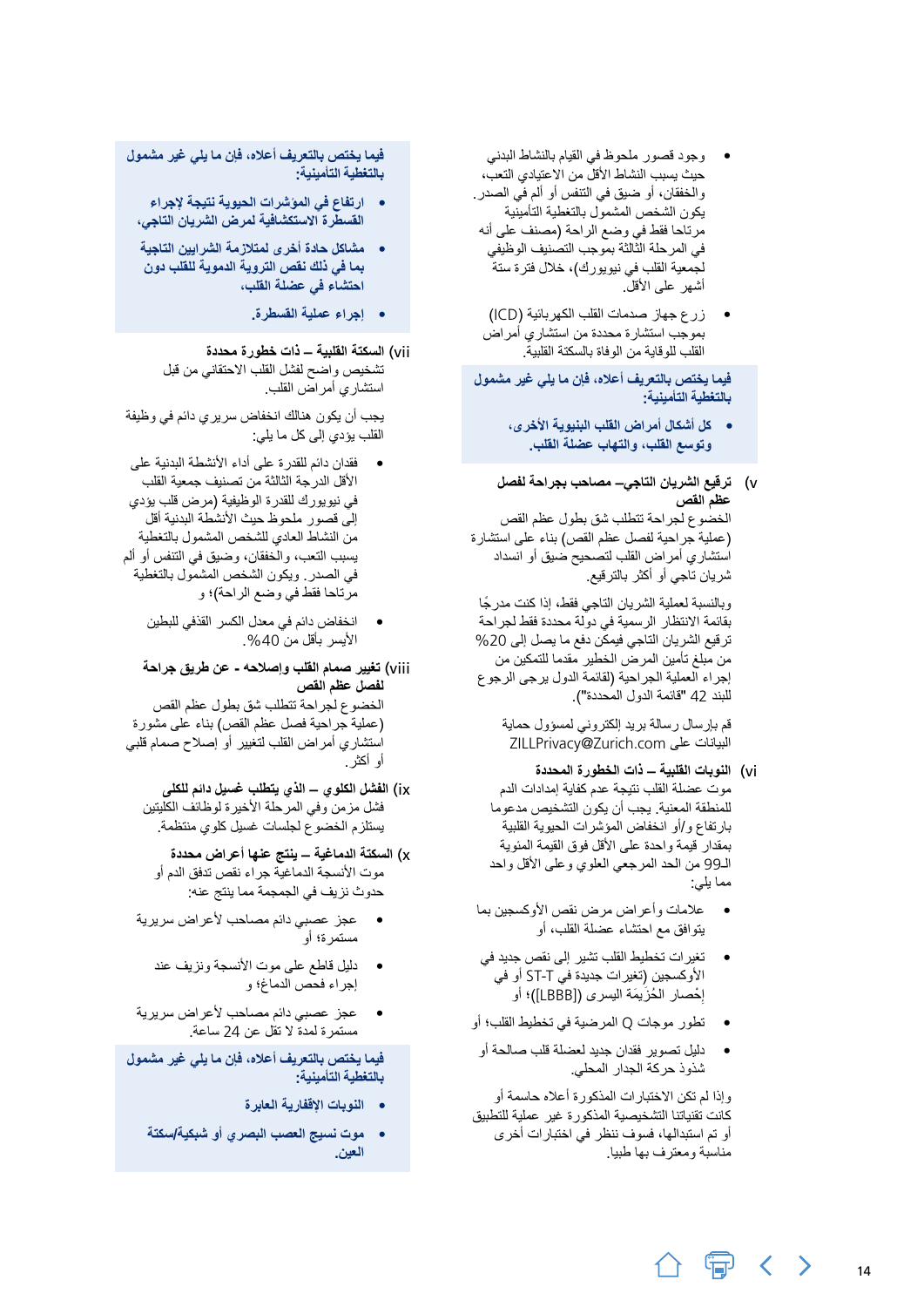#### .41 تعريفات المرض المشمول بالتغطية التأمينية

#### .41**أ تعريف السرطان**

تشخيص اإلصابة بورم خبيث تم تأكيده عن طريق فحوصات األنسجة حينما يتسم المرض بنمو خارج عن السيطرة للخاليا السرطانية وغزو األنسجة. ويدخل ضمن مصطلح الورم الخبيث:

- اللوكيميا
- الساركومة
- والورم الليمفاوي باستثناء الورم الليمفاوي الجلدي الورم الليمفاوي الذي يصيب الجلد.
	- الورم المخاطي الصفاقي
		- سرطان خاليا ميركل

**فيما يختص بالتعريف أعاله، فإن ما يلي غير مشمول بالتغطية التأمينية:**

- **جميع حاالت السرطان التي تصنفها فحوصات األنسجة على أنها واحدة من الحاالت اآلتية.**
	- **– ورم محتمل الخباثة؛**
		- **– ورم غير منتشر؛**
			- **– سرطان كامن؛**
	- **– وجود خباثة حدية؛ أو**
- **– وجود احتمال منخفض لإلصابة بورم خبيث.**
- **جميع حاالت أورام البروستاتا ما عدا ما تصنفها فحوصات األنسجة على أنها ذات درجة جليسون أكبر من 7 أو التي تطورت حسب تصنيف TNM السريري لألورام الخبيثة لتصل إلى 0M0bN2T على األقل.**
	- **حاالت ابيضاض الدم الليمفاوي المزمن ماعدا ما تصنفها فحوصات األنسجة على أنها تطورت إلى المرحلة A على األقل في نظام بينيت.**
	- **سرطان الجلد ميالنيني الخبيث الذي يقتصر على البشرة )الطبقة الخارجية للجلد(.**
	- **أي حالة من حاالت سرطان الجلد )بما في ذلك**  الأورام الليمفاوية ال**جلدية) بخلاف** ورم ميلانين*ي* **الخبيث التي أشارت فحوصات األنسجة إلى أنها اخترقت البشرة )الطبقة الخارجية للجلد(.**
- **جميع أورام الغدة الدرقية الحليمية ما لم يتم تصنيفها هيستولوجيا على أنها تطورت إلى TNM على األقل .T2N0M0 تصنيف**

#### .41**ب تعريفات المرض الخطير**

<span id="page-21-0"></span>i )**جراحات الشريان األورطي – بسبب مرض وإصابة رضية**

هو الخضوع لعملية جراحية عقب اإلصابة بمرض أو عقب إصابة رضّية للشريان الأورطي يتم خلالها استئصال الجزء المصاب من الشريان األورطي ً واستبداله جراحيا برقعة. ويدخل ضمن تعريف مصطلح الشريان الأورطي الأورطي البطيني والأورطي الصدري ولكن لا يدخل في تعريفه تشعباتهما.

**فيما يختص بالتعريف أعاله، فإن ما يلي غير مشمول بالتغطية التأمينية:**

- **أي إجراء جراحي آخر مثل تركيب دعامة أو إصالح األوعية الدموية الطرفية.**
- ii )**الورم الحميد في المخ المسبب ألعراض دائمة** هو ورم غير خبيث أو تكيس في المخ أو األعصاب القحفية أو السحايا في داخل الجمجمة ينتج عنه أي مما يلي:
- عجز عصبي دائم مصاحب بأعراض سريرية مزمنة؛ أو
- الخضوع لتدخل جراحي إلزالة جزء من الورم أو كله؛ أو
	- الخضوع إما للعالج اإلشعاعي التجسيمي أو العالج الكيميائي لتدمير خاليا الورم.

**فيما يختص بالتعريف أعاله، فإن ما يلي غير مشمول بالتغطية التأمينية:**

- **أورام الغدة النخامية،**
	- **األورام الوعائية.**
- iii )**السرطان باستثناء الحاالت األقل تطورا** التغطية التأمينية على السرطان متضمنة في المرض الخطير. يرجى الرجوع إلى التعريف في البند 41 أ.
- iv )**اعتالل عضلة القلب- ذات خطورة محددة** تشخيص مؤكد من قبل استشاري أمراض القلب على اعتالل في عضلة القلب. يجب أن يكون التشخيص مدعوما بتخطيط القلب. يجب أن ينتج عن المرض واحد مما يلمي علمي الأقل:
- ضعف دائم في وظيفة البطين األيسر بحيث يكون الكسر القذفي هو %35 أو أقل لمدة ستة أشهر على الأقل عندما استقرت على العلاج الذي نصح به االستشاري.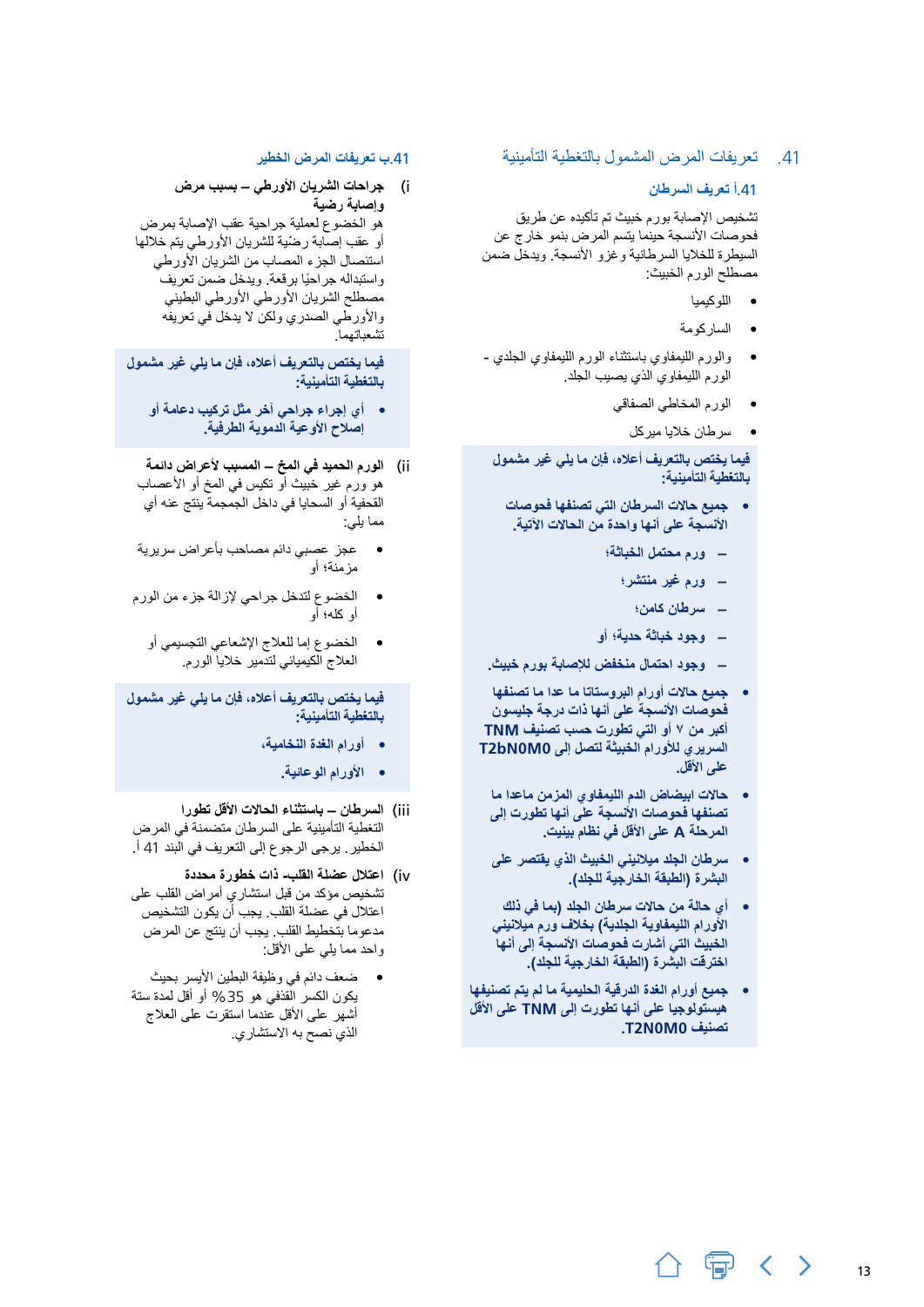#### .39 **الشكاوى**

**إذا احتجت لتقديم شكوى بشأن هذا المنتج، يرجى التواصل معنا عبر الهاتف أو البريد اإللكتروني أو بالكتابة إلينا باستخدام تفاصيل االتصال المتاحة في البند** 40 **– كيفية االتصال بنا. تتوفر تفاصيل إجراءات التعامل مع الشكاوى على موقعنا اإللكتروني ae.zurich.www. إذا لم تكن راضيا عن استجابتنا، فإن لديك الحق في إحالة الشكوى الخاصة بك إلى الجهة التنظيمية أدناه:**

> **هيئة التأمين ص.ب.** 113332 **أبو ظبي اإلمارات العربية المتحدة**

**هاتف:** 0111 499 2 +971 www.ia.gov.ae **:اإللكتروني الموقع**

**يمكن إحالة الشكاوى التي ال يمكن حلها إلى برنامج أمين المظالم للخدمات المالية آليل أوف مان. لن يؤثر تقديم شكوى ألمين المظالم على حقوقك القانونية.**

> **يجب عليك مالحظة أن الشركات وأمانات االستثمار غير مؤهلين لتقديم شكوى ألمين المظالم، فهي مخصصة تحديدا لألفراد. تفاصيل االتصال بأمين المظالم هي كما يلي:**

> > **برنامج أمين المظالم للخدمات المالية مكتب آيل أوف مان للتجارة الحرة ثي سليو واهليان فوكسديل روود، سانت جون آيل أوف مان آي إم**3 4**ايه إس**

**هاتف:** 686500 1624 +44 ombudsman@iomoft.gov.im **:اإللكتروني البريد** www.gov.im/oft **:اإللكتروني الموقع**

#### .40 كيفية االتصال بنا

<span id="page-22-0"></span>عادة ما تكون زيوريخ أو المستشار المالي الخاص بك هو أول نقطة اتصال ألي نصيحة مالية تتعلق بالوثيقة الخاصة بك. إذا رغبت في الاتصال بنا لأية استفسارات يمكنك االتصال بنا أو إرسال رسالة بريد إلكتروني أو الكتابة إلينا.

## $\mathcal{L}$

#### **الهاتف:**

+971 4 363 4567 نحن موجودون من األحد إلى الخميس بين الساعة 8 صباحًا و حتى الساعة 5 مساءاً.

## $\boxed{\blacksquare}$

 **البريد اإللكتروني:** [helppoint.uae@zurich.com](mailtohelppoint.uae@zurich.com) أو للمطالبات الخاصة بالمزايا [benefit.claims@zurich.com](mailto:benefit.claims%40zurich.com?subject=)

#### **بالبريد:**  $\overline{\mathbf{M}}$

زيوريخ انترناشونال اليف، صندوق بريد 50389 ، الوحدة ،601 طابق 6 ، مبنى ،6 إعمار سكوير، دبي،

اإلمارات العربية المتحدة.

## $\sqrt{1}$

**الموقع اإللكتروني**: www.[zurich.ae](http://zurich.ae)

 $\mathbb{F}$  < >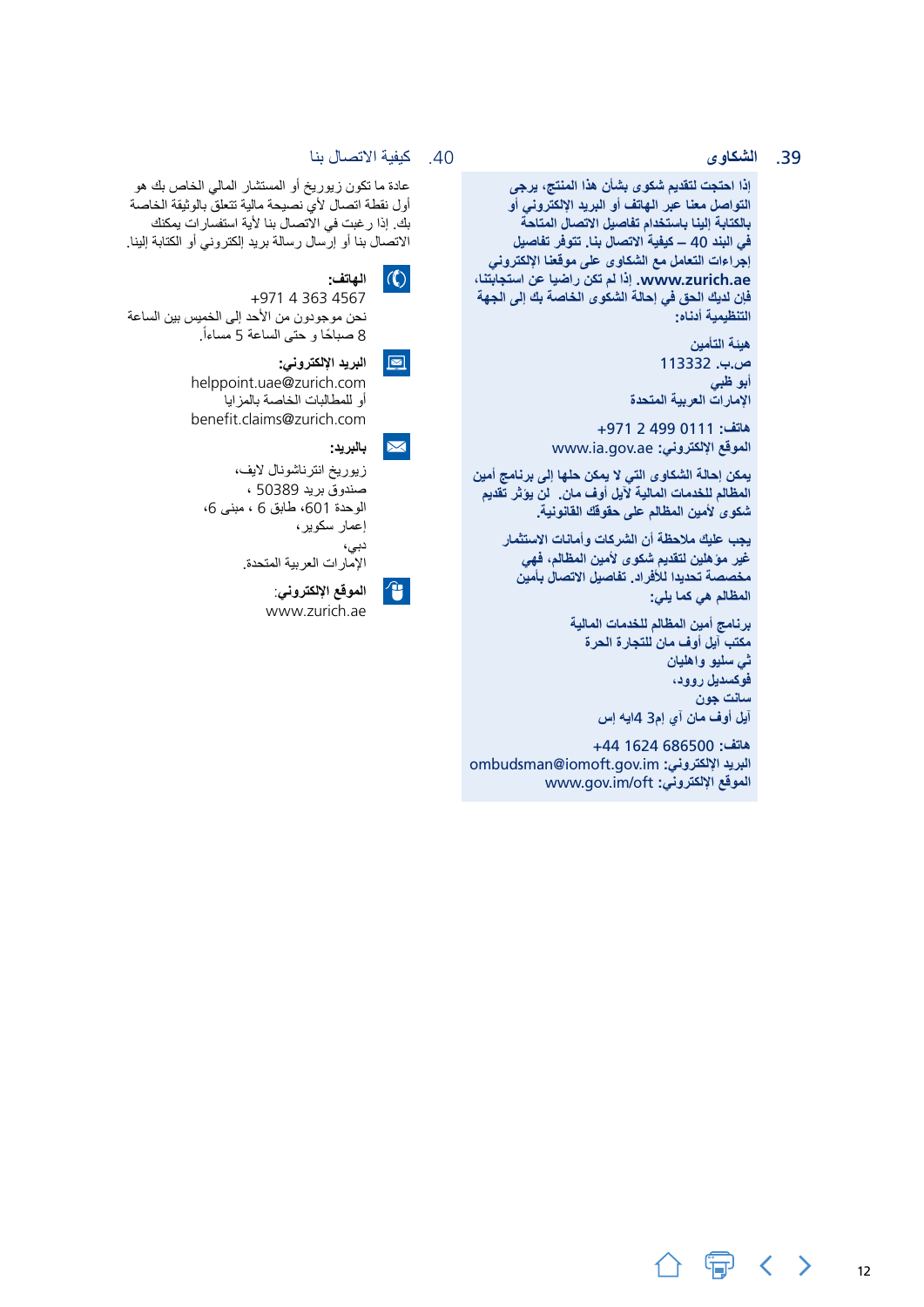#### 37. حماية البيانات والإفصاح عن المعلومات

#### إشعار الخصوصية

هذا اإلشعار هو ملخص لسياسة الخصوصية لدينا والذي يبين كيفية تحصيلنا واستخدامنا للمعلومات الشخصية كمراقب للبيانات.

للحصول على النسخة الكاملة يرجى زيارة الموقع https://www.zurichinternational. اإللكتروني com/en/zurich-international-life/about-us/ privacy أو التواصل معنا للحصول على نسخة.

#### المعلومات الشخصية التي نستخدمها

نقوم باستخدام المعلومات الشخصية مثل االسم وتفاصيل االتصال )"البيانات الشخصية"( والمعلومات الشخصية الحساسة مثل التفاصيل الطبية ("بيانات الفئة الخاصة").

#### ما نفعله بالمعلومات الشخصية

نستخدم المعلومات الشخصية لتقديم خدمات مالية، مثل المعالجة المتصلة بما يلي:

- إعداد وإدارة عقد التأمين
- تقديم معلومات تسويقية مع موافقة
	- االمتثال اللتزامنا القانوني
- إدارة أعمالنا حيث تكون لنا مصلحة شرعية للقيام بذلك.

ال يمكننا تقديم خدمات مالية دون الحصول على معلومات شخصية دقيقة وكافية حيثما تكون مطلوبة.

#### مشاركة المعلومات الشخصية

نحن نحصل على المعلومات الشخصية من ونشاركها مع مؤسسات أخرى مثل:

- زيوريخ انشورانس جروب ليمتد، أو أي من شركاتها التابعة
	- الشركات التي تقدم خدمات لنا مثل اإلدارة
		- مزودي خدمة الرعاية الصحية
- المستشارين الماليين وأصحاب العمل حسب االقتضاء

### كيف تنقلون المعلومات الشخصية لدول أخرى؟

باعتبارنا شركة أعمال عالمية فإننا نضمن أن المعلومات الشخصية محمية في جميع المواقع باالمتثال لقوانين حماية البيانات في االتحاد األوروبي وآيل أوف مان.

ما هو طول مدة احتفاظكم بالمعلومات الشخصية؟ نقوم باالحتفاظ بالمعلومات الشخصية طالما كان ذلك ضروريا لتحقيق الأغراض التي تم تجميعها في الأصل بشأنها أو للوفاء بالتزاماتنا القانونية.

#### حقوق موضوع البيانات

<span id="page-23-0"></span>يمتلك الشخص موضوع المعلومات الشخصية )"موضوع البيانات") الحقوق القانونية التالية:

- الوصول للمعلومات الشخصية
- المصادقة على البيانات حيث تكون غير دقيقة أو غير مكتملة
	- محو أو إخفاء الهوية من المعلومات الشخصية
		- تقييد معالجة المعلومات الشخصية
	- قابلية نقل المعلومات للحصول على المعلومات الشخصية في شكل رقمي
		- االعتراض على معالجة المعلومات الشخصية
	- عدم الخضوع لعمليات صنع القرار الفردية اآللية
- سحب الموافقة في أي وقت إذا كانت المعالجة تستند إلى موافقة.

إذا كان لديك سبب للشكوى فيما يتعلق بمعالجتنا للمعلومات الشخصية، يمكنك التواصل مع مفوض المعلومات في آيل أوف مان.

#### جهة االتصال بخصوص حماية البيانات

االتصال بخدمة العمالء لدى زيوريخ انترناشيونال اليف على الرقم 4567 363 4 +971

قم بإرسال رسالة بريد إلكتروني لمسؤول حماية البيانات ZILLPrivacy@Zurich.com على

كتابيا لمسؤول حماية البيانات لدى زيوريخ انترناشيونال لايف ليمتد، ص.ب. 50389، الوحدة 601، الطابق 6، المبنى ٦، ساحة إعمار، دبي، الإمارات العربية المتحدة.

### .38 صندوق تعويض مالكي الوثيقة في آيل أوف مان

تدفع سلطة الخدمات المالية في آيل أوف مان بموجب لوائح التأمين على الحياة في آيل أوف مان لسنة 1991 )تعويض حاملي الوثيقة) في حالة عدم قدرتنا على الوفاء بالتزاماتنا تجاه مالكي الوثيقة التابعين لنا بسبب أننا أصبحنا معسرين، هيئة آيل اوف مان للخدمات المالية سوف تقوم بدفع مبلغ يساوي %90 لمالك الوثيقة من التزامنا بموجب الوثيقة من صندوق تعويض حاملي الوثيقة. يقدم صندوق تعويض حاملي الوثيقة حماية لجميع مالكي الوثيقة بغض النظر عن مكان إقامتهم.

يتم دفع المبلغ المدفوع من صندوق تعويض حاملي الوثيقة من ضريبة (رسوم ضريبية) مفروضة على أصول شركات التأمين على الحياة في آيل أوف مان والتي ال تزال لديها المالءة المالية.

يمكنك الحصول على معلومات إضافية عن صندوق تعويض حاملي الوثائق من الموقع اإللكتروني لسلطة الخدمات المالية في آيل أوف مان -regulated/im.iomfsa.www sectors/life-insurance/Policyholder- /protection

 $\mathbb{F}$  <

 $\rightarrow$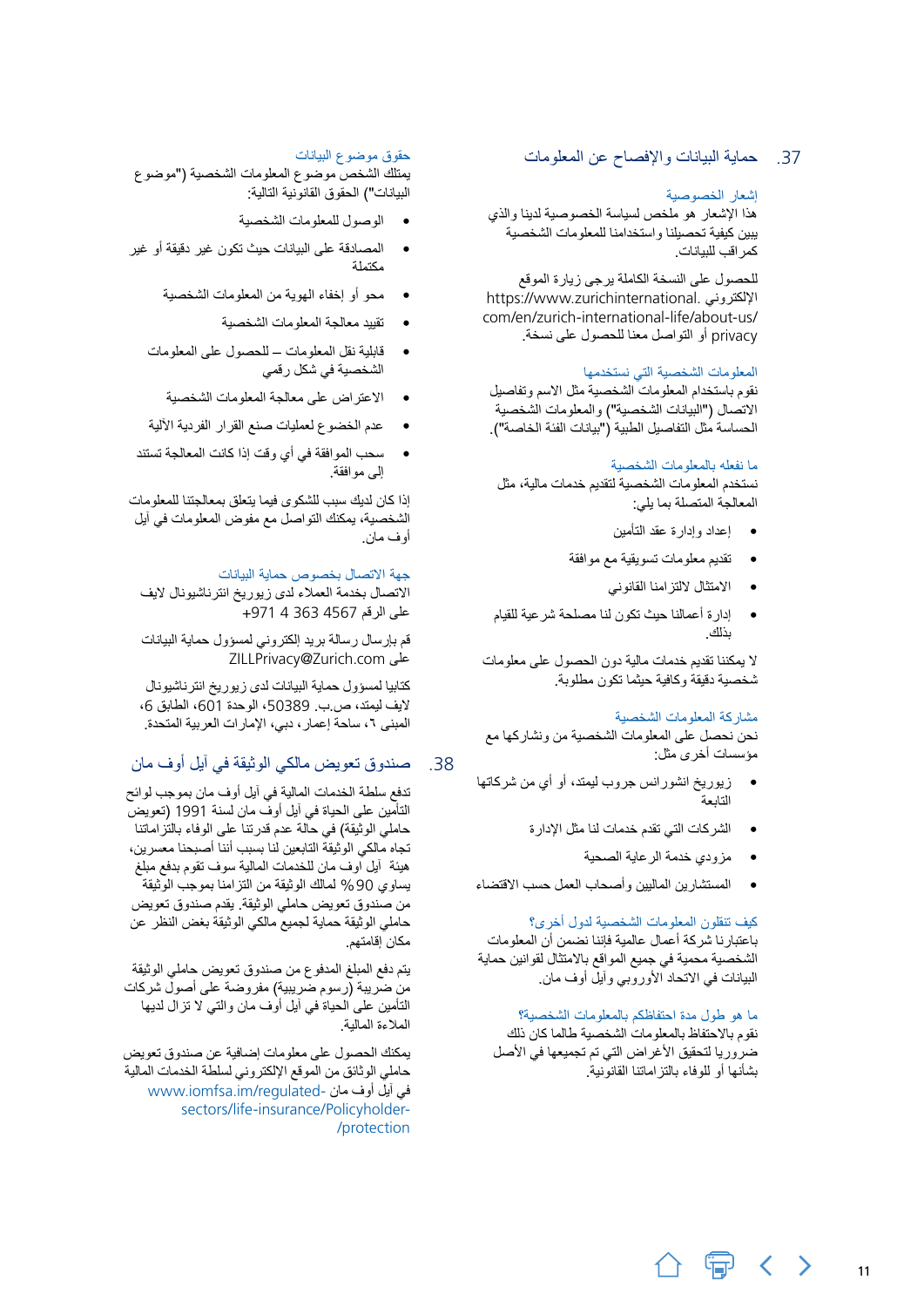.29 حق اإلنهاء نتيجة للتعرض التنظيمي

**إذا انتقلت لدولة أخرى و/أو إذا تغيرت إقامتك ألغراض الضريبة أو اختلفت عن المعلومات التي تم تقديمها لنا في الشهادة الذاتية الخاصة باإلقامة ألغراض الضريبة أو في مستند تم تقديمه لنا فيما يتصل بالوثيقة الخاصة بك، يجب عليك عند تقديم تلك الشهادة الذاتية أو المستند أن تقدم لنا إخطارا كتابيا قبل ذلك التغيير ولكن في موعد ال يتجاوز** 30 **يوما من ذلك التغيير.**

**يرجى مالحظة أنه إذا انتقلت إلى دولة أخرى قد ال تصبح مؤهال إلجراء دفعات في الوثيقة الخاصة بك. قد تؤثر القوانين واللوائح المحلية في الوالية القضائية التي قد تنتقل إليها على قدرتنا على االستمرار في إدارة الوثيقة وفقا لشروط الوثيقة. عليه، فإننا نحتفظ بكافة الحقوق التخاذ أية خطوات نعتبرها مناسبة، بما في ذلك حق إلغاء الوثيقة الخاصة بك بأثر فوري.**

30 . تغيير مكان الإقامة لأغراض الضريبة

إذا تغير مكان إقامتك ألغراض الضريبة يجب عليك أن تقدم لنا إخطارا كتابيا قبل التغيير إذا كان ذلك ممكنا بشكل معقول، وفي موعد ال يتجاوز 30 يوما بعد التغيير.

إذا تغير مكان إقامتك لأغراض الضريبة قد لا تصبح مؤهلا إلجراء دفعات في الوثيقة الخاصة بك. قد تؤثر القوانين واللوائح المحلية في الوالية القضائية التي قد تنتقل إليها على قدرتنا على االستمرار في إدارة الوثيقة بما يتماشى مع شروط الوثيقة هذه. إذا حدث هذا، يمكننا اتخاذ أية خطوات مناسبة، بما في ذلك حق إلغاء الوثيقة الخاصة بك بأثر فوري.

.31 الضرببة

 $\mathbb{F}$ 

**نحن ال نقدم أي نصيحة ضريبية.** أي معلومات ذات صلة بقوانين الضرائب المعمول بها هي ذات طبيعة عامة فقط. تم إعداد هذه الوثيقة لمالكي الوثيقة المقيمين في اإلمارات العربية المتحدة في وقت شراء الوثيقة أو أصبح الحقا مقيما في دولة من دول مجلس التعاون الخليجي. إذا قررت العيش خارج اإلمارات العربية المتحدة بعد إصدار هذه الوثيقة وإذا كانت لديك أسئلة أو رغبت في الحصول على معلومات إضافية فيما يتعلق بأي من الأحكام المذكورة آنفا أعلاه فإننا نوصي بالحصول على مشورة مستقلة.

نحن نرفض أي مسؤولية أو التزام مهما يكن عن أي تبعات ضريبية عكسية قد تنشأ فيما يتعلق بالوثيقة الخاصة بك و/أو دفعة تم إجراؤها بموجب الوثيقة الخاصة بك نتيجة لتغييرك لبلد إقامتك.

#### .32 **قيود الدفع**

<span id="page-24-0"></span>**نقوم بتنفيذ الدفعات بموجب الوثيقة الخاصة بك مثل مطالبات المزية لك أو للمستفيد. يمكننا إجراء هذه الدفعات فقط بالتحويل التلغرافي لحساب مصرفي محتفظ به باسمك أو باسم المستفيد الواقع في نفس مكان اإلقامة ألغراض الضريبة الخاص بك أو به.**

**يمكن أن نجري استثناء لهذا القيد بعد تقييمنا للحقائق والظروف.**

**لن نقوم تحت أي ظرف من الظروف بتنفيذ أي دفعات نقدية )أوراق نقدية( للمقيمين بالواليات المتحدة األمريكية.**

#### .33 **العقوبات**

**تنطبق العقوبات التجارية أو االقتصادية )الجزاءات أو القيود التي تضعها الحكومات( والقوانين واللوائح على جميع الدفعات في ومن الوثيقة. لن نقدم أية خدمات أو مزايا بما في ذلك ودون تحديد قبول أقساط التأمين ودفع المطالبات أو إجراء دفعات أخرى إذا كان في قيامنا بذلك انتهاك ألي عقوبات تجارية أو اقتصادية أو قوانين ولوائح ذات صلة.**

**يجوز لنا إنهاء الوثيقة الخاصة بك إذا قمت أنت أو أي شخص مفوض بالتصرف نيابة عنك بنشاط تنطبق عليه العقوبات التجارية أو االقتصادية والقوانين واللوائح.**

#### .34 حقوق الأطراف الثالثة

يحق لأي مستفيد يصبح مستحقا للدفعة الخاصة بالجنازة إنفاذ شروط الوثيقة كطرف ثالث وفقا لقانون العقود في آيل أوف مان لسنة 2001 (حقوق الأطراف الثالثة). يجوز تعديل شروط الوثيقة الخاصة بك أو تغييرها بينك وبيننا دون موافقة المستفيد.

#### .35 إخالء مسؤولية

**نرفض تحمل أي مسؤولية أو التزام مهما يكن** عن أي تكلفة تتكبدها أو التزام يفرض عليك كمالك وثيقة نتيجة لجهودنا بحسن نية لالمتثال للمتطلبات الخاصة بالهوية أو العناية الواجبة أو اإلبالغ عن المعلومات ذات الصلة بمالكي الوثيقة لألغراض الضريبية.

#### .36 بيان عدم اعتماد المعلومات المقدمة كنصيحة

ال تشكل المعلومات المتضمنة في الموقع اإللكتروني لوثيقة یور كير ومستندات الوثيقة المصاحبة نصيحة مالية أو مهنية أخرى وهي معلومات عامة في طبيعتها، وال تضع في اعتبارها ظروفك المحددة. عند شرائك لوثيقة یور كير تصبح مسؤوال عن التزامك بشرط المنتج الذي قد ال يكون مناسبا الحتياجك ووضعك الحالي وغاياتك وأهدافك المستقبلية.

 $\rightarrow$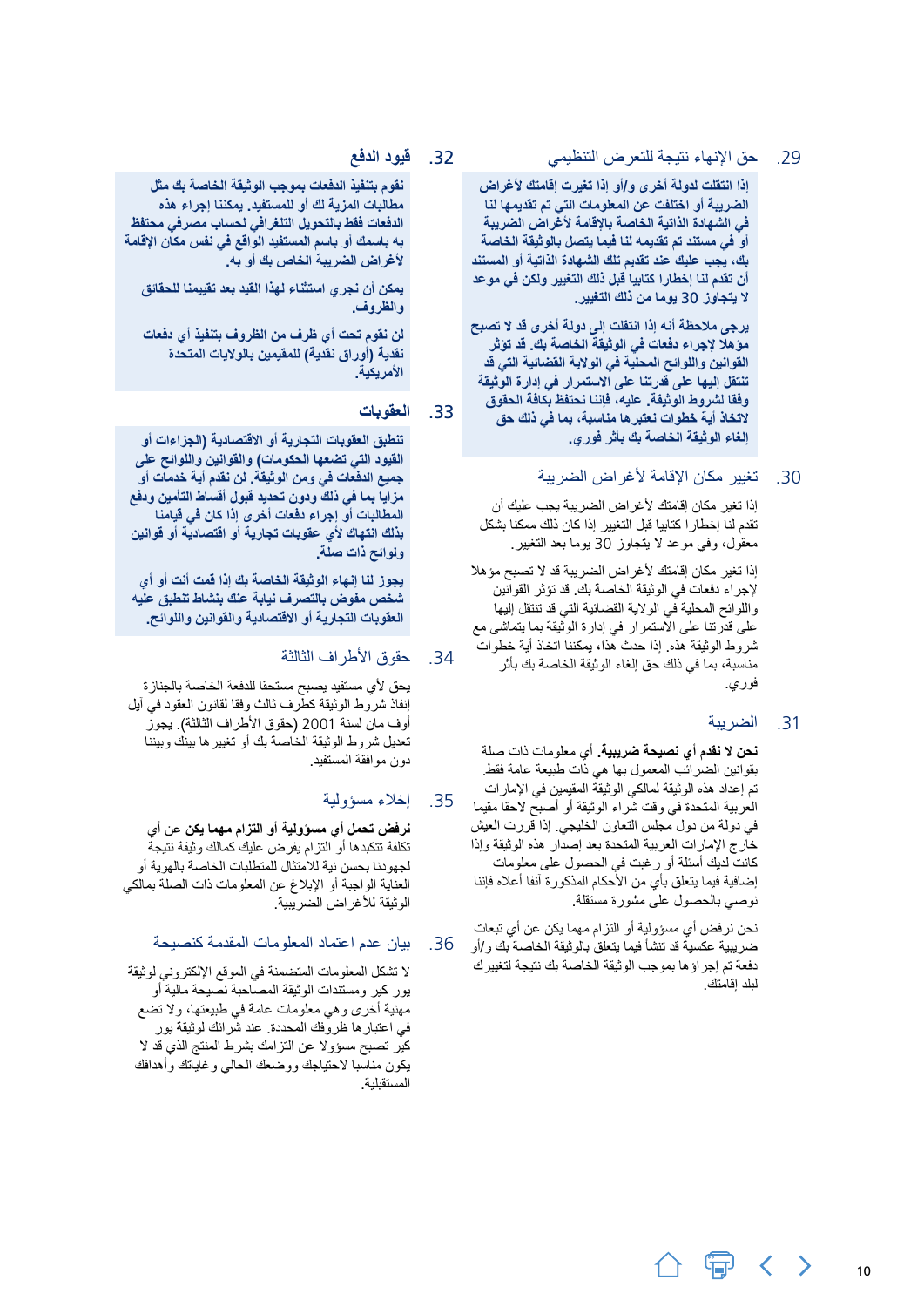تم إعداد الوثيقة الخاصة بك للوفاء بالمتطلبات القانونية والتنظيمية للعمالء المقيمين في اإلمارات العربية المتحدة. إذا انتقلت إلى دولة أخرى خالل مدة الوثيقة، قد ال تصبح مناسبة. قد تؤثر القوانين واللوائح في دولة مختلفة على قدرتنا في االستمرار في إدارة الوثيقة وفقا لشروط الوثيقة هذه، وقد ال نصبح قادرين على تقديم أي من المزايا بموجب الوثيقة.

في حالة احتيال أي شخص أو أشخاص قد تعلن الشركة أن الوثيقة لاغية وباطلة.

#### .28 االمتثال للقوانين واللوائح

قد تكون علينا التزامات في الوقت الحالي أو في المستقبل )التزامات قانونية( فيما يتعلق بهذه الوثيقة:

- تم فرضها علينا بموجب قانون أو الئحة أجنبية أو محلية؛
- تنشأ عن اتفاقيات وتسجيالت نجريها مع وكاالت حكومية أجنبية أو محلية وتنظيمية وضريبية؛

يمكن لاللتزامات القانونية أن تؤثر بشكل مباشر أو غير مباشر على مجموعة من الأفراد أو الكيانات ("الشخص المتأثر"( بما في ذلك فرد أو كيان كان في الماضي أو في الوقت الحالي أو سيكون في المستقبل:

- المؤمن له على الحياة؛
	- مالك الوثيقة؛
	- مستفيد من الوثيقة؛
- له حق تغيير مستفيد من الوثيقة؛
- يحق له استالم دفعة مطالبة بموجب الوثيقة، أو كان له في أي وقت استحقاق مكتسب لدفعة مطالبة؛
- متصل أو مرتبط أو قادر على ممارسة سيطرة فعالة على أي مما ذكر أعاله، والذي ليس فردا )مثل شركة أو شراكة أو اتحاد أو أمين أو مكلف بتسوية أو مستفيد من ائتمان).

االلتزامات القانونية المتعلقة بهذه الوثيقة مستمدة من قوانين عدة دول للتعامل مع العديد من األمور والتي تشمل دون تحديد الضرائب والضمان االجتماعي والعقوبات ومكافحة غسل الأموال وتدابير مجابهة الإرهاب، والتي تتغير مع مرور الوقت. لالمتثال لاللتزامات القانونية قد نحتاج إلى:

- تحديد والحصول على معلومات حول وضع شخص متأثر بموجب قانون أجنبي ومحلي، مثل وضع دافع الضرائب الخاص به؛
- تقديم معلومات حول األشخاص المتأثرين والوثيقة وقيمتها للوكالات الحكومية المحلية أو الأجنبية والتنظيمية والضريبية؛
- الحصول على إعفاء من قانون خصوصية البيانات من األشخاص المتأثرين؛
	- رفض طلبات لمعالجة نقل ملكية الوثيقة؛
- رفض أداء بعض التزاماتنا المحددة في مكان آخر في عقد الوثيقة، بما في ذلك إلى الحد الذي ال نعد معه

قادرين على تقديم بعض من أو جميع مزاياها؛

- <span id="page-25-0"></span>• تعديل شروط الوثيقة هذه دون موافقة مالك الوثيقة لالمتثال لاللتزامات القانونية المستقبلية أو التعديالت المستقبلية على االلتزامات القانونية الحالية؛
	- إنهاء الوثيقة؛
	- اتخاذ )أو عدم اتخاذ( أي إجراء آخر فيما يتعلق بالوثيقة.

على سبيل المثال نحن مطالبين بموجب قانون الواليات المتحدة الأمريكية الخاص بامتثال الحسابات الاجنبية للضريبة والقوانين واللوائح ذات الصلة بها، تحديد مالكي الوثيقة والأشخاص المتأثرين الأخرين من مواطني الولايات المتحدة الأمريكية والمقيمين في الولايات المتحدة الأمريكية لأغراض الضريبة في الولايات المتحدة الأمريكية وبعض الكيانات الأمريكية المحددة أو الكيانات المملوكة لأشخاص أمريكيين، والقيام دوريا بتقديم تقرير ببعض المعلومات لدائرة اإليرادات الداخلية للواليات المتحدة.

يمكن أن تنطبق التزاماتنا القانونية فيما يختص بأي شخص متأثر كان في السابق أو في الوقت الحالي أو سيكون في المستقبل مواطنا أو دافع ضرائب حسب تعريفه بموجب قوانين بلد إقامة مالك الوثيقة أو دولة أخرى. مكان الميالد خارج بلد إقامة مالك الوثيقة أو شخص متأثر يبلغنا بتغيير عنوان البريد الخاص به )بما في ذلك الرمز البريدي أو "لعناية") أو عنوان السكن أو الهاتف أو تفاصيل الاتصال األخرى أو تعليمات تحويل أموال دائمة أو تعيين محامي أو وكيل تعد بعض من العوامل األخرى التي يمكن أن تتسبب في تطبيق االلتزامات القانونية.

يعد شرطا من شروط هذه الوثيقة:

- .1 أن يقيم مالك الوثيقة في العنوان المقدم لنا في نموذج طلب الوثيقة في تاريخ إصدار الوثيقة؛
- .2 يجب على مالك الوثيقة تزويدنا بكافة المعلومات التي نطلبها فيما يتعلق بشخص متأثر بشكل كامل وصحيح وخالل األطر الزمنية التي نحددها؛
- .3 يجب على مالك الوثيقة إخطارنا قبل أن يصبح شخص متأثر مقيما أو مواطنا في دولة أخرى وعند تعديل وضع الضرائب الخاص به؛
	- .4 يحق لنا احتساب أي مبالغ محتجزة وأي تكاليف متصلة بها على مالك الوثيقة حسبما يكون مطلوبا لالمتثال بأي التزام قانوني؛
- 5. يحق لنا ولدينا سلطة اتخاذ (أو عدم اتخاذ) أي إجراء نراه ضروري لالمتثال بجميع االلتزامات القانونية )وتعديالتها من وقت آلخر( التي نرى أنها تؤثر على هذه الوثيقة.

نحن ال نقدم مشورة ضريبية أو قانونية. يرجى استشارة المستشار الضريبي أو القانوني الخاص بك إذا كانت لديك أية اسئلة أو كنت ترغب في الحصول على معلومات إضافية حول إمكانية تأثرك بما ذكر أعاله.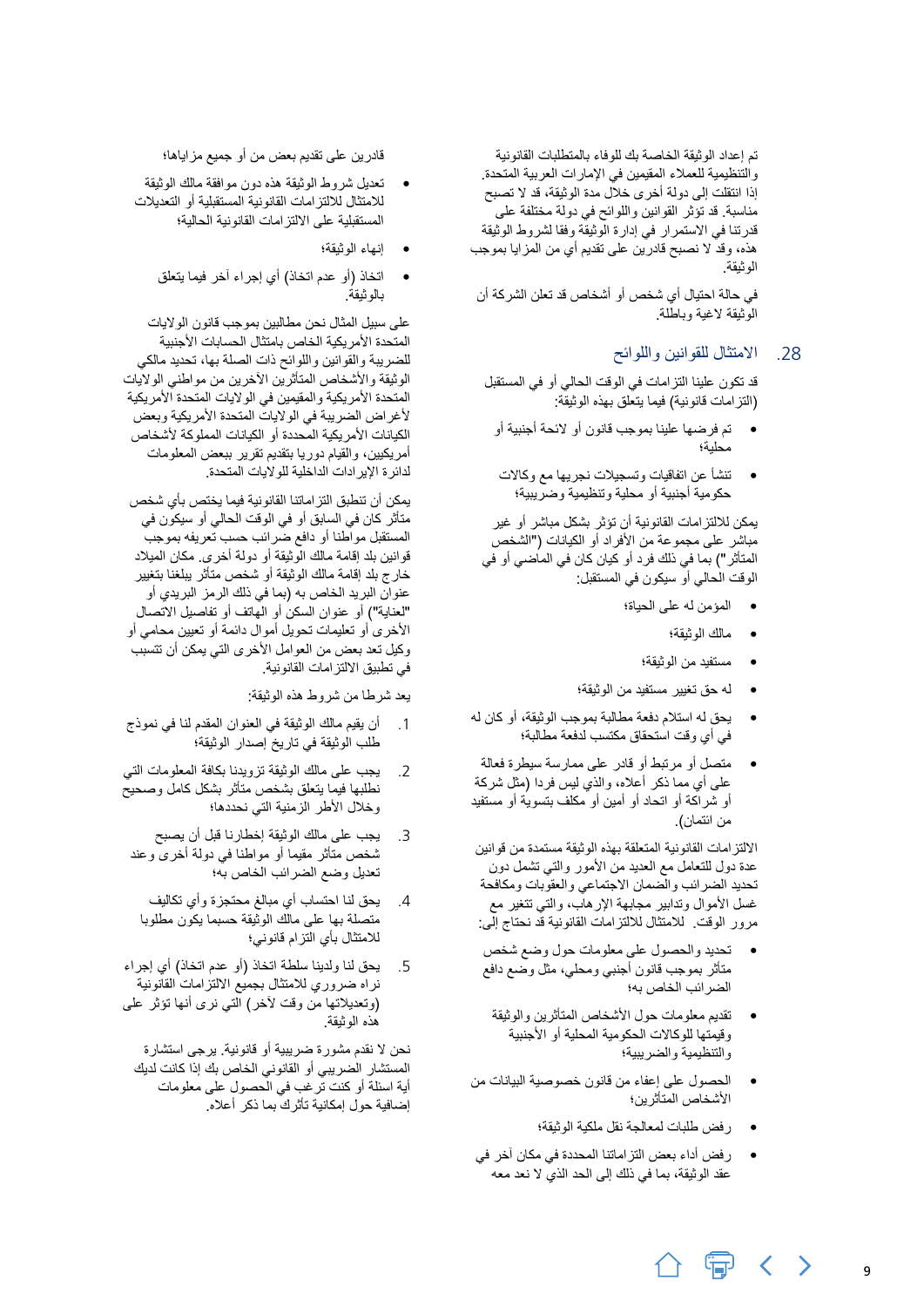.18 حق اإللغاء

**يحق لك إلغاء الوثيقة الخاصة بك والحصول على استرداد ألي أقساط تأمين تم دفعها بتقديم إخطار كتابي إلينا باستخدام العنوان المبين في البند** 40 **"كيفية االتصال بنا".**

**تتم معالجة اإللغاء على النحو المبين أدناه:**

**يجب توقيع اإلخطار بإلغاء الوثيقة بواسطة مالك الوثيقة وإعادته إلينا خالل** 30 **يوما من تاريخ استالمك لمستندات الوثيقة الخاصة بك.**

**يمكن إلغاء الوثيقة الخاصة بك قبل استالمك لمستندات الوثيقة الخاصة بك بالتواصل معنا أو مع المتخصص المالي الذي تتعامل معه.**

.19 التنازل عن الوثيقة الخاصة بك

ال يمكن التنازل عن هذه الوثيقة (ال يمكن نقل الملكية من فرد لأخر).

.20 إضافة مالك وثيقة جديد

ال يمكن إضافة مالك وثيقة جديد بموجب هذه الوثيقة.

21 لوائح مكافحة غسل الأموال

يجب عليك تزويدنا بأي معلومات أو مستندات نطلبها لكي نمتثل بلوائح مكافحة غسل األموال في اإلمارات العربية المتحدة أو آيل أوف مان أو أي والية قضائية أخرى ذات صلة.

تبدأ الوثيقة فقط أو تدفع عائدات مطالبة عندما تقوم أنت أو ممثلك/ممثليك بتزويدنا بجميع المعلومات التي نطلبها والتي تمتثل للوائح. يؤدي اإلخفاق في تزويدنا بهذه المعلومات إلى تأخير أو حظر تخصيص أقساط التأمين أو دفع مزية.

#### .22 اإلخطارات المرسلة إلينا

لن نتصرف وفقا الي تعليمات تتعلق بالوثيقة ما لم نستلمها منك بشكل كتابي أو بأي أشكال اتصال أخرى مقبولة لدينا.

#### .23 القوة القاهرة

لن تنشأ أي مسؤولية علينا إذا منعنا من الوفاء بالتزاماتنا بموجب الوثيقة بسبب أي ظروف خارج نطاق سيطرتنا المعقولة والتي يمكن تفسيرها على أنها حدث قوة قاهرة بموجب القوانين المعمول بها، بما في ذلك ودون تحديد القضاء والقدر أو الحرب أو الطوارئ الوطنية أو الحرائق أو الفيضانات أو الزالزل أو اإلضرابات أو االضطرابات العمالية أو غيرها من الأحداث ذات الطبيعة المماثلة أو المختلفة، "حدث القوة القاهرة".

عند وقوع حدث قوة قاهرة، يجب إعفائنا لفترة تعادل التأخير الذي سببه حدث القوة القاهرة وأي فترة إضافية قد تكون ضرورية بشكل معقول لتمكيننا من استئناف أداء أعمالنا.

#### .24 السياق

<span id="page-26-0"></span>حيث يسمح السياق في الوثيقة، الكلمات بصيغة المفرد تشمل الجمع وجنس المذكر يشمل المؤنث، والعكس بالعكس.

#### .25 **الحق العام إلجراء تعديالت**

**يستند عقد التأمين بينك وبيننا على القوانين واللوائح المعمول بها في وقت إبرامنا له. إذا تغير أي قانون أو الئحة ذات صلة )تحديدا بسبب إقامتك ألغراض الضريبة أو تغيرت الدولة التي تعيش فيها(، ونتيجة لذلك ال يمكننا االستمرار في تقديم الوثيقة دون وجود أثر سلبي جوهري علينا، يحق لنا:**

- **تعديل شروط الوثيقة هذه حسبما نراه ضروريا للوفاء بمتطلبات القانون أو الالئحة المتغيرة دون الحصول على إذن منك؛ أو**
	- **إنهاء الوثيقة الخاصة بك بأثر فوري.**

**سوف نمنحك إخطارا مسبقا عندما يكون القيام بذلك ممكنا بشكل معقول، حول التعديالت التي تطرأ على شروط الوثيقة هذه. إذا احتجنا إلنهاء الوثيقة الخاصة بك وفقا لشروط الوثيقة هذا، سوف نرسل لك "إشعار إنهاء" وسوف ينتهي العقد وفقا إلشعار اإلنهاء ذلك.**

#### .26 التعديالت على شروط الوثيقة

إلى الحد الذي يكون فيه أي تغيير متناسباً ومطلوباً بشكل معقول، يجوز لنا تغيير شروط الوثيقة هذه لمراعاة قرار صادر عن محكمة أو هيئة حكومية أو أمين مظالم أو جهة تنظيمية أو هيئة صناعية أو هيئة أخرى مماثلة أو لمراعاة التغييرات التي تطرأ على القانون، أو الضرائب أو التوجيهات الرسمية أو قواعد الممارسة المعمول بها.

سوف نقدم لك إخطارا بأي تعديالت على شروط الوثيقة هذه قبل ثالثة أشهر من نفاذ التعديل عندما يكون القيام بذلك ممكنا. إذا لم يكن ذلك ممكنا، سوف نقدم لك إخطارا في أقرب وقت يمكننا فيه بشكل معقول القيام بذلك.

#### .27 القانون والتفسير

تخضع الوثيقة وتفسر وفقا لقوانين اإلمارات العربية المتحدة، وستخضع لالختصاص القضائي غير الحصري ألي سلطة قانونية مختصة في اإلمارات العربية المتحدة فيما يتعلق بأية دعاوى تنشأ عن الوثيقة.

في حالة وجود أي تضارب بين النسخة العربية أو النسخة اإلنجليزية لشروط الوثيقة هذه، تسود اللغة العربية كما هو منصوص عليه في قوانين اإلمارات العربية المتحدة.

لن تكون الوثيقة وشروط الوثيقة هذه قابلة للتنفيذ من قبل أي شخص ليس طرفا في الوثيقة، إال لتمكين مستفيد من تقديم مطالبة صالحة.

8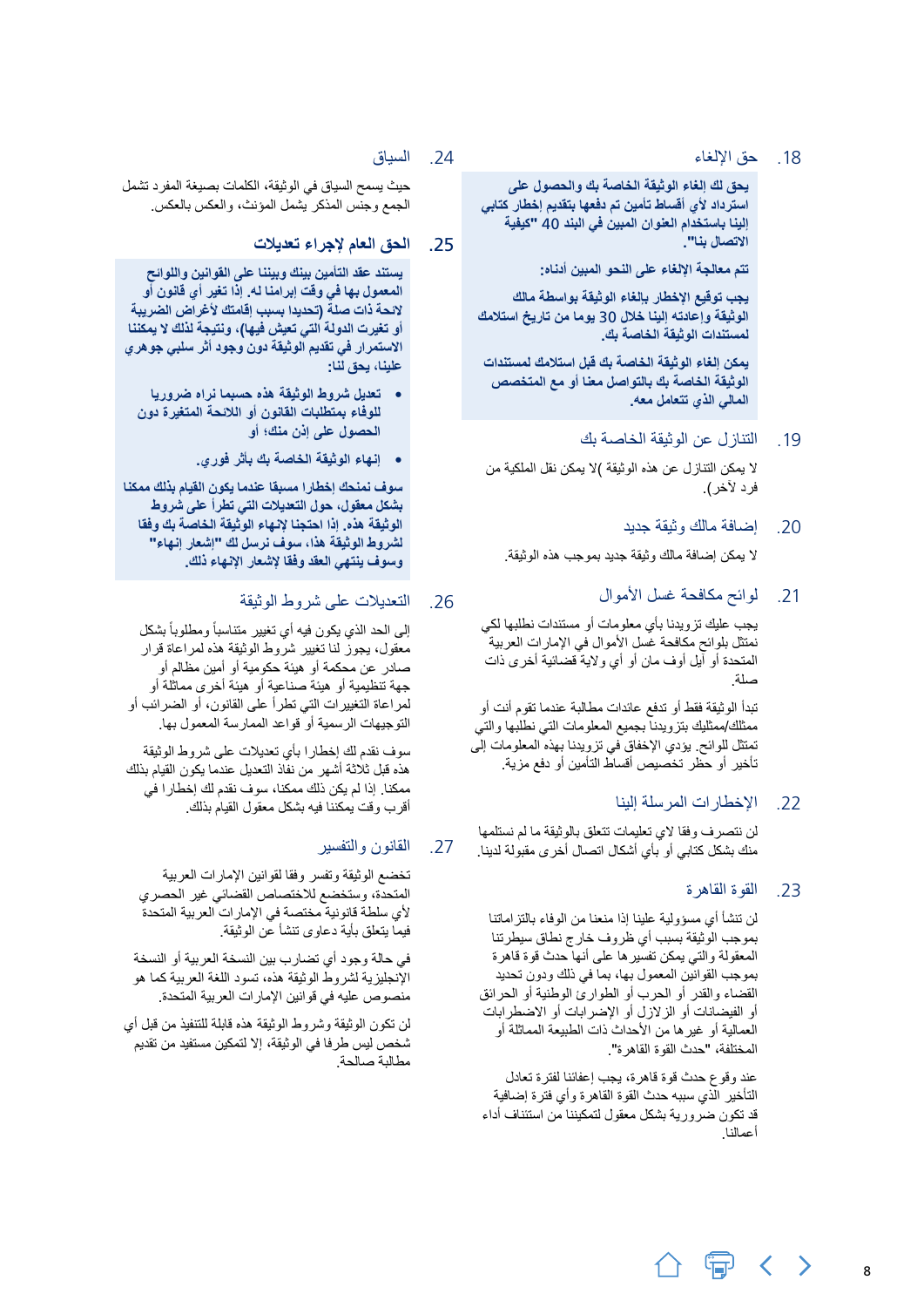- xi )**إذا لم تستلم الشركة إخطارا كتابيا بالمطالبة خالل 90 يوما من حدث المطالبة؛**
- xii )**إذا لم يكن المؤمن له على الحياة في وقت المطالبة مقيما بشكل دائم في دولة من دول مجلس التعاون الخليجي؛**
	- xiii)**إذا نشأت المطالبة في أي من الدول المستثناة، والتي يمكن االطالع عليها ضمن معلومات منتج يوركير على موقعنا اإللكتروني ae.zurich؛**

**الدول المستثناة حاليا هي: األفغانستان وبنغالديش وبوركينا فاسو وبوروندي وجمهورية أفريقيا الوسط وتشاد وجمهورية الكنغو الديمقراطية والعراق وليبيا ومالي وموريتانيا والنيجر ونيجيريا والباكستان والصومال وجنوب السودان والسودان وسوريا واليمن.**

- xiv)**إذا قمت أنت أو شخص مفوض للتصرف نيابة عنك بأي نشاط تنطبق عليه قوانين ولوائح العقوبات التجارية أو االقتصادية.**
- 1.15 **استثناءات إضافية تنطبق على المرض الخطير والتغطية التأمينية على السرطان**
- i )**إذا كانت المطالبة تعزو بشكل مباشر أو غير مباشر لحالة قائمة مسبقا. حالة يتلقى عنها المؤمن له عل الحياة عالجا أو رعاية أو نصيحة طبية أو عالج خالل فترة 12 شهرا متتالية قبل تاريخ بدء التغطية التأمينية؛**
	- ii )**إذا توفى المؤمن له على الحياة خالل فترة البقاء على قيد الحياة المحددة بـ30 يوما من تشخيص حالته.**
		- 2.15 **استثناءات إضافية تنطبق على مزية اإلقامة في المستشفى للعالج**
- i )**حدث المطالبة الذي ينتج عنه إقامة في المستشفى للعالج لمدة تقل عن أربعة أيام متواصلة؛**
	- ii )**العالج الذي لم يوصى به طبيب أو جراح؛**
- iii )**حدث مطالبة ينتج عن المعالجة المثلية أو العالج بااليورفيدا؛**
- iv )**إذا كانت المطالبة تعزو بشكل مباشر أو غير مباشر ألي إصابة أو حادث أو حدث في مكان عمل العميل بينما يقوم بواجبات مهنته/مهنتها التي يتم التعويض عنها بموجب التأمين على مسؤولية صاحب العمل؛**
- v )**إذا كانت المطالبة تعزو بشكل مباشر أو غير مباشر إلى الجراحة التجميلية والترميمية، تزويد أو تركيب النظارات أو العدسات أو المعينات السمعية، وتصحيح النظر و/أو جراحات ليزك والمضاعفات ً بسبب إصابة عرضية تحدث ما لم يكن ذلك ضروريا في أو بعد تاريخ بدء المخاطر المنصوص عليه في جدول الوثيقة؛**
- <span id="page-27-0"></span>vi )**أي مطالبة تعزو إلى حالة خلقية أو مضاعفات أو عالج بعد ذلك؛**
- vii )**إذا كانت المطالبة تعزو بشكل مباشر أو غير مباشر للحمل، بما في ذلك الوالدة أو اإلجهاض أو إسقاط الجنين؛**
- viii)**إذا كانت المطالبة تعزو بشكل مباشر أو غير مباشر إلى اضطرابات عقلية أو عصبية أو نفسية، دون وجود مرض يمكن إثباته في الدماغ؛**
- ix )**الفحوصات الطبية الروتينية أو غيرها أو التطعيمات أو اللقاحات غير المطلوبة لعالج مرض أو إصابة أو فحوصات طب األسنان أو األشعة السينية أو عمليات الخلع أو الحشو أو العناية العامة باألسنان؛**
- x )**المشاركة في أو التدريب على الرياضة أو المنافسة أو الركوب أو الغوص الخطير في أي شكل من أشكال السباق أو التنافس؛**
	- xi )**إذا كانت المطالبة ناشئة عن إصابة ذاتية متعمدة؛**
		- xii )**إذا كانت الشركة قد دفعت فعليا مزية اإلقامة في المستشفى للعالج لمدة 365 يوما.**
			- .16 المطالبات

في حالة مطالبة بموجب الوثيقة، يجب على مقدم المطالبة (مالك الوثيقة/المؤمن له على الحياة أو المستفيد) التواصل مع المتخصص المالي المعني الخاص به أو بزيوريخ في العنوان المبين في البند40 "كيفية االتصال بنا".

كلما طالت مدة إخبارنا كلما كان أكثر صعوبة بالنسبة لنا للتحقيق بشكل وافي في ظروف المطالبة.

سوف نزود مقدم المطالبة بنموذج مطالبة وأية متطلبات أخرى، والتي يجب إكمالها وإعادتها إلينا قبل معالجة المطالبة.

يحق لنا طلب ما يلي قبل معالجة مطالبة:

- i )معلومات تتعلق بالمطالبة من أي طبيب أو استشاري طبي أو أي طرف ثالث آخر ذي صلة؛
- ii )إثبات الهوية وعنوان وعمر المؤمن له على الحياة و/ أو مقدم المطالبة؛
	- iii )جدول الوثيقة.

#### .17 تعيين مستفيد

يمكنك تعيين مستفيد لكي يستلم مبلغ التغطية التأمينية على الجنازة في حالة وفاة المؤمن له على الحياة. يمكن إلغاء هذا التعيين في أي تاريخ مستقبلي ويمكنك أيضا تعيين مستفيد بديل في أي وقت.

لن يؤثر تعيين مستفيد على الحقوق وااللتزامات الخاصة بك أو بنا فيما يختص بالوثيقة أو شروط الوثيقة هذه.

يخضع أي دفع لمستفيد لموافقتنا.

7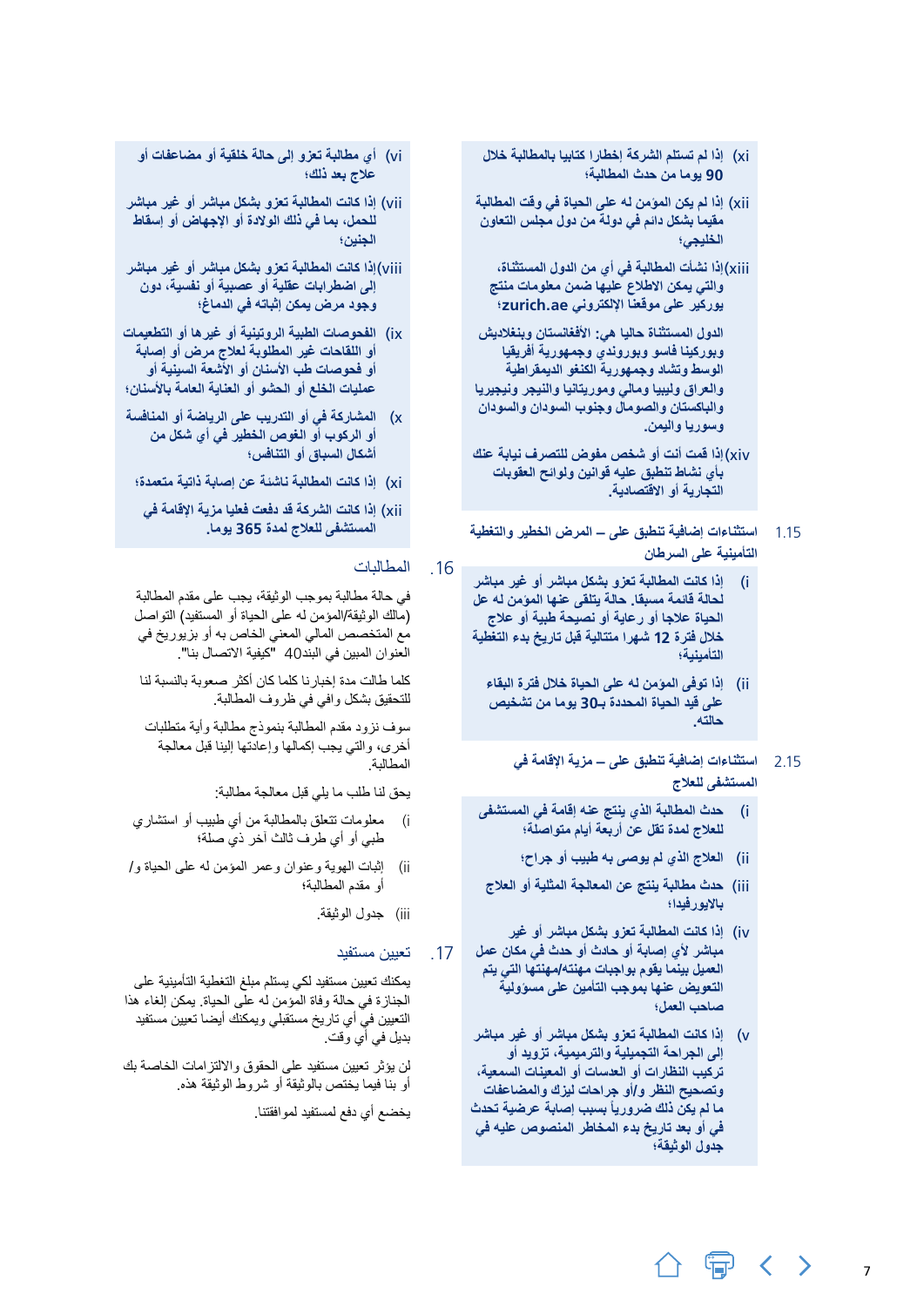#### .12 التغطية التأمينية على الجنازة

في حالة وفاة المؤمن له على الحياة سوف ندفع مبلغ 20,000 درهم نحو تكاليف الجنازة الحالية. يتم إجراء هذا الدفع حسب تقديرنا المطلق وسيتم إجراؤه فقط إذا استلمنا دليال وافيا بالوفاة وتمكنا من التحقق من هوية المستفيد.

#### .13 **إنهاء الوثيقة**

**تنتهي الوثيقة عند وقوع أي من األحداث التالية أوال:**

- i )**في نهاية مدة الوثيقة؛**
- ii )**أصبح المؤمن له على الحياة مقيما بصفة دائمة في دولة ليست من دول مجلس التعاون الخليجي؛**
	- iii )**دفع مطالبة مزية المرض الخطير أو التغطية التأمينية على السرطان، باستثناء الدفع الجزئي ترقيع الشريان التاجي؛**
	- iv )**إخفاق مالك الوثيقة في دفع قسط التأمين التالي وانقضاء الوثيقة؛**
- v )**عندما يطلب منا مالك الوثيقة كتابيا إنهاء الوثيقة؛**
	- vi )**عندما ننهي الوثيقة امتثاال لشروط الوثيقة هذه.**
		- .14 أقساط التأمين

يجب دفع أقساط التأمين المنتظمة طوال مدة الوثيقة. يبين جدول الوثيقة مبلغ كل قسط تأمين ووتيرة الدفع.

تظل أقساط التأمين دون تغيير لمدة خمس سنوات من تاريخ بدء الوثيقة. قد تتم مراجعة مبلغ قسط التأمين في تاريخ الذكرى السنوية الخامسة للوثيقة.

يحق للشركة مراجعة مبلغ دفع قسط التأمين لمزية المرض الخطير في تاريخ المراجعة كل خمس سنوات. في حالة عدم زيادة أقساط التأمين، يجوز تخفيض مبلغ مزية المرض الخطير حسب تقدير الشركة.

يحق لنا رفض قبول أقساط التأمين أو تعديلها لتفادي أي انتهاك للوائح مكافحة غسل األموال أو القوانين والنظم الأخرى المعمول بها في دولة الإمارات العربية المتحدة أو آيل أوف مان أو أي والية قضائية ذات صلة.

يجب دفع جميع أقساط التأمين عند استحقاقها. إذا لم يتم دفع قسط تأمين عند استحقاقه، تنقضي الوثيقة وتتوقف جميع المزايا المشمولة بالتغطية التأمينية بموجب الوثيقة وال يمكن استعادة الوثيقة.

إذا قبلنا مطالبة خالل فترة ال يتم فيها دفع أقساط التأمين، يحق لنا اقتطاع أي أقساط تأمين غير مدفوعة من مبلغ المطالبة.

- <span id="page-28-0"></span>.15 **استثناءات المطالبات – أسباب عدم دفع مطالبة**
	- i )**إذا انقضت الوثيقة أو تم إنهاؤها أو انتهت قبل وقوع حدث المطالبة؛**
- ii )**إذا أخفق المؤمن له على الحياة ردا على أي سؤال منا في الطلب بشكل احتيالي، أوعن دراية أو بسبب االستهتار في اإلفصاح أو قام متعمدا بتحريف أي حقائق أو معلومات والتي نعتبر أنه من المحتمل أن تؤثر على قرارنا في منح التغطية التأمينية بموجب هذه الوثيقة أو التي قد تؤثر على مستوى قسط التأمين مستحق الدفع. يشمل ذلك ولكن دون تحديد، المعلومات ذات الصلة بصحة المؤمن له على الحياة وحالة المدخن والجنس والعمر وبلد اإلقامة والهوية؛**
- iii )**إذا كانت المطالبة تعزو بشكل مباشر أو غير مباشر إلى وفاة المؤمن له على الحياة من خالل المشاركة الفعلية بسبب أو بأي حال من األحوال يتعلق بالحرب أو العمليات شبه الحربية، بما في ذلك أفعال العدو األجنبي أو الغزو أو األعمال العدائية أو التمرد أو أعمال الشغب أو االضطرابات المدنية أو الحرب األهلية أو الثورة أو العصيان المسلح أو المؤامرة أو اغتصاب السلطة، أو أي من األحداث أو األسباب التي تحدد إعالن الحكم العرفي أو حالة الحصار؛ أو المشاركة في األعمال اإلرهابية والتي تشمل أي فعل أو نشاط يعتبر خطرا على حياة االنسان أو الممتلكات، سوى تمت المطالبة بها أم ال؛**
- iv )**إذا كانت المطالبة تعزو بشكل مباشر أو غير مباشر لتعرض المؤمن له على الحياة ألي تلوث كيميائي أو بيولوجي أواالنشطار/االندماج النووي؛**
- v )**إذا كانت المطالبة تعزو بشكل مباشر أو غير مباشر النتحار المؤمن له على الحياة )سواء أن كان عاقال أو غير عاقل في ذلك الوقت( خالل 24 شهرا من تاريخ بدء الوثيقة؛**
- vi )**وجد أن المؤمن له على الحياة مصاب بأي فيروس فقدان المناعة أو حامال ألي أجسام مضادة لهذا الفيروس؛**
- vii )**إذا كانت المطالبة تعزو بشكل مباشر أو غير مباشر إلدمان سوء استخدام الكحول أو العقاقير الموصوفة أو غير الموصوفة؛**
- viii)**إذا كانت المطالبة تعزو بشكل مباشر أو غير مباشر لحدث يحدث كليا أو جزئيا، أو بشكل مباشر أو غير مباشر من أو فيما يتصل أو تفاقم نتيجة قيام المؤمن له على الحياة أو المستفيد بأي فعل يعد انتهاكا متعمدا وجوهريا ألي قانون؛**
	- ix )**إذا وقع حدث المطالبة بعد الذكرى السنوية التي تسبق بلوغ المؤمن له على الحياة لعمر الـ60 سنة؛**
		- x )**إذا حدثت المطالبة قبل إكمال فترة مؤهلة؛**

『同 く

 $\rightarrow$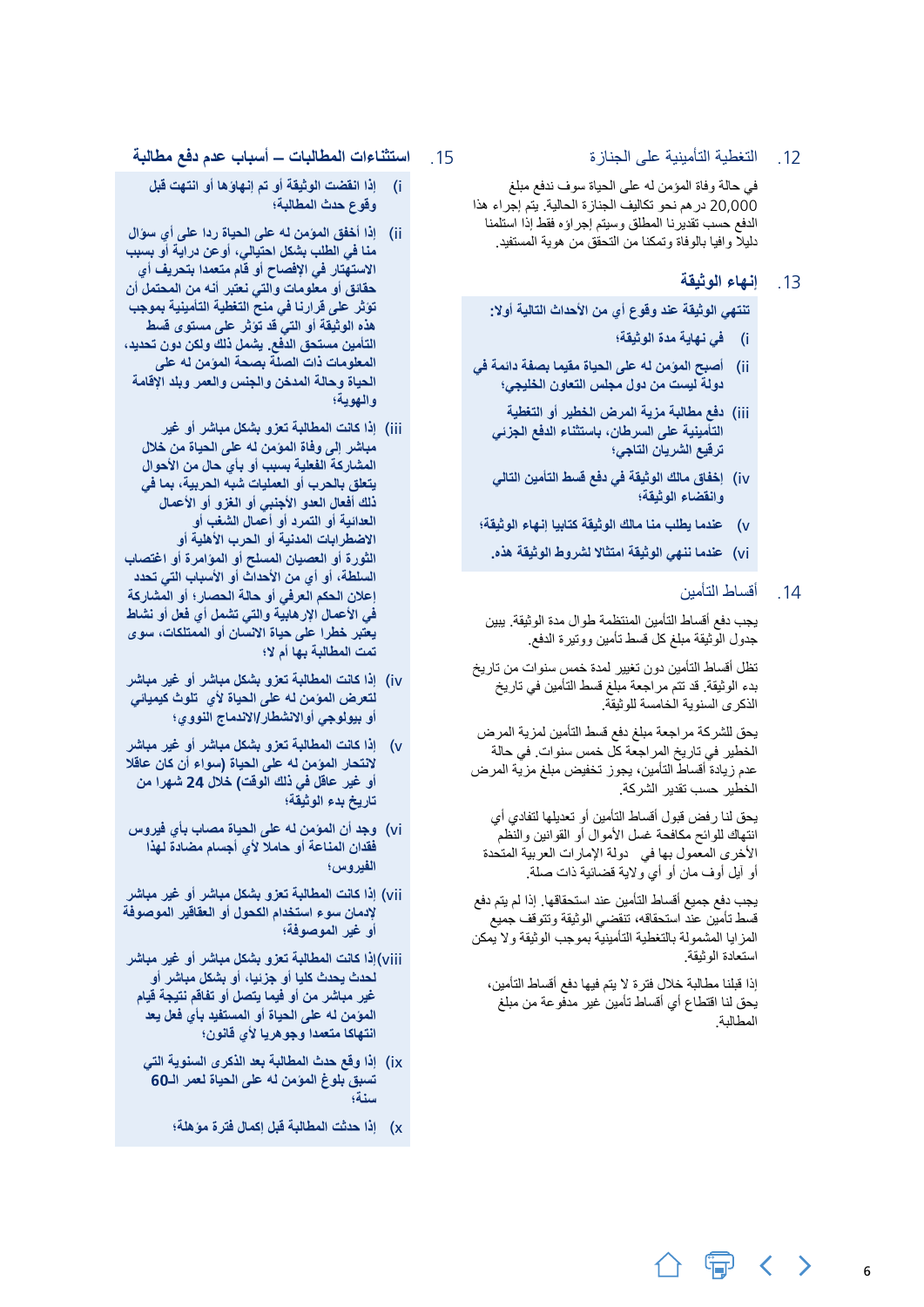.2 مالك الوثيقة

يمكن أن يكون هناك مالك وثيقة واحد فقط والذي يجب أن يكون عمره بين 18 و49 سنة في تاريخ بدء الوثيقة. يمكن لمالك الوثيقة أن يكون لديه وثيقة يوركير واحدة فقط في أي وقت.

#### .3 المؤمن له على الحياة

يمكن أن يكون هناك مؤمن له على الحياة واحدة فقط والذي يجب أن يكون عمره بين 18 و49 سنة في تاريخ بدء الوثيقة. يجب أن يكون مالك الوثيقة والمؤمن له على الحياة نفس الشخص.

4. تغيير مالك الوثيقة/المؤمن له على الحياة لاسمه أو عنوانه

سوف نستخدم العنوان المبين في نموذج الطلب لجميع المراسالت حتى يتم إخطارنا بخالف ذلك. يجب على مالك الوثيقة إبالغنا بأي تغيير في االسم أو تفاصيل االتصال.

.5 الخطأ في تاريخ ميالد المؤمن له على الحياة

 إذا كان تاريخ ميالد المؤمن له على الحياة الوارد في جدول الوثيقة الخاصة بك غير صحيح نسبة للمعلومات المقدمة في الطلب، يجوز لنا إجراء تعديل على جميع مبالغ التغطية التأمينية على المزية، أو قد ننهي الوثيقة ونعيد جزءاً أو جميع أقساط التأمين المدفوعة.

.6 مدة الوثيقة

يبين جدول الوثيقة مدة الوثيقة، وال يمكن تغييره. تتوقف جميع المزايا في نهاية مدة الوثيقة وتنتهي الوثيقة دون قيمة.

.7 عملة الوثيقة

سيتم التعبير عن جميع الأقساط ومدفوعات المطالبة بعملة الوثيقة عند التقدم بطلب للحصول على الوثيقة الخاصة بك.

.8 السلطة التقديرية

介 "司

في شروط الوثيقة هذه، حيث يمكننا استخدام سلطتنا التقديرية التخاذ قرار، طلب معلومات أو أدلة، استخدام الحكم، واالحتفاظ بالحق أو إجراء تغييرات، سيتم ذلك بشكل معقول ومتناسب وعادل ووفقا للقوانين واللوائح.

#### .9 مزية المرض الخطير

<span id="page-29-0"></span>مع مراعاة البند 16 "المطالبات" - وفترة الـ90 يوما المؤهلة، سوف ندفع مبلغ المزية كما هو مبين في جدول الوثيقة فيما يتعلق بمزية المرض الخطير إذا تم تشخيص المؤمن له على الحياة ذي الصلة بمرض خطير أو خضع إلجراء طبي كما هو وارد في "تعريفات المرض المشمول بالتغطية التأمينية" في البند 41 من هذه الشروط واألحكام.

مع مراعاة شروط الوثيقة هذه، يمكن دفع مطالبة بمزية المرض الخطير باالقتران مع مطالبة منفصلة بمزية اإلقامة في المستشفى للعالج لنفس حدث المطالبة، استنادا إلى ما إذا كانت هذه المزية تنطبق على المؤمن له على الحياة في وقت المطالبة بمزية المرض الخطير.

### .10 التغطية التأمينية على السرطان

مع مراعاة البند 16 "المطالبات" والفترة المؤهلة التي مدتها 90 يوما، سوف ندفع مبلغ المزية كما هو محدد في جدول الوثيقة فيما يتعلق بالتغطية التأمينية على السرطان إذا تم تشخيص المؤمن له على الحياة ذي الصلة أو طفل بمرض كما هو وارد في "تعريف السرطان" في البند 41 )أ( من شروط الوثيقة هذه.

#### .11 مزية اإلقامة في المستشفى للعالج

مع مراعاة البند 16 "المطالبات" والفترة المؤهلة التي مدتها 90 يوما، سوف ندفع مبلغ تأمين مزية اإلقامة في المستشفى للعالج إذا أقام المؤمن له على الحياة في المستشفى لمدة 4 أيام متتالية كحد أدنى و 365 يوما متتالية كحد أقصى لنفس حدث المطالبة قبل بلوغه عمر الـ60 سنة.

يتم دفع المطالبات كمبلغ فردي مقطوع عن كامل فترة اإلقامة في المستشفى. يتم احتساب دفع المطالبة كمبلغ تأمين مزية اإلقامة في المستشفى للعالج مقسوما على سبعة ومضروبا في إجمالي عدد أيام اإلقامة في المستشفى للعالج بعد اليوم الثالث.

إذا وقعت فترة اإلقامة في المستشفى للعالج خالل 30 يوما من نهاية فترة سابقة لإلقامة في المستشفى للعالج، يتم التعامل معها على أنها استمرار للفترة السابقة لإلقامة في المستشفى للعالج.

مع مراعاة شروط الوثيقة هذه، يمكن دفع مزية اإلقامة في المستشفى للعالج باالقتران مع مطالبة بمزية المرض الخطير لنفس حدث المطالبة.

تتوقف مزية اإلقامة في المستشفى للعالج والرسم المصاحب عند حدوث الأول مما يلي:

- بلوغ المؤمن له على الحياة عمر الـ60 سنة، أو
	- عند إجراء الدفع عن 365 يوما، أو
		- عندما تنقضي الوثيقة.

إذا كانت هنالك مطالبة جارية بمزية اإلقامة في المستشفى للعالج وبلغ المؤمن له على الحياة عمر الـ60 سنة، سوف تستمر المطالبة الجارية على الرغم من توقف المزية عند بلوغ عمر الـ60 سنة.

 $\rightarrow$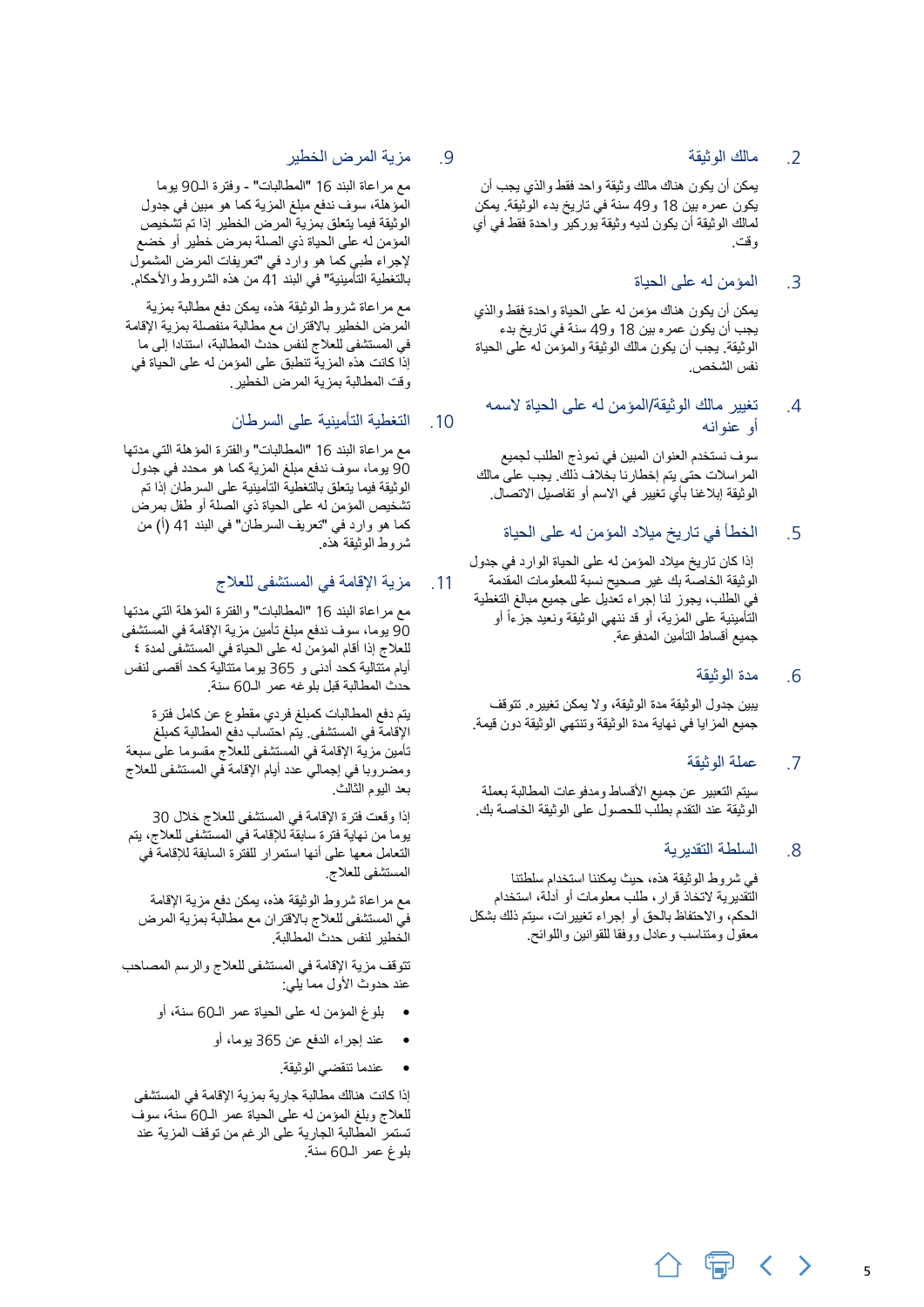#### مسرد المصطلحات المستخدمة في هذا المستند . 1

**لوائح مكافحة غسل األموال** – مجموعة من اإلجراءات والقوانين والنظم تم إعدادها إليقاف العملية التي يحاول من خلالها المجرمون إخفاء الأصل الحقيقي وملكية عائدات الأنشطة الإجرامية.

**المستفيد** – شخص يستلم مبلغا من الوثيقة في حالة مطالبة.

**المزية** – مخاطرة مشمولة بالتغطية التأمينية من قبلنا من خالل الوثيقة كما هي مفصلة في جدول الوثيقة الخاص بك، وهي مزية المرض الخطير والتغطية التأمينية على السرطان ومزية اإلقامة في المستشفى للعالج والتغطية التأمينية على السرطان لألطفال والتغطية التأمينية على الجنازة.

**التغطية التأمينية على السرطان** – تستحق المزية الدفع من قبل الشركة إذا تم تشخيص إصابة المؤمن له على الحياة بالسرطان المشمول بالتغطية التأمينية بموجب الوثيقة في البند 41 أ "تعريف السرطان" بينما الوثيقة سارية.

**طفل** - فيما يتعلق بالتغطية التأمينية على سرطان األطفال، يعني الطفل البيولوجي أو الذي تم تبنيه بشكل قانوني ألي مؤمن له على الحياة الذي يتراوح عمره بين سنة و18 سنة في وقت المطالبة. يجب أن يعتمد الطفل ماليا على المؤمن له على الحياة في وقت المطالبة.

**حدث مطالبة** – أي حدث يقع للمؤمن له على الحياة يتفق مع التعريف المالئم المتضمن في هذه الشروط والذي ينتج عنه دفع مطالبة.

**مزية المرض الخطير** – المزية مستحقة الدفع من قبل الشركة إذا تم تشخيص إصابة المؤمن له على الحياة بأي مرض مشمول بالتغطية التأمينية بموجب الوثيقة، وتم تعريفه في البند 41 ب - "تعريفات المرض الخطير"، بينما الوثيقة سارية وإذا كان قد تم اختيار هذه التغطية التأمينية.

**استثناءات المطالبات** – هي الظروف التي ينتج عنها عدم دفع مطالبة، بما في ذلك بنود االستثناء. يزيل أي بند استثناء التزام الشركة بدفع أي مطالبة ناجمة عن الظروف الموصوفة في البند.

**طبيب** - تعني طبيب أو جراح مؤهل ومرخص قانوناً يعمل ضمن نطاق ذلك الترخيص والذي يجب أال يكون المؤمن له على الحياة أو قريب من الدرجة األولى للمؤمن له على الحياة أو زوجته/زوجها.

**دولة من دول مجلس التعاون الخليجي** – دول مجلس التعاون الخليجي حاليا هي: اإلمارات العربية المتحدة، قطر، البحرين، عمان، الكويت والمملكة العربية السعودية.

**مستشفى** – مؤسسة مرخصة كمستشفى )إذا كان الترخيص مطلوبا) يشرف عليها طبيب وتعمل لرعاية وعلاج األشخاص المرضى أو المصابين، وهي مؤسسة تقدم خدمات الغرف والطعام والتمريض على مدار الساعة ولديها مرافق للتشخيص والجراحات الرئيسية، باستثناء في حال كانت المستشفى تهتم بشكل أساسي بعالج األمراض المزمنة. يجب أال يفسر مصطلح "مستشفى" على أنه يتضمن فندقا أو بيت رعاية أو دار تمريض أو دار نقاهة أو مكان للرعاية االحتجازية أو دار مسنين أو مكان يستخدم لرعاية المسنين لفترات طويلة أو لاحتجاز أو علاج

<span id="page-30-0"></span>االضطرابات العقلية والعصبية أو إدمان المخدرات أو الكحول.

**مقيم/اإلقامة في المستشفى للعالج** – هذا عندما يحدث أي مما يلي للمؤمن له على الحياة:

- يتم تنويمه في أي مستشفى إلجراء جراحي بتوصية وموافقة طبيب؛ أو
	- يتم حجزه في أي مستشفى لعالج بخالف اإلجراء الجراحي.

**االنقضاء** – يحدث ذلك عند عدم دفع أقساط التأمين المتوقعة لمدة 30 يوما، أو نتيجة لطلب من مالك الوثيقة/المؤمن له على الحياة إلغاء الوثيقة قبل نهاية مدة الوثيقة، أو نتيجة إللغائنا للوثيقة وفقا لشروط الوثيقة هذه. تنتهي الوثيقة عند انقضائها وتتوقف جميع المزايا.

**الوثيقة** – تتكون الوثيقة الخاصة بك من شروط الوثيقة هذه مع الطلب وجدول الوثيقة الخاصة بك وأية مالحق تتم إضافتها لجدول الوثيقة الخاص بك والصادر عنا.

**شروط الوثيقة** – هذا المستند، والذي يوضح الطريقة التي تعمل بها الوثيقة الخاصة بك.

**جدول الوثيقة** – مستند يقدم ملخصا عن الوثيقة الخاصة بك، بما في ذلك (ولكن دون تحديد) رقم الوثيقة واسم مالك الوثيقة والمؤمن له على الحياة ومبلغ قسط التامين والمزايا التي تم اختيارها.

**مدة الوثيقة** – المدة الزمنية التي نتحمل فيها المخاطر عن األحداث المؤمن عليها.

**الفترة المؤهلة** – هي الفترة الزمنية المحددة في هذه الشروط قبل دفع مطالبة، مجموعها 90 يوما على جميع المزايا التي تم اختيارها من تاريخ بدء المخاطر.

**تاريخ بدء المخاطر** – التاريخ الذي تبدأ فيه الوثيقة والفترة المؤهلة لبداية المزايا التي تم اختيارها بموجب الوثيقة الخاصة بك.

**الدول المحددة** – يقتصر الدفع من الوثيقة بموجب "تعريفات المر الخطير " في البند 41 ب (5) ترقيع الشريان التاجي، على الدولة التي وقع فيها حدث المطالبة، أو الدولة التي يتم فيها عالج المؤمن له على الحياة. الدول المشار إليها في البند 42 "الدول المحددة" حيث تم إجراء دفع جزئي للمؤمن له على الحياة الذي تضمينه في قائمة انتظار فقط لجراحة ترقيع الشريان التاجي.

**ال تقتصر** – المطالبات الخاصة بجميع حاالت المرض الخطير الأخرى وجميع المزايا صراحة على الدولة التي وقع فيها حدث المطالبة، باستثناء المطالبة التي تنشأ في واحدة من الدول المدرجة المستبعدة بموجب البند (15 – (13)) من شروط الوثيقة هذه.

> **فترة البقاء على قيد الحياة – هنالك 30 يوما للبقاء على قيد الحياة من تاريخ التشخيص، لمطالبة بمزية المرض الخطير أو التغطية التأمينية على السرطان. يجب أن يبقى المؤمن له على الحياة على قيد الحياة في أول 30 يوما من التشخيص بمرض خطير/السرطان لكي يتم دفع المطالبة.**

> > △ 审 〈 〉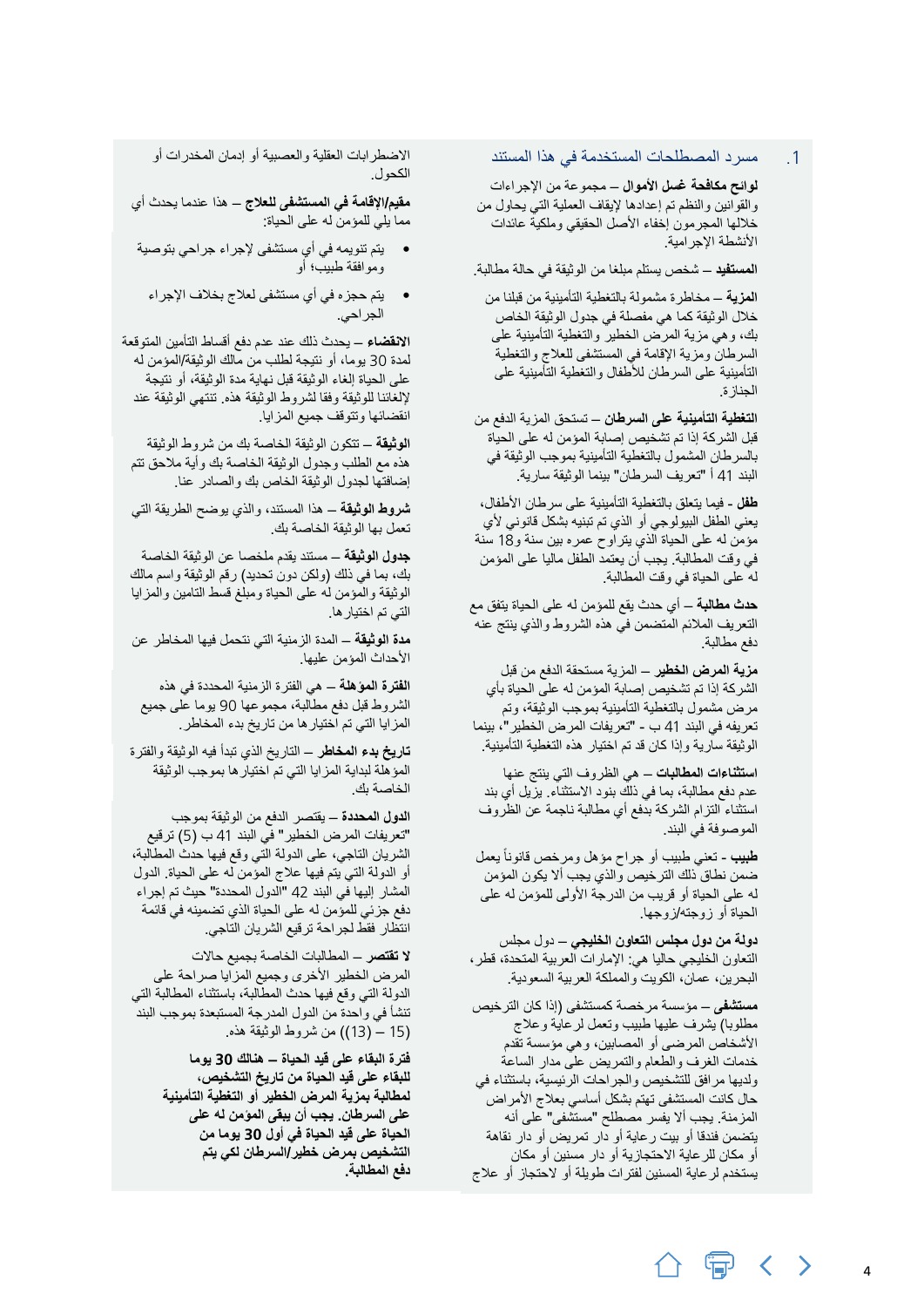## المحتويات

| 2<br>تمهيد<br>مسرد المصطلحات المستخدمة في هذا المستند<br>4<br>.1<br>مالك الوثيقة<br>.2<br>5<br>المؤمن له على الحياة<br>.3<br>5<br>تغيير مالك الوثيقة/الموّمن له على الحياة لاسمه أو عنوانه<br>5<br>.4<br>الخطأ في تاريخ ميلاد المؤمن له على الحياة<br>.5<br>5<br>مدة الوثيقة<br>.6<br>5<br>عملة الوثيقة<br>.7<br>5<br>السلطة التقديرية<br>.8<br>5<br>مزية المرض الخطير<br>.9<br>5<br>التغطية التأمينية على السرطان<br>.10<br>5<br>مزية الإقامة في المستشفى للعلاج<br>.11<br>5<br>التغطية التأمينية على الجنازة<br>.12<br>6<br>إنهاء الوثيقة<br>.13<br>6<br>أقساط التأمين<br>.14<br>6<br>استثناءات المطالبات – أسباب عدم دفع مطالبة<br>.15<br>6<br>المطالبات<br>.16<br>7<br>.17<br>7<br>تعيين مستفيد<br>حق الإلغاء<br>.18<br>8<br>التنازل عن الوثيقة الخاصة بك<br>.19<br>8<br>إضافة مالك وثيقة جديد<br>.20<br>8<br>لوائح مكافحة غسل الأموال<br>.21<br>8<br>الإخطارات المرسلة إلينا<br>.22<br>8<br>القوة القاهرة<br>.23<br>8<br>.24<br>8<br>السياق<br>الحق العام لإجراء تعديلات<br>.25<br>8<br>التعديلات على شروط الوثيقة<br>.26<br>8<br>8<br>القانون والتفسير<br>.27<br>الامتثال للقوانين واللوائح<br>9<br>.28<br>حق الإنهاء نتيجة للتعرض التنظيمي<br>10<br>.29<br>تغيير مكان الإقامة لأغراض الضريبة<br>10<br>.30<br>الضريبة<br>10<br>.31<br>قيود الدفع<br>.32<br>10<br>10<br>العقوبات<br>.33<br>حقوق الأطراف الثالثة<br>10<br>.34<br>إخلاء مسؤولية<br>.35<br>10<br>بيان عدم اعتماد المعلومات المقدمة كنصيحة<br>10<br>.36<br>حماية البيانات والإفصاح عن المعلومات<br>11<br>.37<br>صندوق تعويض مالكي الوثيقة في آيل أوف مان<br>11<br>.38<br>12<br>الشكاوى<br>.39<br>كيفية الاتصال بنا<br>12<br>.40<br>تعريفات المرض المشمول بالتغطية التأمينية<br>.41<br>13<br>قائمة الدول المحددة<br>15<br>.42 |  |  |
|-----------------------------------------------------------------------------------------------------------------------------------------------------------------------------------------------------------------------------------------------------------------------------------------------------------------------------------------------------------------------------------------------------------------------------------------------------------------------------------------------------------------------------------------------------------------------------------------------------------------------------------------------------------------------------------------------------------------------------------------------------------------------------------------------------------------------------------------------------------------------------------------------------------------------------------------------------------------------------------------------------------------------------------------------------------------------------------------------------------------------------------------------------------------------------------------------------------------------------------------------------------------------------------------------------------------------------------------------------------------------------------------------------------------------------------------------------------------------------------------------------------------------------------------------------------------------------------------------------------------------------------------------------------------------------------------------|--|--|
|                                                                                                                                                                                                                                                                                                                                                                                                                                                                                                                                                                                                                                                                                                                                                                                                                                                                                                                                                                                                                                                                                                                                                                                                                                                                                                                                                                                                                                                                                                                                                                                                                                                                                               |  |  |
|                                                                                                                                                                                                                                                                                                                                                                                                                                                                                                                                                                                                                                                                                                                                                                                                                                                                                                                                                                                                                                                                                                                                                                                                                                                                                                                                                                                                                                                                                                                                                                                                                                                                                               |  |  |
|                                                                                                                                                                                                                                                                                                                                                                                                                                                                                                                                                                                                                                                                                                                                                                                                                                                                                                                                                                                                                                                                                                                                                                                                                                                                                                                                                                                                                                                                                                                                                                                                                                                                                               |  |  |
|                                                                                                                                                                                                                                                                                                                                                                                                                                                                                                                                                                                                                                                                                                                                                                                                                                                                                                                                                                                                                                                                                                                                                                                                                                                                                                                                                                                                                                                                                                                                                                                                                                                                                               |  |  |
|                                                                                                                                                                                                                                                                                                                                                                                                                                                                                                                                                                                                                                                                                                                                                                                                                                                                                                                                                                                                                                                                                                                                                                                                                                                                                                                                                                                                                                                                                                                                                                                                                                                                                               |  |  |
|                                                                                                                                                                                                                                                                                                                                                                                                                                                                                                                                                                                                                                                                                                                                                                                                                                                                                                                                                                                                                                                                                                                                                                                                                                                                                                                                                                                                                                                                                                                                                                                                                                                                                               |  |  |
|                                                                                                                                                                                                                                                                                                                                                                                                                                                                                                                                                                                                                                                                                                                                                                                                                                                                                                                                                                                                                                                                                                                                                                                                                                                                                                                                                                                                                                                                                                                                                                                                                                                                                               |  |  |
|                                                                                                                                                                                                                                                                                                                                                                                                                                                                                                                                                                                                                                                                                                                                                                                                                                                                                                                                                                                                                                                                                                                                                                                                                                                                                                                                                                                                                                                                                                                                                                                                                                                                                               |  |  |
|                                                                                                                                                                                                                                                                                                                                                                                                                                                                                                                                                                                                                                                                                                                                                                                                                                                                                                                                                                                                                                                                                                                                                                                                                                                                                                                                                                                                                                                                                                                                                                                                                                                                                               |  |  |
|                                                                                                                                                                                                                                                                                                                                                                                                                                                                                                                                                                                                                                                                                                                                                                                                                                                                                                                                                                                                                                                                                                                                                                                                                                                                                                                                                                                                                                                                                                                                                                                                                                                                                               |  |  |
|                                                                                                                                                                                                                                                                                                                                                                                                                                                                                                                                                                                                                                                                                                                                                                                                                                                                                                                                                                                                                                                                                                                                                                                                                                                                                                                                                                                                                                                                                                                                                                                                                                                                                               |  |  |
|                                                                                                                                                                                                                                                                                                                                                                                                                                                                                                                                                                                                                                                                                                                                                                                                                                                                                                                                                                                                                                                                                                                                                                                                                                                                                                                                                                                                                                                                                                                                                                                                                                                                                               |  |  |
|                                                                                                                                                                                                                                                                                                                                                                                                                                                                                                                                                                                                                                                                                                                                                                                                                                                                                                                                                                                                                                                                                                                                                                                                                                                                                                                                                                                                                                                                                                                                                                                                                                                                                               |  |  |
|                                                                                                                                                                                                                                                                                                                                                                                                                                                                                                                                                                                                                                                                                                                                                                                                                                                                                                                                                                                                                                                                                                                                                                                                                                                                                                                                                                                                                                                                                                                                                                                                                                                                                               |  |  |
|                                                                                                                                                                                                                                                                                                                                                                                                                                                                                                                                                                                                                                                                                                                                                                                                                                                                                                                                                                                                                                                                                                                                                                                                                                                                                                                                                                                                                                                                                                                                                                                                                                                                                               |  |  |
|                                                                                                                                                                                                                                                                                                                                                                                                                                                                                                                                                                                                                                                                                                                                                                                                                                                                                                                                                                                                                                                                                                                                                                                                                                                                                                                                                                                                                                                                                                                                                                                                                                                                                               |  |  |
|                                                                                                                                                                                                                                                                                                                                                                                                                                                                                                                                                                                                                                                                                                                                                                                                                                                                                                                                                                                                                                                                                                                                                                                                                                                                                                                                                                                                                                                                                                                                                                                                                                                                                               |  |  |
|                                                                                                                                                                                                                                                                                                                                                                                                                                                                                                                                                                                                                                                                                                                                                                                                                                                                                                                                                                                                                                                                                                                                                                                                                                                                                                                                                                                                                                                                                                                                                                                                                                                                                               |  |  |
|                                                                                                                                                                                                                                                                                                                                                                                                                                                                                                                                                                                                                                                                                                                                                                                                                                                                                                                                                                                                                                                                                                                                                                                                                                                                                                                                                                                                                                                                                                                                                                                                                                                                                               |  |  |
|                                                                                                                                                                                                                                                                                                                                                                                                                                                                                                                                                                                                                                                                                                                                                                                                                                                                                                                                                                                                                                                                                                                                                                                                                                                                                                                                                                                                                                                                                                                                                                                                                                                                                               |  |  |
|                                                                                                                                                                                                                                                                                                                                                                                                                                                                                                                                                                                                                                                                                                                                                                                                                                                                                                                                                                                                                                                                                                                                                                                                                                                                                                                                                                                                                                                                                                                                                                                                                                                                                               |  |  |
|                                                                                                                                                                                                                                                                                                                                                                                                                                                                                                                                                                                                                                                                                                                                                                                                                                                                                                                                                                                                                                                                                                                                                                                                                                                                                                                                                                                                                                                                                                                                                                                                                                                                                               |  |  |
|                                                                                                                                                                                                                                                                                                                                                                                                                                                                                                                                                                                                                                                                                                                                                                                                                                                                                                                                                                                                                                                                                                                                                                                                                                                                                                                                                                                                                                                                                                                                                                                                                                                                                               |  |  |
|                                                                                                                                                                                                                                                                                                                                                                                                                                                                                                                                                                                                                                                                                                                                                                                                                                                                                                                                                                                                                                                                                                                                                                                                                                                                                                                                                                                                                                                                                                                                                                                                                                                                                               |  |  |
|                                                                                                                                                                                                                                                                                                                                                                                                                                                                                                                                                                                                                                                                                                                                                                                                                                                                                                                                                                                                                                                                                                                                                                                                                                                                                                                                                                                                                                                                                                                                                                                                                                                                                               |  |  |
|                                                                                                                                                                                                                                                                                                                                                                                                                                                                                                                                                                                                                                                                                                                                                                                                                                                                                                                                                                                                                                                                                                                                                                                                                                                                                                                                                                                                                                                                                                                                                                                                                                                                                               |  |  |
|                                                                                                                                                                                                                                                                                                                                                                                                                                                                                                                                                                                                                                                                                                                                                                                                                                                                                                                                                                                                                                                                                                                                                                                                                                                                                                                                                                                                                                                                                                                                                                                                                                                                                               |  |  |
|                                                                                                                                                                                                                                                                                                                                                                                                                                                                                                                                                                                                                                                                                                                                                                                                                                                                                                                                                                                                                                                                                                                                                                                                                                                                                                                                                                                                                                                                                                                                                                                                                                                                                               |  |  |
|                                                                                                                                                                                                                                                                                                                                                                                                                                                                                                                                                                                                                                                                                                                                                                                                                                                                                                                                                                                                                                                                                                                                                                                                                                                                                                                                                                                                                                                                                                                                                                                                                                                                                               |  |  |
|                                                                                                                                                                                                                                                                                                                                                                                                                                                                                                                                                                                                                                                                                                                                                                                                                                                                                                                                                                                                                                                                                                                                                                                                                                                                                                                                                                                                                                                                                                                                                                                                                                                                                               |  |  |
|                                                                                                                                                                                                                                                                                                                                                                                                                                                                                                                                                                                                                                                                                                                                                                                                                                                                                                                                                                                                                                                                                                                                                                                                                                                                                                                                                                                                                                                                                                                                                                                                                                                                                               |  |  |
|                                                                                                                                                                                                                                                                                                                                                                                                                                                                                                                                                                                                                                                                                                                                                                                                                                                                                                                                                                                                                                                                                                                                                                                                                                                                                                                                                                                                                                                                                                                                                                                                                                                                                               |  |  |
|                                                                                                                                                                                                                                                                                                                                                                                                                                                                                                                                                                                                                                                                                                                                                                                                                                                                                                                                                                                                                                                                                                                                                                                                                                                                                                                                                                                                                                                                                                                                                                                                                                                                                               |  |  |
|                                                                                                                                                                                                                                                                                                                                                                                                                                                                                                                                                                                                                                                                                                                                                                                                                                                                                                                                                                                                                                                                                                                                                                                                                                                                                                                                                                                                                                                                                                                                                                                                                                                                                               |  |  |
|                                                                                                                                                                                                                                                                                                                                                                                                                                                                                                                                                                                                                                                                                                                                                                                                                                                                                                                                                                                                                                                                                                                                                                                                                                                                                                                                                                                                                                                                                                                                                                                                                                                                                               |  |  |
|                                                                                                                                                                                                                                                                                                                                                                                                                                                                                                                                                                                                                                                                                                                                                                                                                                                                                                                                                                                                                                                                                                                                                                                                                                                                                                                                                                                                                                                                                                                                                                                                                                                                                               |  |  |
|                                                                                                                                                                                                                                                                                                                                                                                                                                                                                                                                                                                                                                                                                                                                                                                                                                                                                                                                                                                                                                                                                                                                                                                                                                                                                                                                                                                                                                                                                                                                                                                                                                                                                               |  |  |
|                                                                                                                                                                                                                                                                                                                                                                                                                                                                                                                                                                                                                                                                                                                                                                                                                                                                                                                                                                                                                                                                                                                                                                                                                                                                                                                                                                                                                                                                                                                                                                                                                                                                                               |  |  |
|                                                                                                                                                                                                                                                                                                                                                                                                                                                                                                                                                                                                                                                                                                                                                                                                                                                                                                                                                                                                                                                                                                                                                                                                                                                                                                                                                                                                                                                                                                                                                                                                                                                                                               |  |  |
|                                                                                                                                                                                                                                                                                                                                                                                                                                                                                                                                                                                                                                                                                                                                                                                                                                                                                                                                                                                                                                                                                                                                                                                                                                                                                                                                                                                                                                                                                                                                                                                                                                                                                               |  |  |
|                                                                                                                                                                                                                                                                                                                                                                                                                                                                                                                                                                                                                                                                                                                                                                                                                                                                                                                                                                                                                                                                                                                                                                                                                                                                                                                                                                                                                                                                                                                                                                                                                                                                                               |  |  |
|                                                                                                                                                                                                                                                                                                                                                                                                                                                                                                                                                                                                                                                                                                                                                                                                                                                                                                                                                                                                                                                                                                                                                                                                                                                                                                                                                                                                                                                                                                                                                                                                                                                                                               |  |  |
|                                                                                                                                                                                                                                                                                                                                                                                                                                                                                                                                                                                                                                                                                                                                                                                                                                                                                                                                                                                                                                                                                                                                                                                                                                                                                                                                                                                                                                                                                                                                                                                                                                                                                               |  |  |

 $\begin{array}{ccc} \text{C} & \text{D} & \text{A} & \text{A} & \text{B} \\ \text{C} & \text{A} & \text{B} & \text{B} & \text{B} \\ \text{C} & \text{A} & \text{B} & \text{B} & \text{B} \end{array}$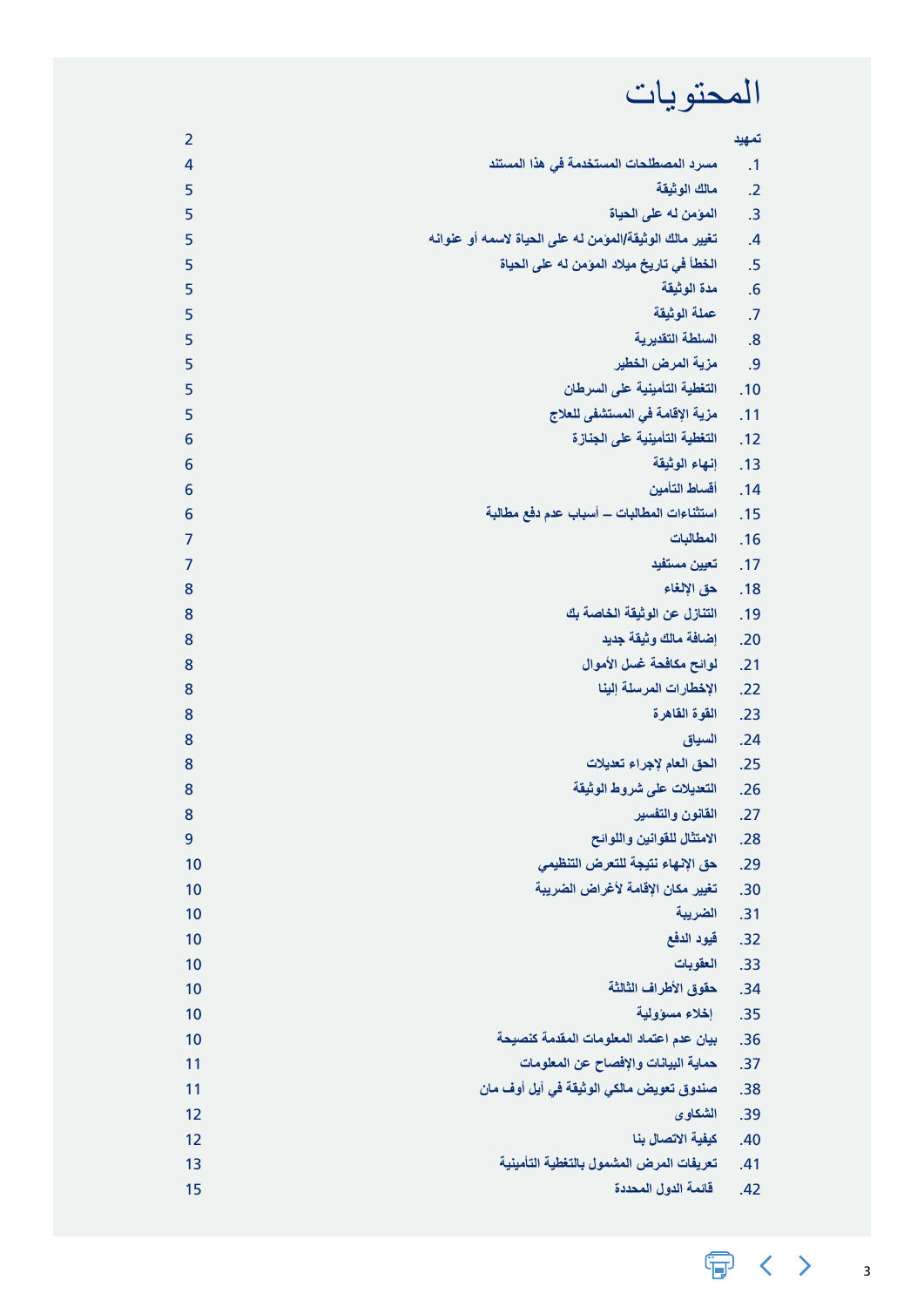#### تمهيد

<span id="page-32-0"></span>وثيقة يوركير هي وثيقة تأمين على المرض الخطير محددة المدة للمقيمين في دولة اإلمارات العربية المتحدة. تدفع لك وثيقة يوركير مبلغ المزية إذا تم تشخيص إصابتك بحالة واحدة من الحاالت المشمولة بالتغطية التأمينية بموجب الوثيقة خالل مدة الوثيقة. ليس لدى الوثيقة قيمة نقدية وفي نهاية مدة الوثيقة تتوقف جميع مزاياها ولن يكون هنالك مبلغ مستحق الدفع.

تستند كل وثيقة تصدر عن زيوريخ انترناشيونال اليف ليمتد )"الشركة"، أو "زيوريخ"، أو "نحن" أو "الخاصة بنا" إلى طلب يقدمه مالك الوثيقة المسمى في جدول الوثيقة ("انت" أو "الخاص بك").

يعتبر نموذج الطلب وشروط الوثيقة وجدول الوثيقة وأية مالحق نصدرها على أنها متضمنة في الوثيقة.

2